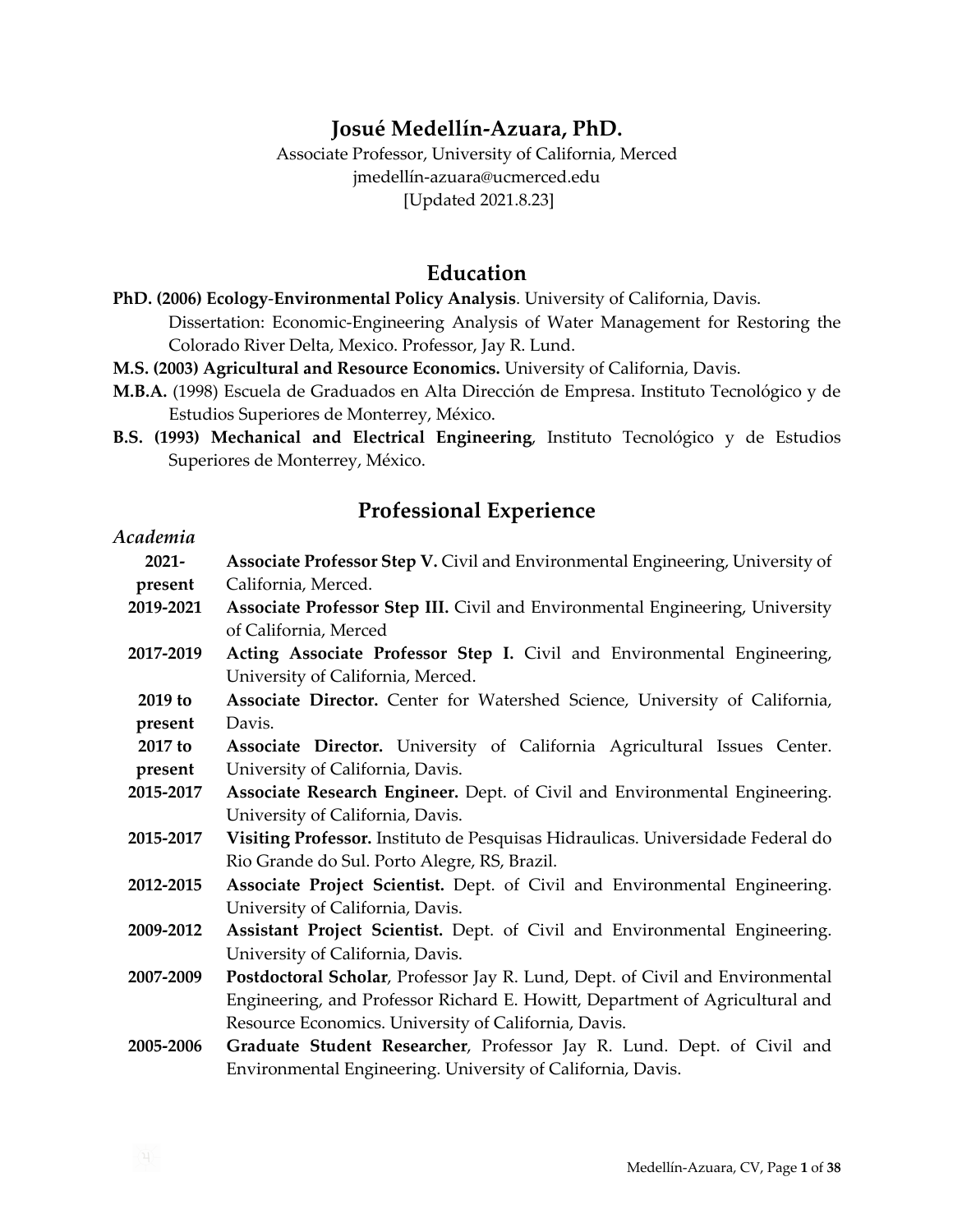- **2003-2005 Director, Aquatic Toxicology Outreach Program (ATOP).** Department of Environmental Toxicology. University of California, Davis
- **2002-2005 Graduate Student Researcher**. Professor J. Edward Taylor. Dept. Agricultural and Resource Economics. University of California, Davis.

#### *Consulting*

- **2014 present Pacific Agroecology and Economics, LLC.** *Managing Partner* Environmental research and consulting company, managing partner. Participation in various projects on economic impact analysis in water resources, agriculture and related sectors
- **2007 Natural Heritage Institute, San Francisco, California**. Development of water management scenarios for the Rio Grande-Rio Bravo Basin.
- **2005-2006 El Colegio de México and The World Bank.** Project: México Economic Sector Work (ESW) Economic Assessment of Policy Interventions in the Water Sector. Evaluation of policy.

#### *Industry and Non-Profit*

- **2017-date Adjunct Research Fellow,** Public Policy Institute of California Water Center.
- **1997-2000 Environmental Coordinator.** Navistar, formerly International Truck and Engine Corporation Mexico. Management of water treatment, waste disposal, air emission reporting and government permitting. Escobedo, Nuevo León, México.
- **1993-1997 Plant Engineer.** Corporativo Copamex, S.A. de C.V. Supervision and plant engineering for a Pulp and Paper corporation. Garza García, Nuevo León, México.

# **Honors and Awards**

- Steyer-Taylor Research Fellow on Groundwater Research. Public Policy Institute of California Water Center. (2017-2018).
- International Association of Hydrogeologists, Hydrogeology Journal, Editor's Choice Article for 2015, Paper Medellín-Azuara et al. (2015).
- American Geophysical Union, Water Resources Research, Editor's Choice Award (2011), Paper Harou, Medellín-Azuara et al. (2010).
- Mexican National Network of Researchers (*Sistema Nacional Investigadores)*, Level I, September 2010 to Present.
- Mexican National Chamber of the Editorial Industry (CANIEM) award for the book: "El Agua en México", in the category of economic essay, October 2009.
- UC Davis Jastro-Shields Graduate Scholarship, 2005, Graduate Studies, UC Davis
- CONACYT-UC MEXUS Graduate Fellowship, 2000-2005, Consejo Nacional de Ciencia y Tecnología (México).
- ITESM Undergraduate Education Scholarship, 1992-1993, Instituto Tecnológico y de Estudios Superiores de Monterrey (México).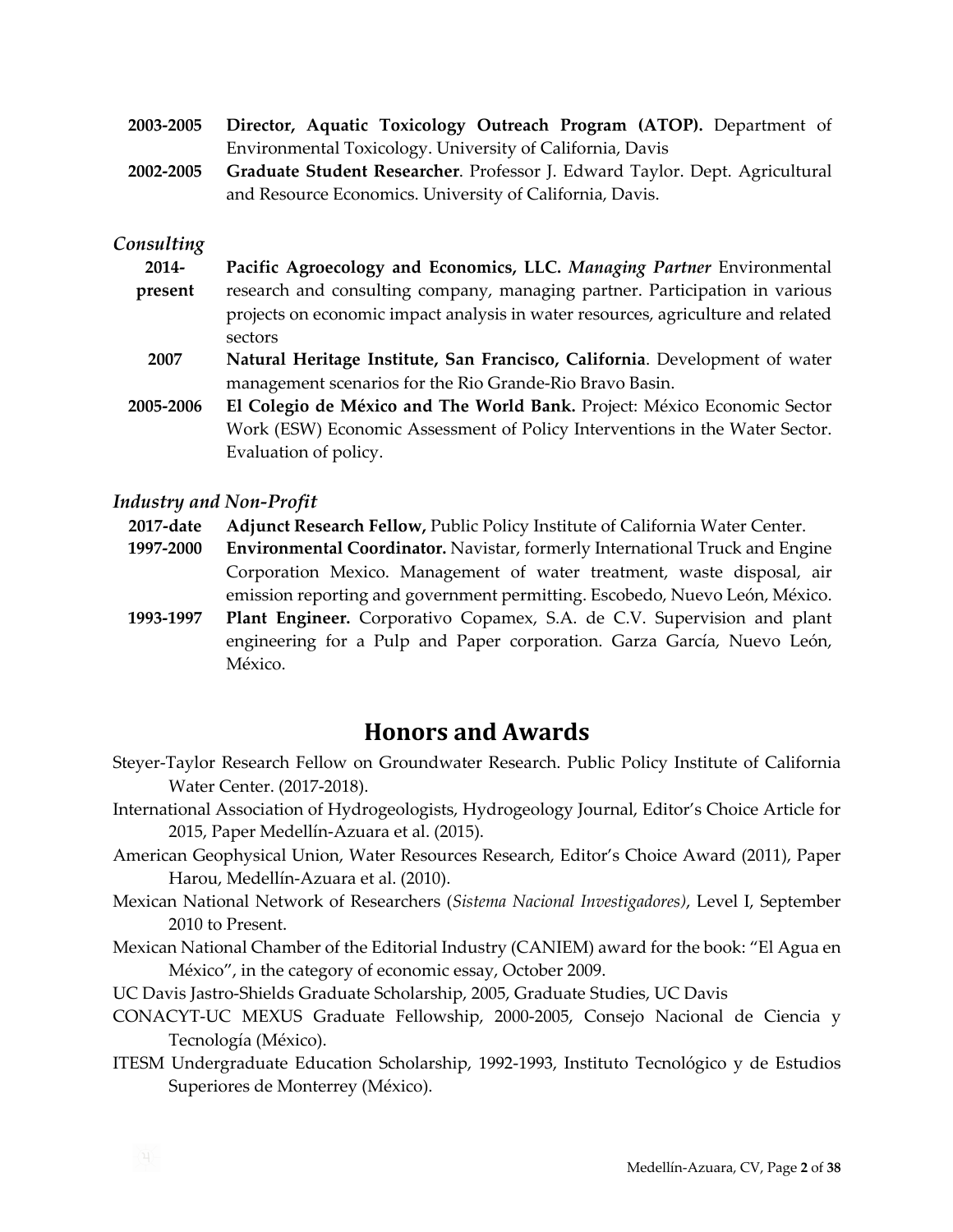ITESM Academic Excellence Scholarship, 1986-1989, Instituto Tecnológico y de Estudios Superiores de Monterrey (México).

# **Publications and Related Work**

*Google Scholar Citations: ~3,880 h-index 27 (August 2021) <https://scholar.google.com/citations?user=qi6F1-gAAAAJ&hl=en> ORCID ID <https://orcid.org/0000-0003-1379-2257>*

#### *Journal Papers*

- Fernandez-Bou, A., Ortiz-Partida, J. P., Classen-Rodriguez, L., Pells, C., Dobbin, K., ... **Medellín-Azuara, J.** "3 challenges, 3 errors, and 3 solutions to integrate frontline community needs in climate change policy and research." *Frontiers in Climate (In Press)*. <http://dx.doi.org/10.13140/RG.2.2.10109.49129>
- Flores-Landeros, H., Campos, M., Fernadez-Bou, A., Ortiz-Partida, J., **Medellín-Azuara, J.**  "Community perspective of environmental and socioeconomic inequities: Case of the Central Valley of California." *Environmental Justice (In Press).*
- Wong, A., Jin, Y., **Medellín-Azuara, J.,** Paw U, K., Kent, E. R., Clay, J. M., Gao, F., Fisher, J. B., Rivera, G., Lee, C., Hemes, K. S., Eichelmann, E., Baldocchi, D. D., Hook J. J. **(**May 2021) **"**Multi-scale Assessment of Agricultural Consumptive Water Use in California's Central Valley." *Water Resource Research. (In Press).* <https://doi.org/10.1029/2020WR028876>
- Fernández-Bou, A., Ortiz-Partida, J. P., Dobbin, K., Flores-Landeros, H., Bernacchi, L., **Medellín-Azuara, J**. (2021). Underrepresented, understudied, underserved: Gaps and opportunities for advancing justice in disadvantaged communities. *Environmental Science & Policy.* **122** 92–100.<https://doi.org/10.1016/j.envsci.2021.04.014>
- Yan, Z., Liao, S., Cheng. C., **Medellín-Azuara, J**., & Liu, B. (April 2021) "Lagrangian relaxation based on improved proximal bundle method for short-term hydrothermal scheduling." *Sustainability*. **13**(9), 4706;<https://doi.org/10.3390/su13094706>
- Yoon, J., Klassert, C., Selby, P., Lachaut, T., Knox, S., Avisse, N., Harou, J., Tilmant, A., Klauer, B., Mustafa, D., Sigel, K., Talozi, S., Gawel, E., **Medellín-Azuara, J.,** Bataineh, B., Zhang, H. Gorelick. (2021) "A coupled human-natural system analysis of freshwater security under climate and population change" *Proceedings of the National Academy of Sciences of the United States of America.* **118** (14).<https://doi.org/10.1073/pnas.2020431118>
- Zeff, H. B., Hamilton, A. L., Malek, K., Herman, J. D., Cohen, J., **Medellín-Azuara, J.,** Reed, P., Characklis, G. (2021) "California's food-energy-water system: An open source simoulation model of adaptive surface and groundwater management in the Central Valley" *Environmental Modelling and Software.* **141** (9). <https://doi.org/10.1016/j.envsoft.2021.105052>
- Dogan, M., Lund., J. R., **Medellín-Azuara, J.** (2021). "Hybrid Linear and Nonlinear Programming Model for Hydropower Reservoir Optimization" *Journal of Water Resources Planning and Management*. **147** (3). [https://doi.org/10.1061/\(asce\)wr.1943-5452.0001353](https://doi.org/10.1061/(asce)wr.1943-5452.0001353)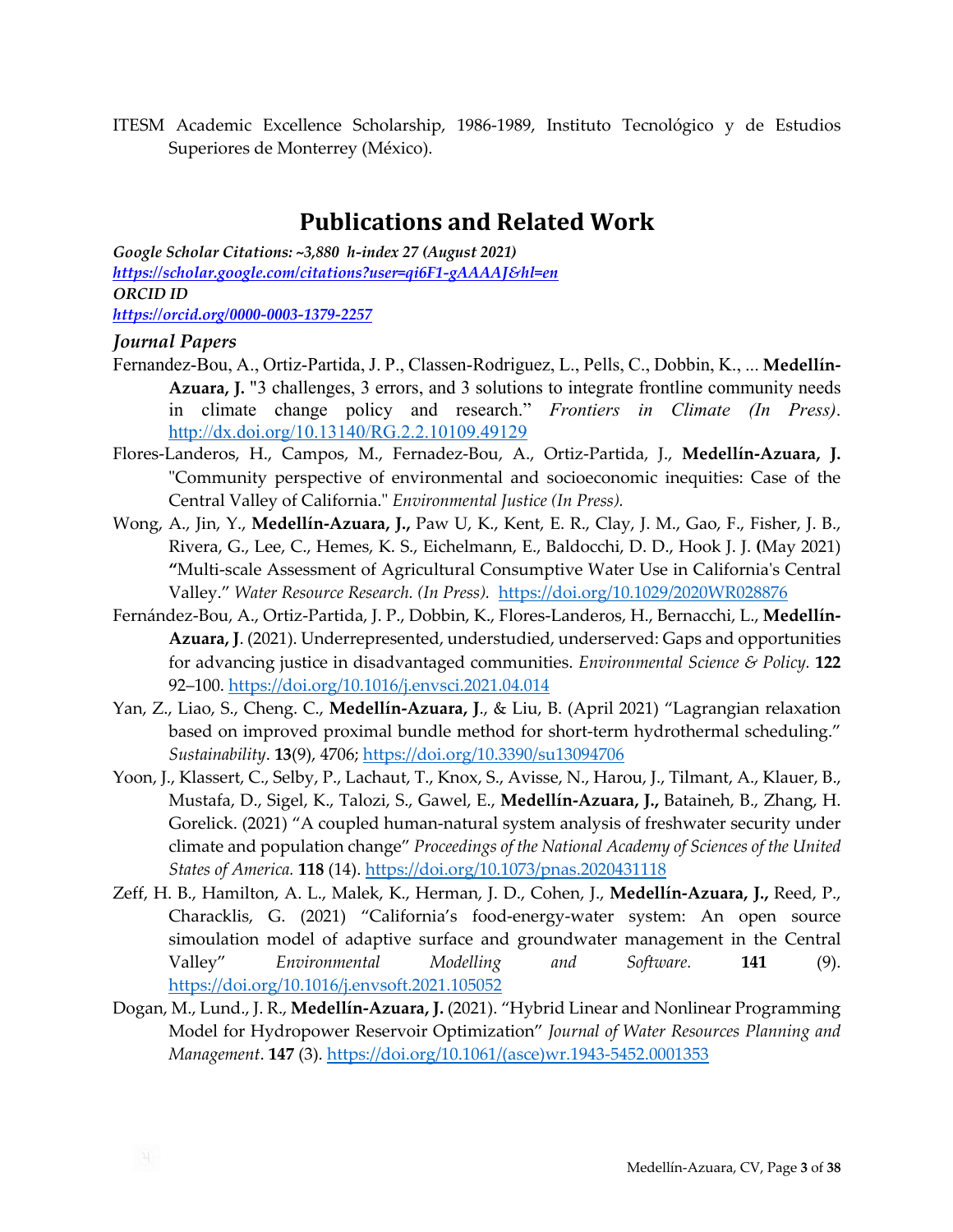- Yin, J., **Medellín-Azuara, J.**, Escriva-Bou, A., Liu, Z. (2021) "Bayesian machine learning ensemble approach to quantify model uncertainty in predicting groundwater storage change." *Science of The Total Environment* 769 (1).<https://doi.org/10.1016/j.scitotenv.2020.144715>
- Bernacchi, L. A., Fernandez-Bou, A., Viers, J.H., Valero, J. and **Medellín-Azuara, J.** (2020). "A Glass Half Empty: Limited Voices, Limited Groundwater Security for California." *Science of The Total Environment* **738** (41).<https://doi.org/10.1016/j.scitotenv.2020.139529>
- Williams, J.N., Morandé, J.A., Vaghti, M.G., **Medellín-Azuara, J.**, & Viers, J. H. "Ecosystem services in vineyard landscapes: a focus on aboveground carbon storage and accumulation." (November 2020) *Carbon Balance Manage* **15** (23). <https://doi.org/10.1186/s13021-020-00158-z>
- Kalua, M., Rallings., A. M., Booth, L., **Medellín-Azuara, J.,** Carpin, S., and Viers, J. (Oct. 2020) "sUAS Remote Sensing of Vineyard Evapotranspiration Quantifies Spatiotemporal Uncertainty in Satellite-borne ET Estimates." *Remote Sensing* **12** (19): 3251 <https://doi.org/10.3390/rs12193251>
- Mattiuzi, C., Marques, G. **Medellin-Azuara, J.** Dalcin, A.P. (August 2020). "The economic value of water and policy implications in Southern Brazil." *Water Management.* **0** (0): 1-13. <https://doi.org/10.1680/jwama.19.00084>
- Durand, J R., Bombardelli, F., Fleenor, W. E., Henneberry, Y., Herman, J., Jeffres, C., Leinfelder– Miles, M., Lund, J. R., Lusardi, R., Manfree, A. D., **Medellín-Azuara, J.**, Milligan, B., et al. (2020). "Drought and the Sacramento-San Joaquin Delta, 2012–2016: Environmental Review and Lessons." *San Francisco Estuary and Watershed Science* **18** (2). <https://doi.org/10.15447/sfews.2020v18iss2art2>.
- Gonzalez, J., Olivares, M., **Medellín-Azuara, J.** and Moreno, R. (2020). "Multipurpose Reservoir Operation: A Multi-Scale Tradeoff Analysis between Hydropower Generation and Irrigated Agriculture." *Water Resources Management*. **34**, 2837-2849 <https://doi.org/10.1007/s11269-020-02586-5>.
- Escriva-Bou, A., Hui, R., Maples, S., **Medellín-Azuara**, **J.,** Harter, T., and Lund. J.R. (2020). "Planning for Groundwater Sustainability Accounting for Uncertainty and Costs: An Application to California's Central Valley." *Journal of Environmental Management* **264** (12). <https://doi.org/10.1016/j.jenvman.2020.110426>.
- Garza-Díaz, L. E., DeVincentis A. J., Sandoval-Solis S., Azizipour M., Ortiz-Partida J. P., Mahlknecht J., Cahn, M., **Medellín-Azuara, J.**, Zaccaria D., and Isaya, K. (2019). "Land-Use Optimization for Sustainable Agricultural Water Management in Pajaro Valley, California." *Journal of Water Resources Planning and Management* **145** (12). [https://doi.org/10.1061/\(ASCE\)WR.1943-5452.0001117](https://doi.org/10.1061/(ASCE)WR.1943-5452.0001117).
- Dogan M. S., Buck I., **Medellin-Azuara J.,** and Lund, J.R. (2019). "Statewide Effects of Ending Long-Term Groundwater Overdraft in California." *Journal of Water Resources Planning and Management* **145** (9). [https://doi.org/10.1061/\(ASCE\)WR.1943-5452.0001096](https://doi.org/10.1061/(ASCE)WR.1943-5452.0001096).
- Nover, D. M., Dogan, M. S., Ragatz, R., Booth, L., **Medellín-Azuara, J.,** Lund, J.R. and Viers, J. R. (2019). "Does More Storage Give California More Water?" *JAWRA Journal of the American Water Resources Association* **55** (3): 759–71.<https://doi.org/10.1111/1752-1688.12745>.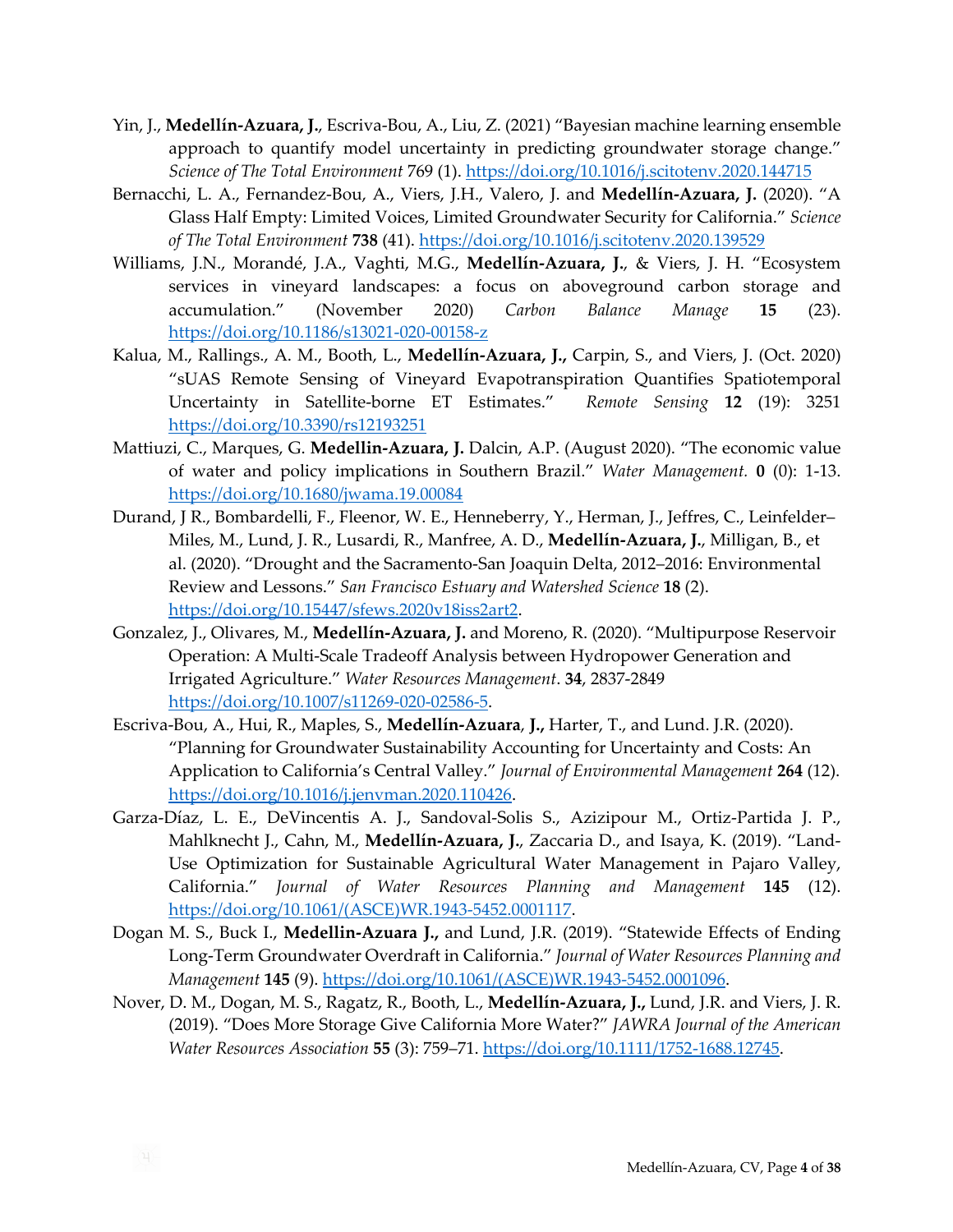- Mattiuzi, C. D. P., Marques, F. and **Medellín-Azuara**, J. (2019). "Reassessing Water Allocation Strategies and Conjunctive Use to Reduce Water Scarcity and Scarcity Costs for Irrigated Agriculture in Southern Brazil." *Water* **11** (6): 1140.<https://doi.org/10.3390/w11061140>.
- Rodríguez-Flores, J. M., **Medellín-Azuara**, J. Valdivia-Alcalá, R. Arana-Coronado, O. and García-Sánchez, R.C. (2019). "Insights from a Calibrated Optimization Model for Irrigated Agriculture under Drought in an Irrigation District on the Central Mexican High Plains." *Water* **11** (4): 858.<https://doi.org/10.3390/w11040858>.
- Gailey, R.M., Lund, J.R. & **Medellín-Azuara, J.** (2019). "Domestic well reliability: evaluating supply interruptions from groundwater overdraft, estimating costs and managing economic externalities." *Hydrogeology Journal* **27** (4); 1159–1182 <https://doi.org/10.1007/s10040-019-01929-w>
- Gailey, R.M., Fogg, G.E., Lund, J.R. and **Medellin-Azuara, J.** (2019). "Maximizing on-farm groundwater recharge with surface reservoir releases: a planning approach and case study in California, USA." *Hydrogeology Journal* **27** (4): 1183 -1206. <https://doi.org/10.1007/s10040-019-01936-x>
- Escriva-Bou, A., Lund, J.R. Pulido-Velazquez, M. Hui, R. and **Medellín-Azuara, J.** (2018). "Developing a Water-Energy-GHG Emissions Modeling Framework: Insights from an Application to California's Water System." *Environmental Modelling & Software* **109** (11): 54–65.<https://doi.org/10.1016/j.envsoft.2018.07.011>.
- Khadem, M., Rougé, C., Harou, J. J., Hansen, K. M., **Medellin-Azuara, J.** and Lund, J. R. (2018). "Estimating the Economic Value of Interannual Reservoir Storage in Water Resource Systems." *Water Resources Research* **54** (11): 8890–8908. <https://doi.org/10.1029/2017WR022336>.
- Dogan, M. S., Fefer, M., Herman, J.D., Hart, Q.J., Merz, J., **Medellín-Azuara, J.** and J. R. Lund. (2018). "An Open-Source Python Implementation of California's Hydroeconomic Optimization Model." *Environmental Modelling & Software* **108** (10): 8–13. <https://doi.org/10.1016/j.envsoft.2018.07.002>.
- Lefebvre, C., Segura, S., Carmona, A, Mathuriau, C. Barrios, S., Andres, J., and **Medellín-Azuara, J.** (2018). "Linking Local Appreciation with Conservation of an Edible Fruit Species: The Case Study of Ilama (Annona Diversifolia Saff.) in Tierra Caliente, Mexico." *Natural Resources* **9** (10): 337–53.<https://doi.org/10.4236/nr.2018.910021>.
- Lund, J., **Medellín-Azuara, J.,** Durand, J., and Stone, K. (2018). "Lessons from California's 2012– 2016 Drought." *Journal of Water Resource Planning and Management* **144** (10): [https://doi.org/10.1061/\(ASCE\)WR.1943-5452.0000984](https://doi.org/10.1061/(ASCE)WR.1943-5452.0000984)
- Aburto-Oropeza, O., Johnson, A.F., Agha, M., Allen, E.B., Allen, M. F., González, J. A., Arenas-Moreno, D., **Medellin-Azuara**, **J.**, et al. (2018). "Harnessing Cross-Border Resources to Confront Climate Change." *Environmental Science & Policy* **87** (9): 128–32. <https://doi.org/10.1016/j.envsci.2018.01.001>.
- Anderson, M., Gao, F., Knipper, K., Hain, C., Dulaney, W., Baldocchi, D., Eichelmann, E., Hemes, K., Yang, Y., **Medellín-Azuara, J.**, Kustas, W. (2018). "Field-Scale Assessment of Land and Water Use Change over the California Delta Using Remote Sensing." *Remote Sensing* **10** (6): 889.<https://doi.org/10.3390/rs10060889.>
- Fadel, A. W., Marques, G. Goldenfum, J. **Medellín-Azuara, J.** and Tilmant, A. (2018). "Full Flood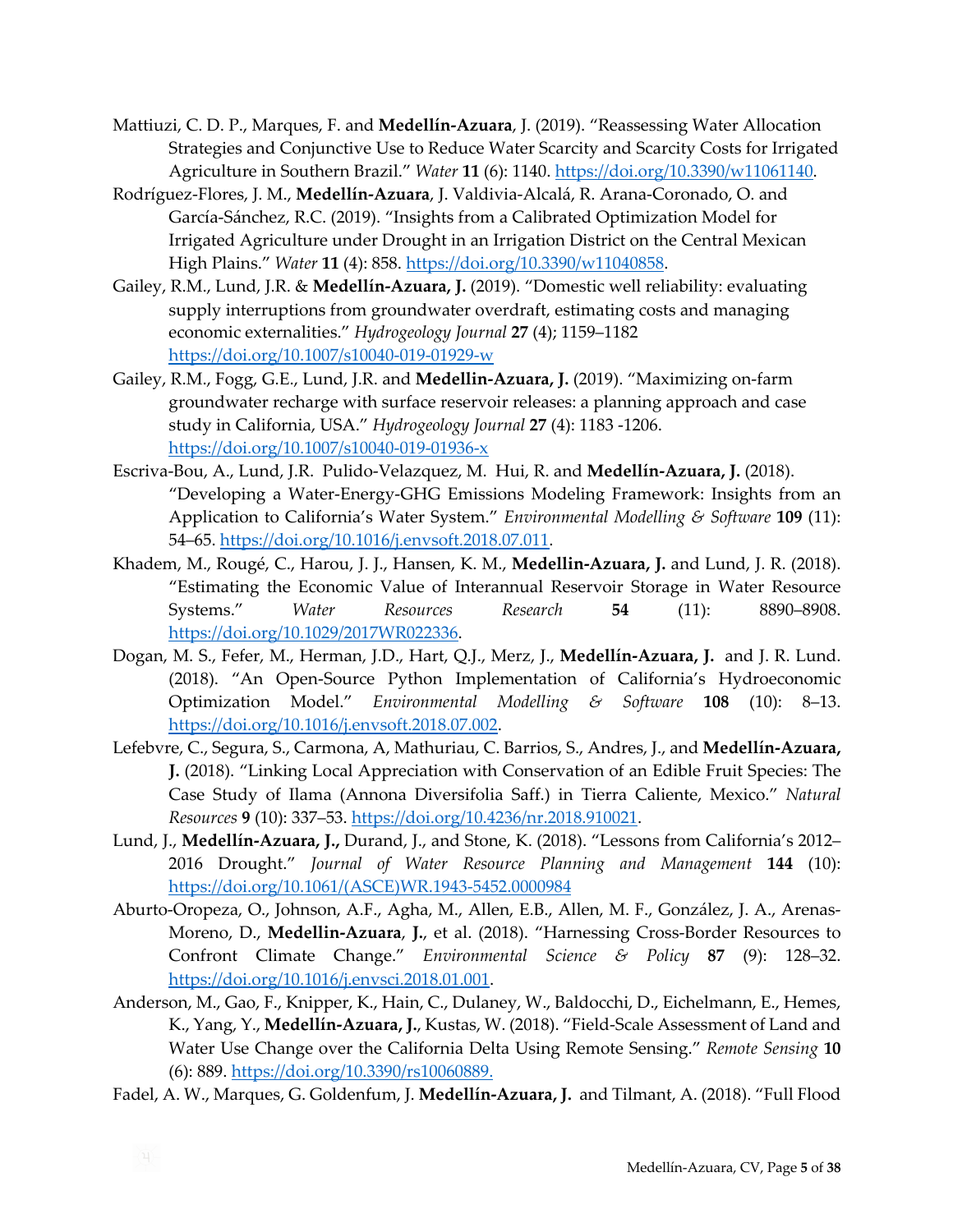Cost: Insights from a Risk Analysis Perspective." *Journal of Environmental Engineering* **144** (9): 1. [https://doi.org/10.1061/\(ASCE\)EE.1943-7870.0001414](https://doi.org/10.1061/(ASCE)EE.1943-7870.0001414).

- Welle, P. D., **Medellín-Azuara**, J., Viers, J.H., and Mauter, M. (2017). "Economic and Policy Drivers of Agricultural Water Desalination in California's Central Valley." *Agricultural Water Management* **194** (December): 192–203.<https://doi.org/10.1016/j.agwat.2017.07.024>.
- Lopes, V.A.R., Marques, G. F., Dornelles, F., **Medellin-Azuara**, J. (2017). "Performance of Rainwater Harvesting Systems under Scenarios of Non-Potable Water Demand and Roof Area Typologies Using a Stochastic Approach." *Journal of Cleaner Production* **148** (April): 304–13.<https://doi.org/10.1016/j.jclepro.2017.01.132>.
- Fraga, C.S., **Medellín-Azuara**, J. and Marques, G.F. (2017). "Planning for Infrastructure Capacity Expansion of Urban Water Supply Portfolios with an Integrated Simulation-Optimization Approach." *Sustainable Cities and Society* **29** (February): 247–56. <https://doi.org/10.1016/j.scs.2016.11.003>.
- Forni, L. G., **Medellín-Azuara**, J. Tansey, M., Young, C. Purkey,D. and Howitt, R.E. (2016). "Integrating Complex Economic and Hydrologic Planning Models: An Application for Drought under Climate Change Analysis." *Water Resources and Economics* **16** (October): 15–27.<https://doi.org/10.1016/j.wre.2016.10.002>.
- Sandoval-Romero, F., Valdivia-Alcalá, R., Cuevas-Alvarado, C.M., Hernández-Ortiz, J., **Medellín-Azuara, J**., Hernandez-Avila, A. (2017). "Valoración Económica Del Agua Potable En La Delegación Iztapalapa, D. F." *Revista Mexicana de Ciencias Agrícolas* **7** (6): 1467.<https://doi.org/10.29312/remexca.v7i6.207.>
- **Medellín-Azuara, J**. (2016). The California Case: Managing Groundwater in Irrigated Agriculture. *Harvard College Review of Environment and Society*, **3**:11-12. **Invited contribution.**
- Nelson, T., Chou, H. Zikalala, P.G., Lund, J.R., Hui, R. and **Medellín–Azuara**, J. 2016. "Economic and Water Supply Effects of Ending Groundwater Overdraft in California's Central Valley." *San Francisco Estuary and Watershed Science* **14** (1). <https://doi.org/10.15447/sfews.2016v14iss1art7>.
- Nelson, T., Hui, R. Lund, J.R. and **Medellín–Azuara**, J. (2016). "Reservoir Operating Rule Optimization for California's Sacramento Valley." *San Francisco Estuary and Watershed Science* **14** (1).<https://doi.org/10.15447/sfews.2016v14iss1art6>.
- MacEwan, D., Howitt, R.E. and **Medellín-Azuara, J.** (2016). "Combining Physical and Behavioral Response to Salinity." *Water Economics and Policy* **02** (01): 1650010. <https://doi.org/10.1142/S2382624X16500107>.
- **Medellín-Azuara, J** MacEwan, D. Howitt, R. Koruakos, G., Dogrul, C. Brush, C. Kadir, T., Harter, T., Melton, F. and J.R. Lund. (2015). "Hydro-Economic Analysis of Groundwater Pumping for Irrigated Agriculture in California's Central Valley, USA." *Hydrogeology Journal* **23** (6): 1205–16.<https://doi.org/10.1007/s10040-015-1283-9>. **Winner Editor Choice Award 2015.**
- Mayzelle, M., Viers, J., **Medellín-Azuara, J. and** Harter, T. (2015). Economic Feasibility of Irrigated Agricultural Land Use Buffers to Reduce Groundwater Nitrate in Rural Drinking Water Sources. *Water* **7**(1):12-37. <https://doi.org/10.3390/w7010012>.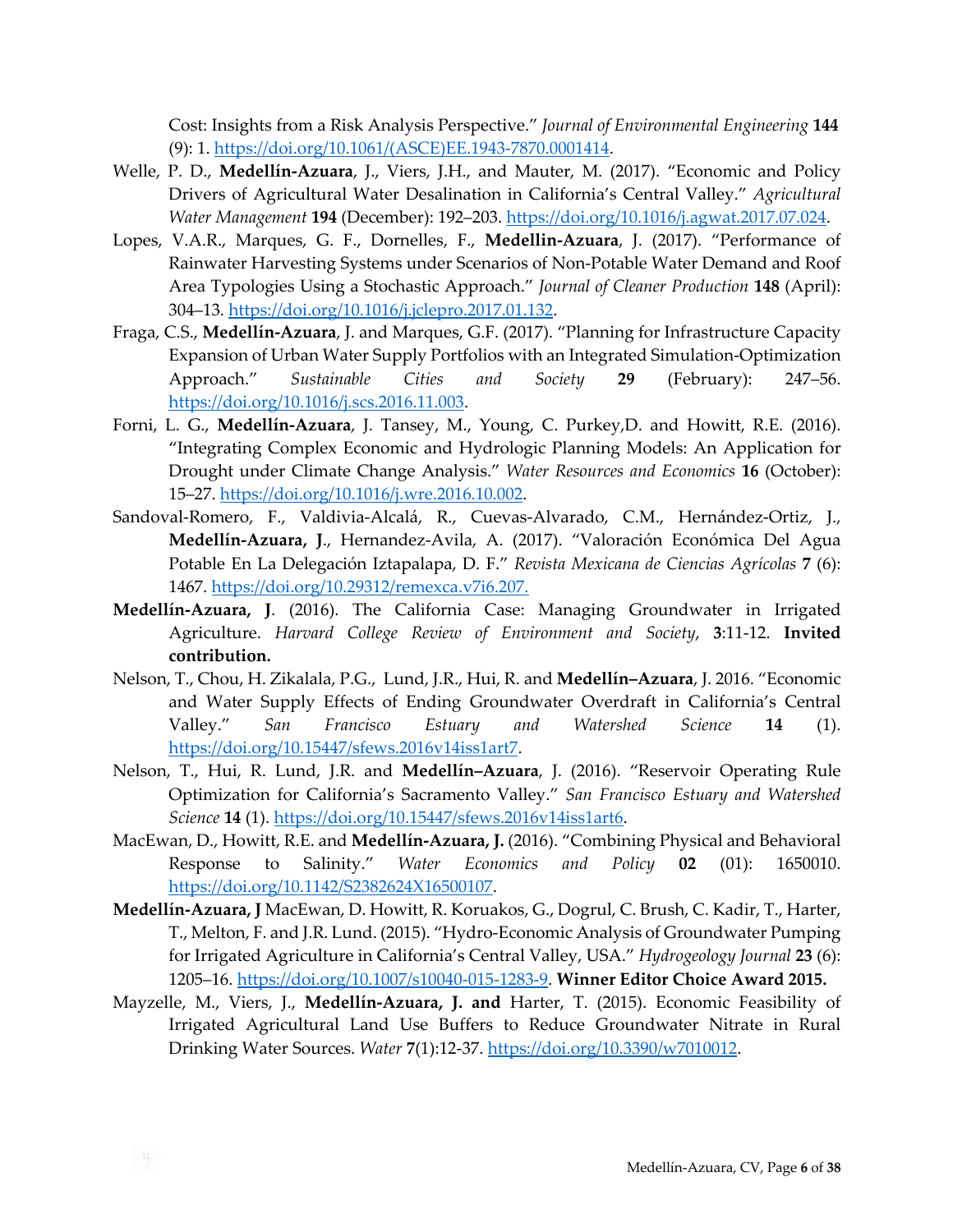- **Medellín-Azuara, J**. Howitt, R.E. Hanak, E., Lund, J.R. and Fleenor, W.E. (2014). Agricultural Losses from Salinity in California's Sacramento-San Joaquin Delta. *San Francisco Estuary and Watershed Science Journal*. **12**(1):1-16.
- Null, S. **Medellín-Azuara, J.,** Escriva-Bou, A., Lent, M., Lund, J.R. (2014) Optimizing the dammed: Water supply losses and fish habitat gains from dam removal in California. *Journal of Environmental Management,* **136**:121-131.
- Sicke, W.S., Lund, J.R., and **Medellín-Azuara, J.** (2013). Climate Change Adaptations for California's San Francisco Bay Area Water Supplies. *British Journal of Environment and Climate Change.* **3**(3):292-315.
- Cahill, R., Lund, J.R., DeOreo, B. and **Medellín-Azuara, J**. (2013). Household Water Use And Conservation Models Using Monte Carlo Techniques. *Hydrol. Earth Syst. Sci.* **10**(4):4869- 4900.
- **Medellín-Azuara, J**, Rosenstock, T., Howitt, R.E., Harter, T., Jessoe, K., Dzurella, K., Pettygrove, S., Lund, Jay R. (2013). Agro-Economic Analysis of Nitrate Crop Source Reductions. Journal of *Water Resources Planning and Management.* **139**(5):501-511.
- Howitt, R.E., **Medellín-Azuara, J,** MacEwan, D.M, and Jay R. Lund, (2012). Calibrating Disaggregate Economic Models of Agricultural Production and Water management, *Environmental Modeling and Software.***38**:244-258.
- **Medellín-Azuara, J**., Howitt, R.E. and Harou, J.J. (2012). Predicting farmer responses to water pricing, rationing and subsidies assuming profit maximizing investment in irrigation technology. *Agricultural Water Management*, **108**:73-82
- **Medellín-Azuara, J**. Howitt, R.E., MacEwan, D.M. and Lund, J.R. (2012). Economic Impacts Of Climate-Related Changes To California Agriculture. *Climatic Change,* **109**(1):387-405.
- Connell, C.R., **Medellín-Azuara, J.,** Lund, J.R. and Madani, K. (2012). Adapting California's water system to warm vs. warm-dry climates. *Climatic Change,* **109**(1):103-149.
- Ragatz, R., Lund, J., **Medellín-Azuara, J.**, Bartolomoe, E., Bates, M. and De Souza, S. (2011). California's Water: The Cost and Supply Implications of Water Conservation and Varying Delta Exports in a Warmer, Drier Climate. In *World Environmental and Water Resources Congress 2011: Bearing Knowledge for Sustainability* (pp. 1328-1337).
- Tanaka, S.K., C. Connell, K. Madani, J**. Medellín-Azuara, J.** Lund, E. Hanak, (2011). Economic Costs and Adaptations for Alternative Regulations of California's Sacramento-San Joaquin Delta. *San Francisco Estuary and Watershed Science.*
- **Medellín-Azuara, J**., Harou. J.: Howitt, R.E. (2010). Estimating economic value of agricultural water under changing conditions and the effects of spatial aggregation. *Science of the Total Environment*, **408**(23):5639-5648. doi:10.1016/j.scitotenv.2009.08.013.
- Howitt, R. E., **Medellín-Azuara, J.** and MacEwan, D. (2010). Climate Change, Markets, And Technology. *Choices*, *25*(3), 1-6.
- Harou, J., **Medellín-Azuara, J.,** Zhu, T., Tanaka, S., Lund, J., Stine, S., Olivares, M. and M. Jenkins (2010). Economic Consequences Of Optimized Water Management For A Prolonged, Severe Drought In California. *Water Resources Research,* **46**(W05522): 1-12. **Winner of the Editor's Choice Award in Water Resources Research.**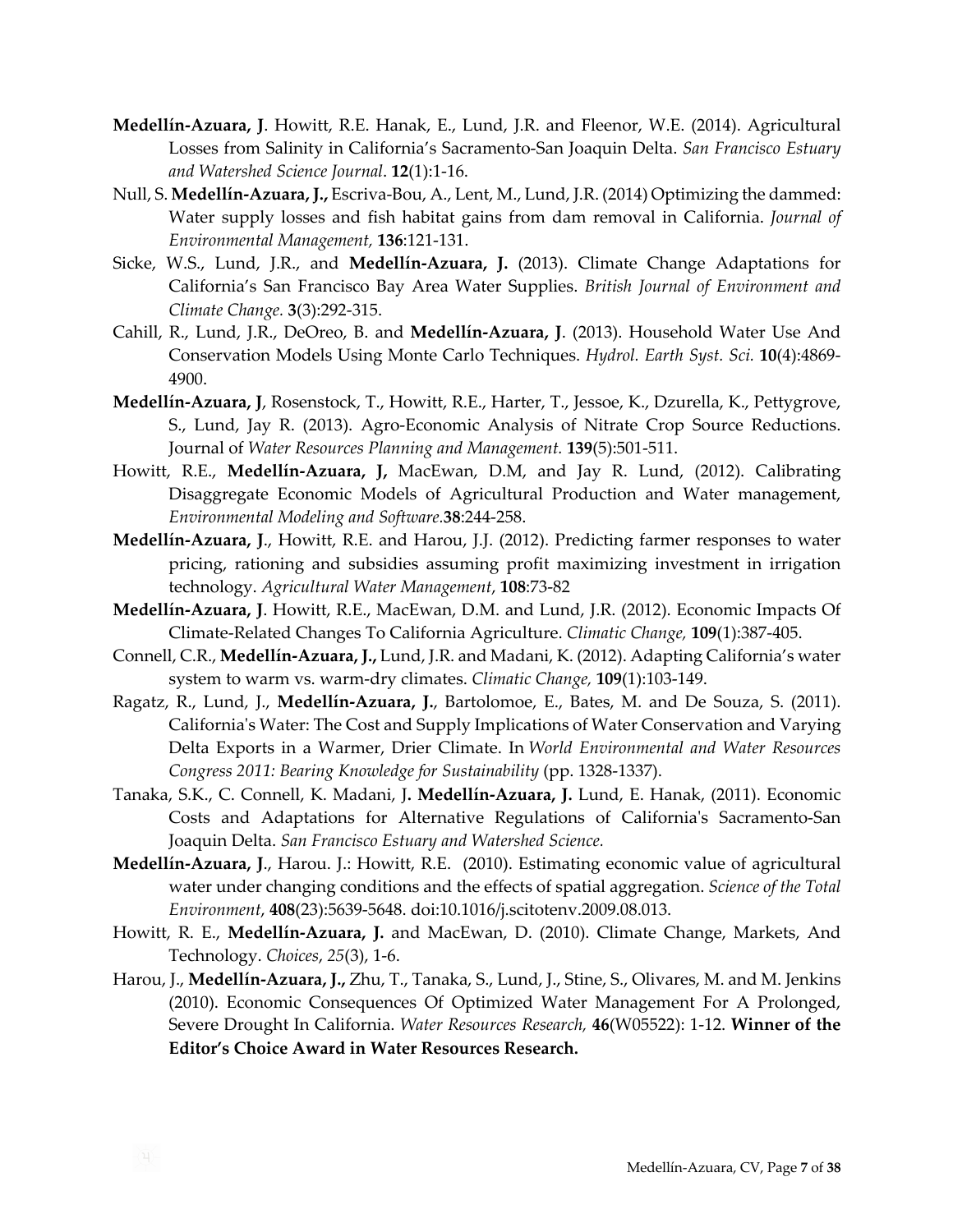- Harou, J., Pulido-Velazquez, M.A., Rosenberg, D.E., **Medellín-Azuara, J.,** Lund, J.R., Howitt, R.E. (2009), Hydro-economic Models: Concepts, Design, Applications, and Future Prospects*, Journal of Hydrology,* **375**:334-350*.*
- Lund, J. R., Howitt, R. E., **Medellín-Azuara, J.** and Jenkins, M. W. (2009). Water Management Lessons for California from Statewide Hydro-economic Modeling Using the CALVIN Model. *Climatic Change*, *76*(3-4), 361-387.
- Waller-Barrera, C., Mendoza-Espinosa, L. G., **Medellín-Azuara, J**. and J.R. Lund, (2009) Optimización económico-ingenieril del suministro agrícola y urbano: una aplicación de reúso del agua en Ensenada, Baja California, *Revista Ingeniería Hidráulica en México,*  **24**(4):87-103.
- **Medellín-Azuara, J**., Mendoza-Espinosa, L.G., Lund, J.R., Harou, J.J., and Howitt, R.E. (2009) Virtues of simple hydro-economic optimization networks: Baja California, México. *Journal of Environmental Management,* **90**(11):3470-3478.
- **Medellín-Azuara, J**., Lund, J.R., Howitt, R.E. (2009). A calibrated agricultural water demand model for three regions in northern Baja California, *Agrociencia*, **43**(2):83-96.
- **Medellín-Azuara, J**., L.G. Mendoza-Espinosa, J.R. Lund, and R.E. Howitt (2008)*.* Hydroeconomic analysis of water supply for the binational transboundary region of Baja California, Mexico, *Water Science and Technology: Water Supply,* **8**(2):189-196*.*
- **Medellín-Azuara, J**. Harou, J.J., Olivares, M.A., Madani, K., Lund, J.R., Howitt, R.E., Tanaka, S., Jenkins, M.W., and Zhu, T. (2008). Adaptability and Adaptations of California's Water Supply System to Dry Climate Warming. *Climatic Change,* **87** (Suppl 1):S75–S90.
- **Medellín-Azuara, J**., Lund, J.R. and Howitt, R.E. (2007). Water Supply Analysis for Restoring the Colorado River Delta, México. *Journal of Water Resources Planning and Management*, **133**(5):462-471.
- **Medellín-Azuara, J**., Mendoza-Espinosa, L.G., Lund, J.R. and Ramirez-Acosta, R.J. (2007). The application of economic-engineering optimization for water management in Ensenada, Baja California, México. *Water Science and Technology*, **55**(1-2):339-347.
- **Medellín-Azuara, J**. and J.R. Lund (2006). Systems Analysis for Restoring the Lower Colorado River Delta. *Pacific McGeorge Global Business & Development Law Journal*, **19**(1) 2006.

#### *Books and Book Chapters*

- Ortiz-Partida, J. P., Sandoval-Solis, S., Arellano-Gonzalez, J., **Medellín-Azuara, J.** and Taylor, J. (2020). "Managing Water Differently: Integrated Water Resources Management as a Framework for Adaptation to Climate Change in Mexico." In Integrated Water Resource Management: Cases from Africa, Asia, Australia, Latin America and USA, edited by Edson de Oliveira Vieira, Samuel Sandoval-Solis, Valmir de Albuquerque Pedrosa, and J. Pablo Ortiz-Partida, 59–72. Cham: Springer International Publishing. [https://doi.org/10.1007/978-3-030-16565-9\\_6](https://doi.org/10.1007/978-3-030-16565-9_6).
- **Medellín-Azuara, J.,** Lund, J. and Sumner, D. (2019). "Water and Food in the American West: Lessons from Recent Droughts in California." In The Oxford Handbook of Food, Water and Society, by Josué Medellín-Azuara, Jay Lund, and Daniel A. Sumner, edited by Tony Allan, Brendan Bromwich, Martin Keulertz, and Anthony Colman, 320–43. Oxford University Press.<https://doi.org/10.1093/oxfordhb/9780190669799.013.16>.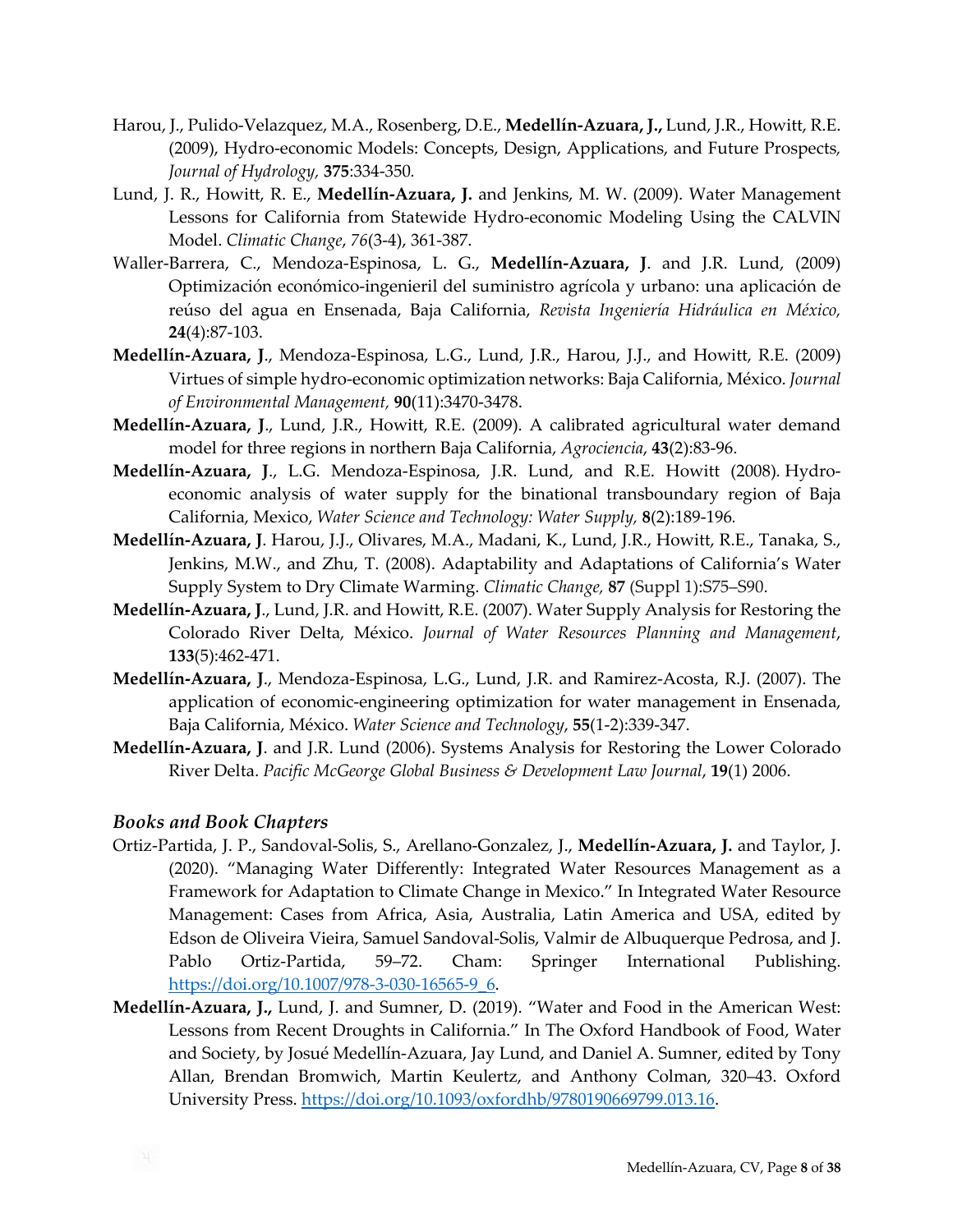- Lund, Jay, and Josué Medellín-Azuara. (2018). "California: Water Security from Infrastructure, Institutions, and the Global Economy." In Global Water Security: Lessons Learnt and Long-Term Implications, 267–79. Water Resources Development and Management. Singapore: Springer. [https://doi.org/10.1007/978-981-10-7913-9\\_11.](https://doi.org/10.1007/978-981-10-7913-9_11.)
- **Medellín-Azuara, J**., Howitt, R.E. and J.R. Lund. (2013). Modeling Economic-Engineering Responses to Drought: The California Case in Schwabe et al. (Eds.), *Drought in Arid and Semi-Arid Environments: A Multi-Disciplinary and Cross-Country Perspective* (pp. 341-356). Springer Publishing, Dordrecht.
- **Medellín-Azuara, J**, Howitt, R.E. and Lund, J.R. (2011). Hydro-economic modeling to assess climate impact and adaptation for agriculture in California in Dinar, A. and Mendelsohn, R. O. (Eds.), *Handbook of Climate Change and Agriculture* (pp. 342-355). Northampton, MA: Edward Elgar Publishing.
- **Medellín-Azuara J.**, Mirchi A. and Madani, K. (2011). Water Supply For Agricultural, Environmental And Urban Uses In California's Borderlands in *Agricultural Policies: New Developments* (pp. 201-212). Nova Science Publishers, Inc.
- Guerrero, H., Yunez-Naude A. and **Medellín-Azuara, J.,** (2008). El Agua en México: Consecuencias de las políticas de intervención en el sector. Lecturas El Trimestre Económico 100. México, D.F.: Fondo de Cultura Económica.
- Dinar, A., Yúñez, A. and **Medellín-Azuara, J.** (2008). Políticas en el sector agua, instrumentos para la evaluación de sus consecuencias económicas y ambientales. *El agua en México, consecuencias de las políticas de intervención en el sectorcompilado por Hilda R. Guerrero GR, Antonio Yúñez N., Josué Medellín A*, 11-29.
- Howitt, R.E. and **Medellín-Azuara, J**. (2008) Un Modelo Regional Agrícola de Equilibrio Parcial: El Caso de la Cuenca del Río Bravo in Guerrero, H., Yunez-Naude, A. and Medellín-Azuara, J. (Eds.) *El Agua En México: Consecuencias De Las Políticas De Intervención En El Sector*. Lecturas El Trimestre Económico 100. México, D.F.: Fondo de Cultura Económica.
- Ramírez-Acosta, R.J., Mendoza-Espinosa, L.G., **Medellín-Azuara, J.** y Lund, J.R. (2006). Economía, población y eficiencia para el abastecimiento futuro de agua potable en Baja California, en Mungaray-Lagarda, A. y Ocegueda-Hernández, J.M. (Eds.), Estudios Económicos sobre Baja California. (p. 199), México, D.F.: Miguel Angel Porrúa.

#### *Manuscripts under review*

Sims, C., Null, S., & **Medellín-Azuara, J**. "Hurry up or wait: Are private investments in climate change adaptation delayed?" Submitted to *Climate Change Economics*.

#### *Working Papers*

- Morande, J.A., Trezza, R., Anderson, A., **Medellín-Azuara, J.,** Paw U, K.T., Jin, Y., Chen, Y., Viers, J.H., Cole, S.A. "Estimation of Crop Evapotranspiration Using Multispectral and Thermal Imagery from an Unmanned Aerial Vehicle in California's Sacramento-San Joaquin Delta." Preparation for submission to *Remote Sensing*.
- **Medellín-Azuara, J**. Parker, N., Yeo, B., Hart, Q, Jenkins, B. and Howitt, R.E. Economic Analysis of Poplar Production Adoption in Farmlands of the Northwest United States.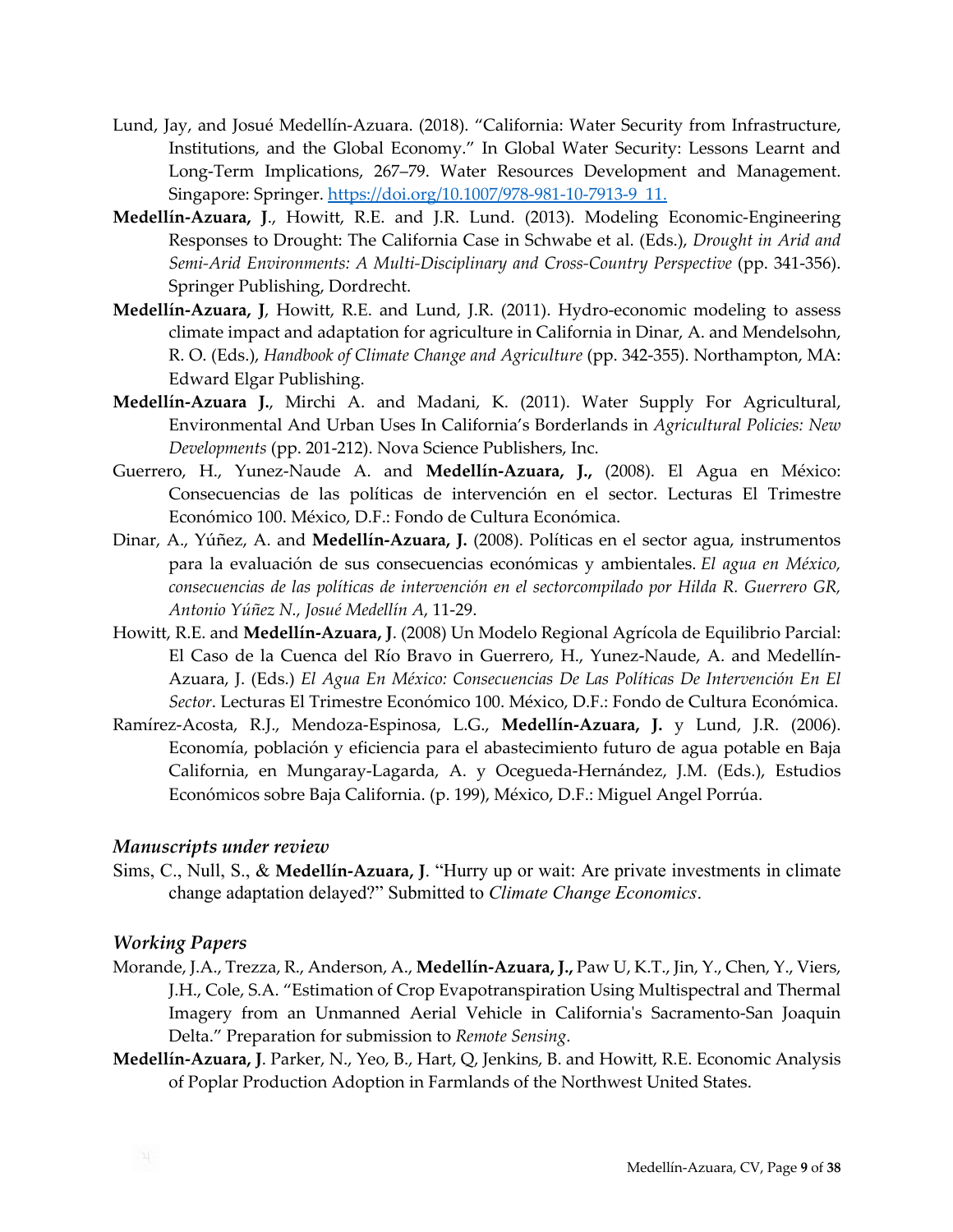- Mendes, C.A., Canales, F., Marques, G., **Medellín-Azuara**, J. Hydropower Expansion Under Climate Change: Economic Risk and Uncertainty in a Large-Scale System. Preparation for re-submission*.*
- Jankowski, J., **Medellín-Azuara, J.**, Lund, J.R. An Intercomparison of Consumptive Water Use Measurements and Estimates in the Sacramento-San Joaquin Delta. In preparation for submission to *San Francisco Estuary and Watershed Science Journal.*

#### *Selected Research Reports and other Publications*

- Durand, J. R., Bombardelli, F., Fleenor, W. E., Henneberry, Y., Herman, J., Jeffres, C., Leinfelder-Miles, M., Lund, J.R., Lusardi, R., Manfree, A. D., **Medellin-Azuara, J**., Milligan, B. and Moyle, P. (August 2020). "Drought and the Sacramento–San Joaquin Delta, 2012–2016: Environmental Review and Lessons." California WaterBlog. [https://californiawaterblog.com/2020/08/02/drought-and-the-sacramento-san-joaquin](https://californiawaterblog.com/2020/08/02/drought-and-the-sacramento-san-joaquin-delta-2012-2016-environmental-review-and-lessons/)[delta-2012-2016-environmental-review-and-lessons/](https://californiawaterblog.com/2020/08/02/drought-and-the-sacramento-san-joaquin-delta-2012-2016-environmental-review-and-lessons/)
- Escriva-Bou, A., Lund, J.R., **Medellin-Azuara, J**., and Harter, T. (May 2020). "How Reliable Are Groundwater Sustainability Plans?" California WaterBlog. [https://californiawaterblog.com/2020/05/10/how-reliable-are-groundwater](https://californiawaterblog.com/2020/05/10/how-reliable-are-groundwater-sustainability-plans/)[sustainability-plans/](https://californiawaterblog.com/2020/05/10/how-reliable-are-groundwater-sustainability-plans/).
- **Medellin-Azuara, J**., Escriva-Bou, A., Jezdimirovic, J. (March 2020) Technical Appendix C: Potential Economic Impacts of Reducing Water Use on San Joaquin Valley Agriculture. Water and The Future of the San Joaquin Valley. Available at [https://www.ppic.org/wp](https://www.ppic.org/wp-content/uploads/0219ehr-appendix-c.pdf)[content/uploads/0219ehr-appendix-c.pdf](https://www.ppic.org/wp-content/uploads/0219ehr-appendix-c.pdf)
- Biedenweg, K., Sanchirico, J., Doremus, H., Johnston, R., **Medellín-Azuara, J.** and Weible, C.M. (March 2020) Social Science Strategy for the Sacramento-San Joaquin Delta. Report delivered to the Delta Stewardship Council. Available at [https://deltacouncil.ca.gov/pdf/science-program/delta-social-science-task-force/2020-04](https://deltacouncil.ca.gov/pdf/science-program/delta-social-science-task-force/2020-04-07-task-force-final-report.pdf)- [07-task-force-final-report.pdf](https://deltacouncil.ca.gov/pdf/science-program/delta-social-science-task-force/2020-04-07-task-force-final-report.pdf)
- Roy, S., Hutton, P., Heidel, K., Grieb, T., Tasdighi, A., Bachand, P., Liang, Y., Hinkelman, T., Deverel, S., Lagerquist, T., **Medellin-Azuara, J**., Rallings, A., Visser., A and Panyanouvong, L. (2020). "Integrated Modeling in the Delta: Status, Challenges and a view to the Future." Available at [https://www.deltacouncil.ca.gov/delta-science](https://www.deltacouncil.ca.gov/delta-science-program/integrated-modeling-steering-committee)[program/integrated-modeling-steering-committee](https://www.deltacouncil.ca.gov/delta-science-program/integrated-modeling-steering-committee)
- Hanak, E. Escriva-Bou, A., Gray, B., Green, S., Harter, T., Jezdimirovic, J., Lund, J.R., **Medellin-Azuara, J.**, Moyle, P., Seavy, N. Water and the Future of the San Joaquin Valley. (2019). Public Policy Institute of California. Available at: [https://www.ppic.org/publication/water-and-the-future-of-the-san-joaquin-valley/.](https://www.ppic.org/publication/water-and-the-future-of-the-san-joaquin-valley/)
- Dogan, M., Buck-Macleod, I., **Medellin-Azuara, J.** and Lund, J. (July 2019). Ties Between the Delta and Groundwater Sustainability in California. California WaterBlog. Available at [https://californiawaterblog.com/2019/07/14/ties-between-the-delta-and-groundwater](https://californiawaterblog.com/2019/07/14/ties-between-the-delta-and-groundwater-sustainability-in-california/)[sustainability-in-california/](https://californiawaterblog.com/2019/07/14/ties-between-the-delta-and-groundwater-sustainability-in-california/)
- Lund, J. and **Medellin-Azuara, J.** (June 2019). Some common questions on California water (Part II). California WaterBlog. Available at [https://californiawaterblog.com/2019/06/02/some](https://californiawaterblog.com/2019/06/02/some-common-questions-on-california-water-part-ii/)[common-questions-on-california-water-part-ii/](https://californiawaterblog.com/2019/06/02/some-common-questions-on-california-water-part-ii/)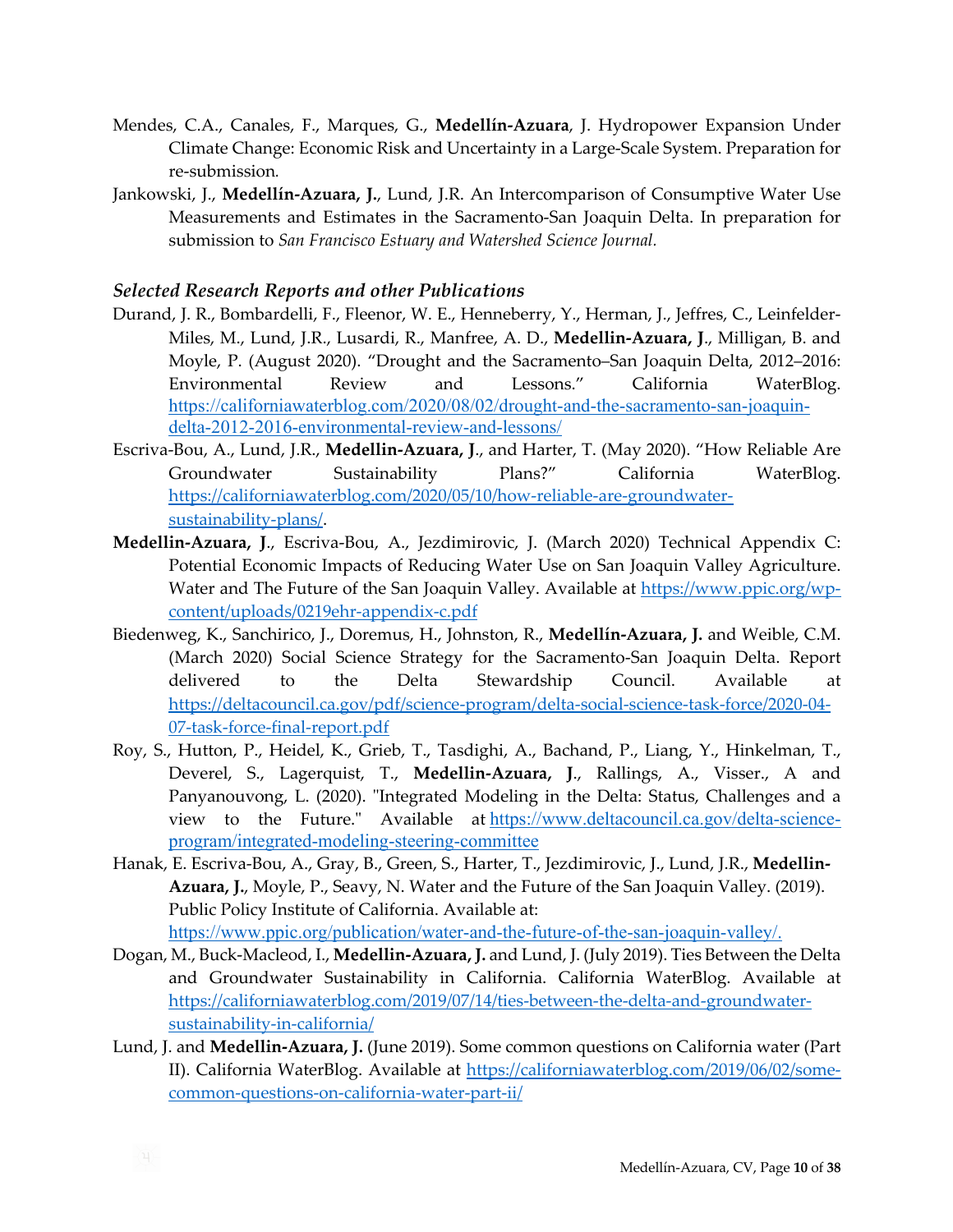- Lund, J., **Medellin-Azuara, J.,** Durand, J., and Stone, K. (Jan 2019). Droughts and progress Lessons from California's 2012-2016 Drought. California WaterBlog. Available at [https://californiawaterblog.com/2019/01/27/when-big-droughts-have-smaller-impacts](https://californiawaterblog.com/2019/01/27/when-big-droughts-have-smaller-impacts-lessons-from-californias-2012-2016-drought/)[lessons-from-californias-2012-2016-drought/](https://californiawaterblog.com/2019/01/27/when-big-droughts-have-smaller-impacts-lessons-from-californias-2012-2016-drought/)
- Mount, J., Hanak, E., Baerenklau, K., Butsic, V., Chappelle, C., Escriva-Bou, A., Fogg, G., Gartrell, G., Grantham, T., Gray, B., Green, S., Harter, T., Jassby, D., Jezdimirovic, J., Jin, Y., Lund, J., Mccann, H., **Medellín-Azuara, J.**, Mitchell, D., Moyle, P., Rhoades, A., Schwabe, K., Seavy, N., Stephens, S., Swain, D., Szeptycki, L., Thompson, B., Ullrich, P., Viers, V., Xu, Z. Managing Drought in a Changing Climate: Four Essential Reforms. (2018). Public Policy Institute of California. Available at [http://www.ppic.org/publication/managing](http://www.ppic.org/publication/managing-drought-in-a-changing-climate-four-essential-reforms/)[drought-in-a-changing-climate-four-essential-reforms/](http://www.ppic.org/publication/managing-drought-in-a-changing-climate-four-essential-reforms/).
- Mount, J., Hanak, E., Lund, J., Ajami, N., Allaire, M., Baerenklau, K., … **Medellín-Azuara, J.** et al. (Nov. 2018). California's Water. Public Policy Institute of California. Available at <https://www.ppic.org/wp-content/uploads/californias-water-november-2018.pdf>
- Herman, J., Fefer, M., Dogan, M., Jenkins, M., **Medellín-Azuara, J.** and Lund, J. (2018). Advancing Hydro-Economic Optimization to Identify Vulnerabilities and Adaptation Opportunities in California's Water System. California Natural Resources Agency. Publication number: CCCA4-CNRA-2018-016. Available at: [https://cawaterlibrary.net/wp](https://cawaterlibrary.net/wp-content/uploads/2019/08/Water_CCCA4-CNRA-2018-016.pdf)[content/uploads/2019/08/Water\\_CCCA4-CNRA-2018-016.pdf](https://cawaterlibrary.net/wp-content/uploads/2019/08/Water_CCCA4-CNRA-2018-016.pdf)
- **Medellín-Azuara, J.**, Sumner, S. A., Yolanda Pan, Q., Lee, H., Espinoza, V., Cole, S., Bell, A., Olivera, S. D., Viers, J. H., Herman, J., Lund, J. (University of California, Davis and University of California, Merced). (2018). Assessment Of California Crop And Livestock Potential Adaptation To Climate Change. California Natural Resources Agency. Publication number: CCCA4-CNRA-2018-018. Available at: [https://www.energy.ca.gov/sites/default/files/2019-11/Agriculture\\_CCCA4-CNRA-2018](https://www.energy.ca.gov/sites/default/files/2019-11/Agriculture_CCCA4-CNRA-2018-018_ADA.pdf)- [018\\_ADA.pdf](https://www.energy.ca.gov/sites/default/files/2019-11/Agriculture_CCCA4-CNRA-2018-018_ADA.pdf)
- **Medellín-Azuara, J.,** Paw U, K.T., Jin, Y. Jankowski, J., Bell, A.M., Kent, E., Clay, J., Wong, A., Alexander, N., Santos, N., Badillo, J., Hart, Q., Leinfelder-Miles, M., Merz, J., Lund, J.R., Anderson, A., Anderson, M., Chen, Y., Edgar, D., Eching, S., Freiberg, S., Gong, R., Guzmán, A., Howes, D., Johnson, L., Kadir, T., Lambert, J.J., Liang, L., Little, C., Melton, F., Metz, M., Morandé, J.A., Orang, M., Pyles, R.D., Post, K., Rosevelt, C., Sarreshteh, S., Snyder, R.L., Trezza, R., Temegsen, B., Viers, J.H. (2018). A Comparative Study for Estimating Crop Evapotranspiration in the Sacramento-San Joaquin Delta. Center for Watershed Sciences, University of California Davis. <https://watershed.ucdavis.edu/project/delta-et>
- Matthews, W.A., Sumner, D.A., **Medellín-Azuara, J.,** Hanon, T. (2017) Economics of the California Cut Flower Industry and Potential Impacts of Legal Cannabis. University of California Agricultural Issues Center. Available at [<http://www.cafgs.org/assets/docs/final\\_calflower\\_report-web.pdf.](http://www.cafgs.org/assets/docs/final_calflower_report-web.pdf.)>.
- Hanak, E., Lund, J.R., Arnold, B., Escriva-Bou, A., Gray, B., Green, S., Harter, T., Howitt, R., MacEwan D., **Medellín-Azuara, J**., Moyle, P., Seavy, N. (2017) Water Stress and a Changing San Joaquin Valley. Public Policy Institute of California. Available at <http://www.ppic.org/main/publication.asp?i=1224 > Last visit May 18, 2017.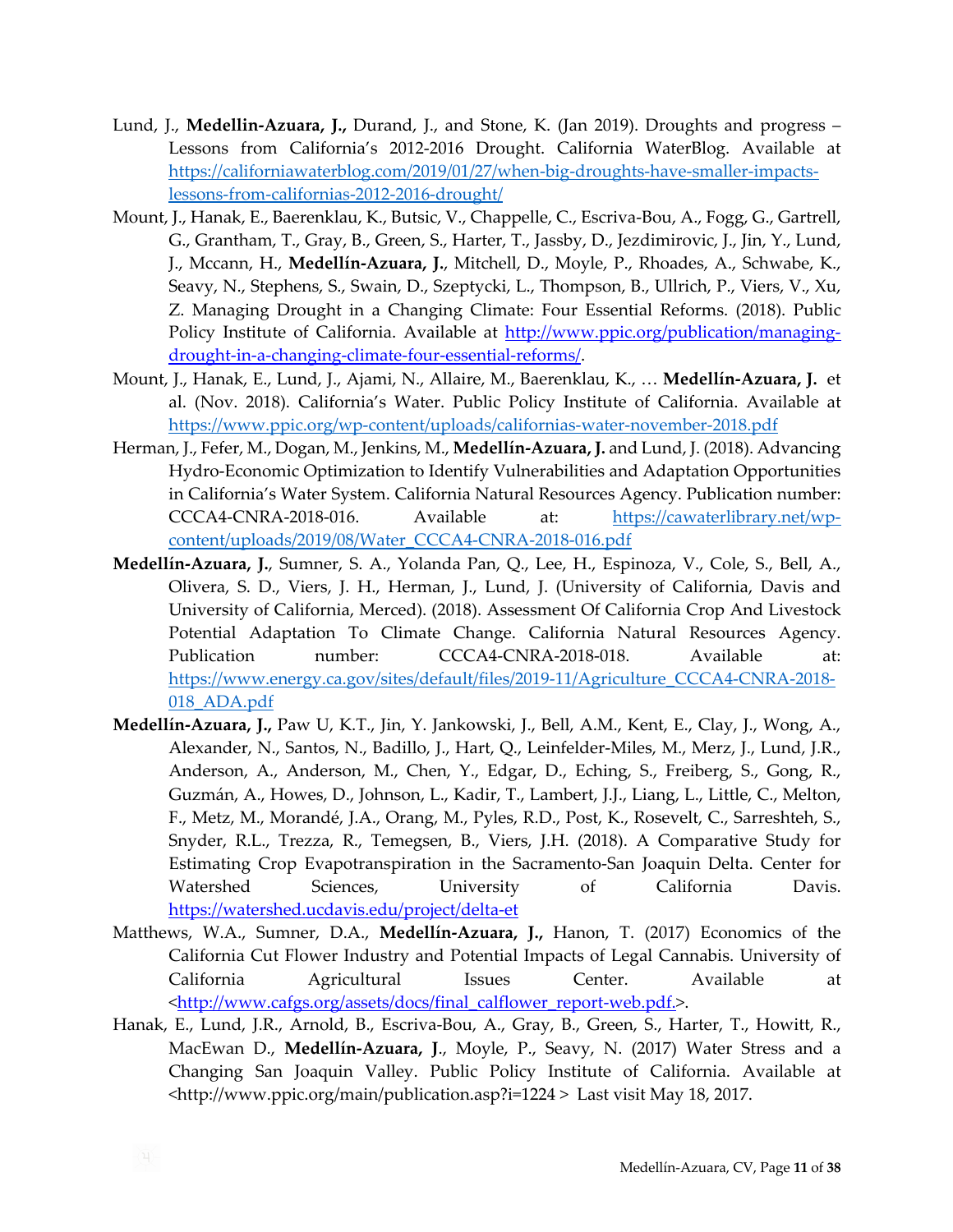- Ortiz-Partida, J., Sandoval-Solis, S., Arellano González, J**., Medellín-Azuara, J.**, Taylor, J. 2017. "Managing water differently: Integrated Water Resources Management as a framework for adaptation to climate change in Mexico." *UC Office of the President: UC-Mexico Initiative*. August.<https://escholarship.org/uc/item/8ts8686p>.
- **Medellín-Azuara, J.**, Lund, J.R., Goodwin, P., Enright, C., Bray, B., Argent R., Ariyama, J., Bratton, J.F., Burau, J., Chotkowski, M., Escriva-Bou, A., Lee, J., Lindley, S., McWilliams, M., Peckman, S., Quinn, N., Senn, D., Siegel, S., Wolfe, J. (2017) Integrated Modeling of Estuarine Systems: Lessons for the Sacramento-San Joaquin Delta. Last Access May 2018 [http://integratedmodeling.ucdavis.edu](http://integratedmodeling.ucdavis.edu/)
- **Medellín-Azuara, J**., Paw U, K.T., Jin, Y., Hart, Q., Kent, E., Clay, J.,Wong, A., Bell, A., Anderson, M., Howes, D., Melton, F., Kadir, T., Orang, M., Leinfelder-Miles, M., and J.R. Lund. (2016). Estimation of Crop Evapotranspiration in the Sacramento San Joaquin Delta for the 2014-2015 Water Year. An Interim Report for the Office of the Delta Watermaster, State Water Resources Control Board. Center for Watershed Sciences, University of California, Davis. Last Access Sept. 28, 2016 at< https://watershed.ucdavis.edu/project/delta-et >.
- **Medellín-Azuara, J**., MacEwan, D., Howitt, Richard E., Sumner, D.A. Lund, J.R. (2016). Economic Analysis of the 2016 California Drought on Agriculture. Center for Watershed Sciences, UC Davis. Davis, CA, 19 pp.
- Lund, J.R., Mount, J., Hanak, E. Green, J. Gurdak, J., Harter, T., **Medellín-Azuara, J**., Sandoval, S., Thompson, B. and Viers, J. (2015) California's Water: Storing Water. Public Policy Institute of California. Available at < <http://www.ppic.org/main/publication.asp?i=1136>> Last Visit August 2016.
- Mount, J., Chappelle, C., Gray, B., Hanak, E., Howitt, R., Lund, J., Frank, R., Gartrell, G., Grantham, T., **Medellín-Azuara**, J. Moyle. P., Thompson, B., Viers. J., (2015) California's Water: Managing Droughts. Public Policy Institute of California. Available at < <http://www.ppic.org/main/publication.asp?i=1136>> Last Visit August 2016.
- Hanak, H., Escriva-Cou, A., Lund, J., Burt, C., Harter, T., **Medellín-Azuara, J.**, Parker, D., Sumner, D., Zoldoske, D. (2015) California's Water: Water for Farms. Public Policy Institute of California. Available at < <http://www.ppic.org/main/publication.asp?i=1136>> Last Visit August 2016.
- Hanak, E., Gray, B., Mount, J., Schwabe, K., Bradley, T., Colby, B., Kenney, D., **Medellín-Azuara, J.**, Saphores, JD. (2015) California's Water: The Colorado River. Public Policy Institute of California. Available at < <http://www.ppic.org/main/publication.asp?i=1136>> Last Visit August 2016.
- Hanak, E. Lund, J.R. Burt, C., Howitt**,** E., **Medellín-Azuara, J**. Parker, D., Sumner, D. and Zoldoske, D. (2015) Water for Farms. Public Policy Institute of California. Available at. <http://www.ppic.org/main/publication.asp?i=1140> Last Visit August 2016.
- Hanak, E., Mount J., Chappelle, C. Lund, J.R., **Medellín-Azuara, J.,** Moyle P., Seavy N. (2015) What if California's Drought Continues? Public Policy Institute of California, San Francisco, California. Available at <http://www.ppic.org>. August 2015.
- Howitt, R.E., MacEwan, D.M., **Medellín-Azuara, J.** Lund J.R., Sumner, D.A. (2015). Economic Analysis of the 2015 Drought for California Agriculture, Center for Watershed Sciences.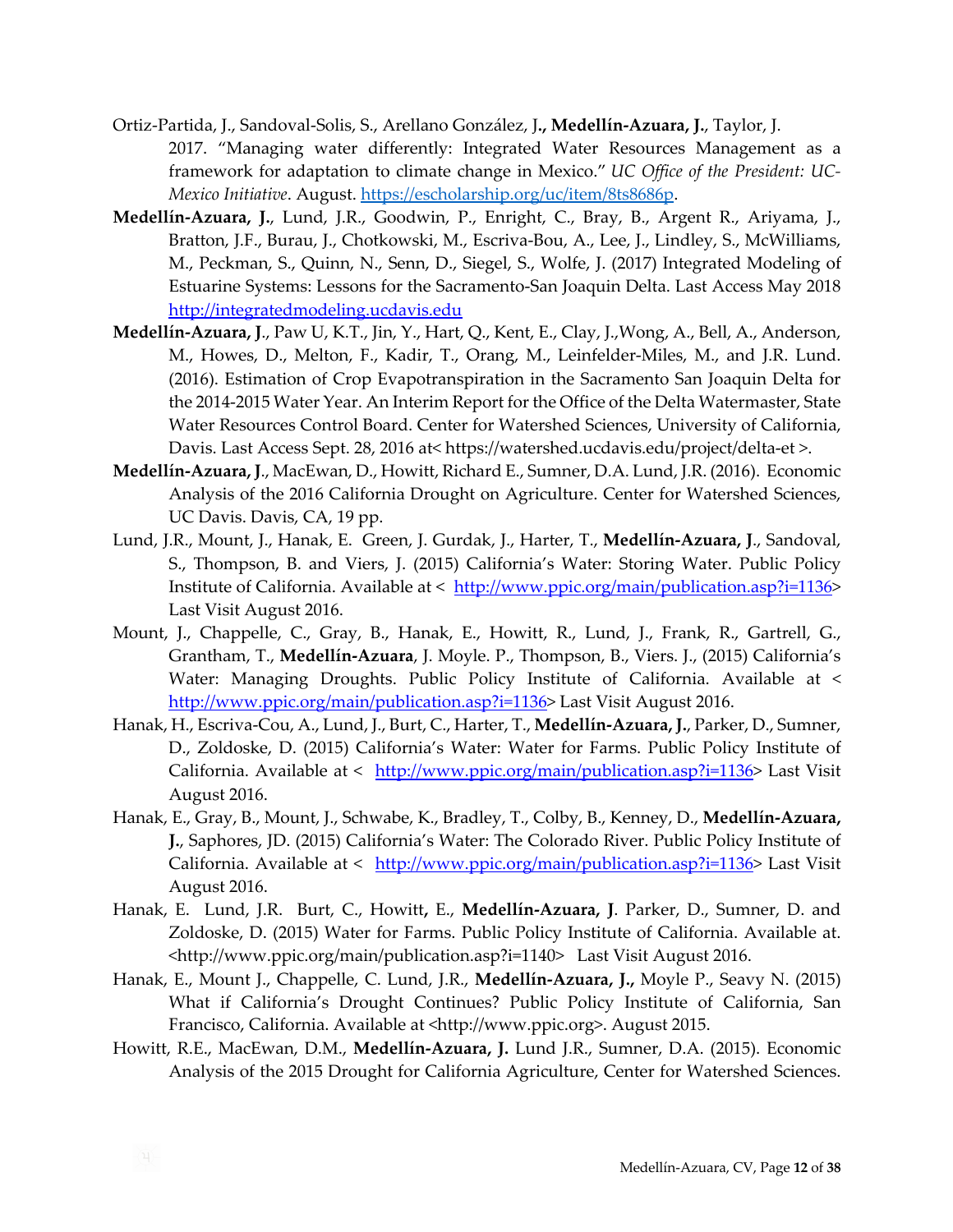University of California, Davis. 16 pp. [https://droughtimpacts.ucdavis.edu](https://droughtimpacts.ucdavis.edu/)> Last access August 2015.

- Sexton, R., **Medellín-Azuara, J**. and Saitone, T.L. The Economic Impact of Food and Beverage Processing in California. (2015). Agricultural and Resource Economics Update. University of California Giannini Foundation of Agricultural Economics. 18(4)(2015):5-8. Available at: : <http://giannini.ucop.edu/are-update/issues/> Last Visit, August 2016.
- Howitt, R.E, **Medellín-Azuara, J.,** MacEwan, D., Lund, J.R., and Sumner, D.A.. Economic Impact of the 2015 Drought on Farm Revenue and Employment Agricultural and Resource Economics Update 18(5):9-11. Available at: <http://giannini.ucop.edu/are-update/issues/> Last Visit September 2015.
- **Medellín-Azuara, J.**, MacEwan, D., Lund, J., Howitt, R. E. and Sumner, D. A. (2015). Agricultural Irrigation In This Drought: Where Is The Water And Where Is It Going? *Agricultural and Resource Economics Update*, *18*(5), 5-6.
- Sumner D.A., **Medellín-Azuara, J.** Coughlin, E. (2015). Contribution of the Dairy Industry to the California Economy. A report for the California Milk Advisory Board. Agricultural Issues Center. University of California. Available at. <http://aic.ucdavis.edu/> Last access June 2015.
- Hanak, E., Gray, B., Lund, J.R., Mitchell, D., Phillps-Chappelle, C., Fahlund, A., Jessoe, K., **Medellín-Azuara, J.**, Misczynski, D., Nachbaur, J., Suddeth, R. (2014). Paying for Water in California. Public Policy Institute of California, San Francisco, California. Available at <http://www.ppic.org/>. March 2014.
- Howitt, R., **Medellín-Azuara, J.,** MacEwan, D., Lund, J. and Sumner, D.A. (2014) Economic Analysis of the 2014 Drought for California Agriculture. Center for Watershed Sciences, University of California, Davis, Davis, California. [https://watershed.ucdavis.edu/2014](https://watershed.ucdavis.edu/2014-drought-report) [drought-report](https://watershed.ucdavis.edu/2014-drought-report)
- Sumner, D.A. Matthews, W. A, **Medellín-Azuara, J.** Bradley, A. (2014). The Economic Impacts of the California Almond Industry. A report for the A Report Prepared for the Almond Board of California. Agricultural Issues Center. University of California. Available at. <http://aic.ucdavis.edu/> Last access December 2014.
- Howitt, R., **Medellín-Azuara, J**., Lund, J.R. and MacEwan, D. (2014) Preliminary 2014 Drought Economic Impact Estimates in Central Valley Agriculture. Center for Watershed Sciences, University of California, Davis <https://droughtimpacts.ucdavis.edu> Last Access July 2014.
- Alston, J. **Medellín-Azuara J.** and Saitone, T. (2014) Economic Impact of the North American Cranberry Industry. Available at [<http://www.uscranberries.com](http://www.uscranberries.com/)> Last Access December 2014.
- **Medellín-Azuara, J**., Howitt, R.E. (2013). Comparing Consumptive Agricultural Water Use in the Sacramento-San Joaquin Delta: A proof of concept using remote sensing. A report for the Delta Protection Commission. 27pp.
- **Medellín-Azuara, J**., Mendoza-Espinosa, L.G. Pells, C. M. and J.R. Lund (2013). Pre-Feasibility Assessment of a Water Fund for the Ensenada Region: Infrastructure and Stakeholder Analyses. A Report for the Nature Conservancy. Prepared by the Center for Watershed Sciences, UC Davis.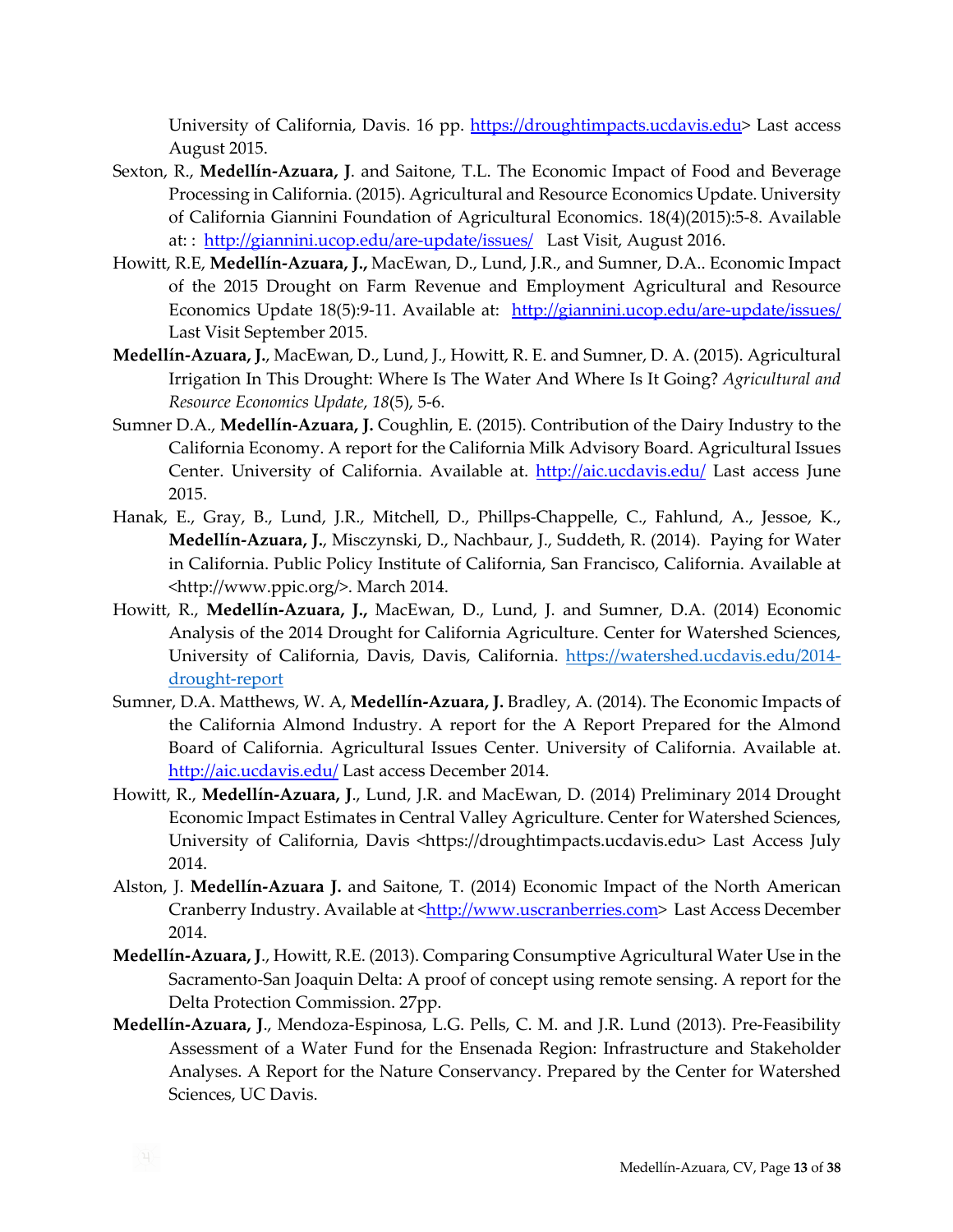- Hanak, E., Lund, J.R., Durand, J. Fleenor, W, Gray, B., **Medellín-Azuara, J.** Mount, J. Moyle, P. Phillips, C. and Thompson, B. (2013). Stress Relief: Prescriptions for a Healthier Delta Ecosystem. Public Policy Institute of California, San Francisco, California. Available at <http://www.ppic.org/>. May 2013.
- **Medellín-Azuara, J**, Durand, J. Fleenor, W., Hanak, E. Lund, Jay, Moyle, P., Phillips, C. (2013). Costs of Ecosystem Management Actions for the Sacramento-San Joaquin Delta. Public Policy Institute of California, San Francisco, California. Available at <http://www.ppic.org/> May 2013.
- Howitt, R.E., MacEwan, D.E., Garnache, C., **Medellín-Azuara, J.**, Marchand, P., Brown, D. (2013). Yolo Bypass Flood Date and Flow Volume Agricultural Impact Analysis. Final Report. University of California, Davis60p. Last Visit May 2013. Available at: http://www.yolocounty.org/index.aspx?recordid=2379&page=26
- Sicke, W.S., Lund, J.R., **Medellín-Azuara, J.** (2012). Climate Change Adaptations for Local Water Management in the San Francisco Bay Area. California Climate Change Center. California Energy Commission. Report: CEC-500-2012-036. Available at: <http://www.energy.ca.gov>.
- Hanak, E., Lund, J.R., Thompson, B., Cutter, W.B., Gray, B. Houston, D. Howitt, R., Jessoe, K., Libecap, G. **Medellín-Azuara, J**. Olmstead, S., Sumner, D. Sunding, D., Thomas, B. and Wilkinson, R. (2012) Water and the California Economy. Public Policy Institute of California. Available online at < http://www.ppic.org/main/publication.asp?i=1015>
- Harter, T., J. R. Lund, J. Darby, G. E. Fogg, R. Howitt, K. K. Jessoe, G. S. Pettygrove, J. F. Quinn, J. H. Viers, D. B. Boyle, H. E. Canada, N. DeLaMora, K. N. Dzurella, A. Fryjoff-Hung, A. D. Hollander, K. L. Honeycutt, M. W. Jenkins, V. B. Jensen, A. M. King, G. Kourakos, D. Liptzin, E. M. Lopez, M. M. Mayzelle, A. McNally, **J. Medellín-Azuara**, and T. S. Rosenstock. (2012). Addressing Nitrate in California's Drinking Water with a Focus on Tulare Lake Basin and Salinas Valley Groundwater. Report for the State Water Resources Control Board Report to the Legislature. Center for Watershed Sciences, University of California, Davis. 78 p. http://groundwaternitrate.ucdavis.edu.
- **Medellín-Azuara, J.**, Vergati, J. A., Sumner, D. A., Howitt, R. E. and Lund, J. R. (2012). Analysis of effects of reduced supply of water on agricultural production and irrigation water use in Southern California. University of California Agricultural Issues Center.
- Dzurella, K.N., **Medellín-Azuara, J**., Jensen, V.B., King, A.M., De La Mora, N., Fryjoff-Hung, A., Rosenstock, T.S., Harter, T., Howitt, R., Hollander, A.D., Darby, J., Jessoe, K., Lund, J.R., and Pettygrove, G.S. (2012) Nitrogen Source Reduction to Protect Groundwater Quality. Technical Report 3 in: Addressing Nitrate in California's Drinking Water with a Focus on Tulare Lake Basin and Salinas Valley Groundwater. Report for the State Water Resources Control Board Report to the Legislature. Center for Watershed Sciences, University of California, Davis.
- **Medellín-Azuara, J**., Hanak, E., Howitt, R. & Lund, J. R. (2012). Transitions for the Delta Economy. Public Policy Institute of California, San Francisco, California. Available at <http://www.ppic.org/>. February 2012.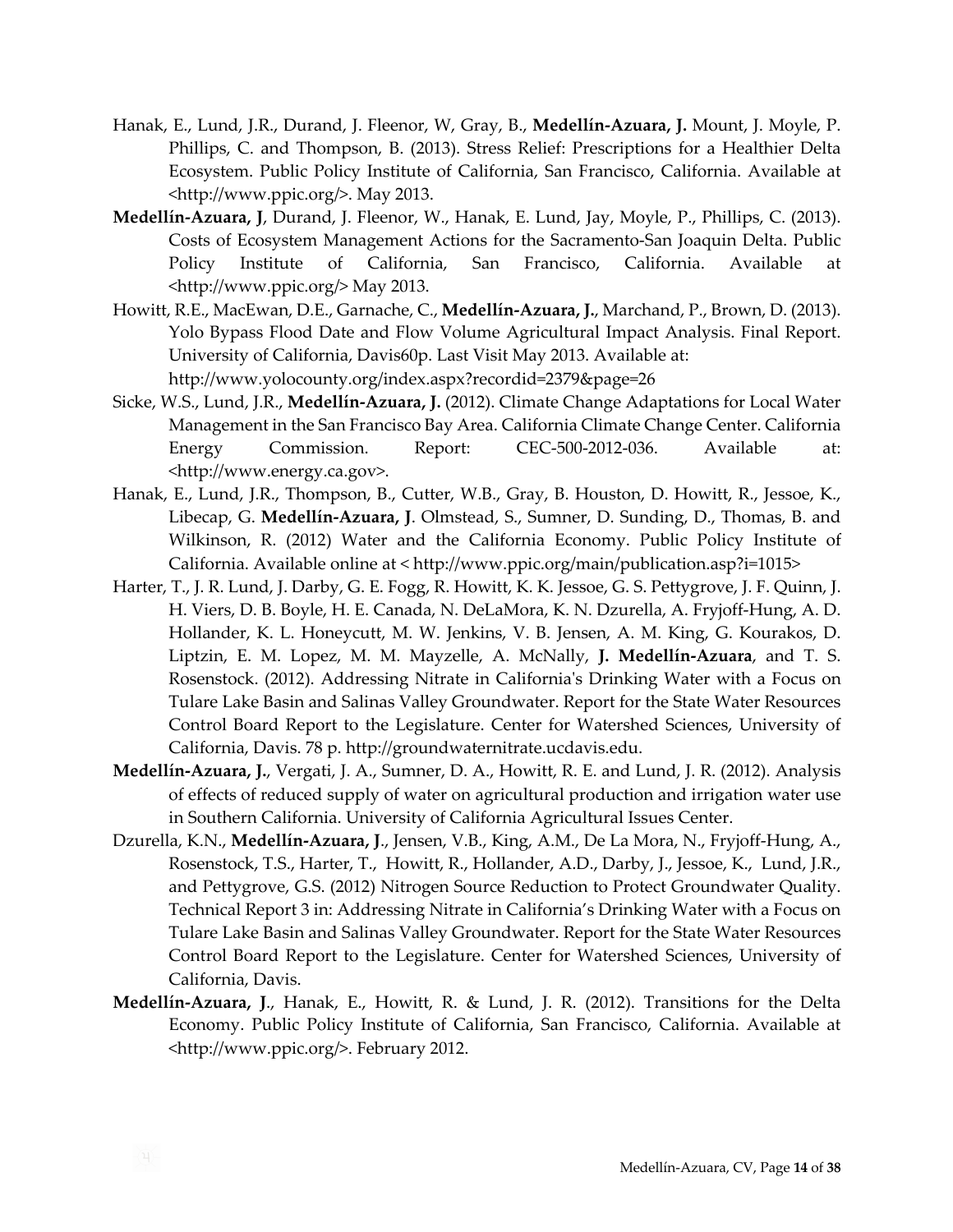- De Souza, S., **Medellín-Azuara, J**., Burley, N., Lund, J.R., Howitt, R. (2011). Guidelines for Preparing Economic Analysis for Water Recycling Projects. Center for Watershed Sciences, University of California, Davis: Davis, California.
- De Souza, S., **Medellín-Azuara, J**., Burley, N., Lund, J.R., Howitt, R. (2011). Beneficiary-Pays Analysis of Water Recycling Projects. Center for Watershed Sciences, University of California, Davis: Davis, California.
- Howitt, R.E. MacEwan, D.J. and **Medellín-Azuara, J** (2011) Drought, Jobs, and Controversy: Revisiting 200 *Agricultural and Resource Economics Update,* Giannini Foundation of Agricultural Economics, University of California. Available online at < http://www.agecon.ucdavis.edu/extension/update/issues/v14n6.pdf >.
- MacEwan, D., Clark, B., Thoreson, B., Howitt, R., **Medellín-Azuara, J.**, & Davids, G. (2010). Assessment Of Economic And Hydrologic Impacts Of Reduced Surface Water Supply For Irrigation Via Remote Sensing. In *Meeting Irrigation Demands in a Water-Challenged Environment* (p. 401).
- Michaels, J., Howitt, R.E., **Medellín-Azuara, J.** and MacEwan, D.J. (2010). A retrospective estimate of the economic impacts of reduced water supplies to the San Joaquin Valley in 2009. (2010). University of the Pacific and University of California, Davis. Available at: http://forecast.pacific.edu/water-jobs/SJV\_Rev\_Jobs\_2009\_092810.pdf
- Harou, J.J., Pinte, D., Tilmant, A., Rosenberg, D.E., Rheinheimer, D.E., Hansen, K., Reed, P.M., Reynaud, A., **Medellín-Azuara, J.**, Pulido-Velazquez, M. and Matrosov, E. (2010). An Open-Source Model Platform For Water Management That Links Models To A Generic User-Interface And Data-Manager. In *5th Biennial Conference of the International Environmental Modelling and Software Society: Modelling for Environment's Sake, iEMSs 2010*.
- Howitt, R.E., D. MacEwan, **J. Medellín-Azuara** and J.R. Lund (2009). Economic Modeling of Agriculture and Water in California Using the Statewide Agricultural Production Model. A report for the California Department of Water Resources. Davis, University of California. Available at: <http://tinyurl.com/2cq49j9>
- Howitt, R.E., **Medellín-Azuara, J.**, MacEwan, D.J. (2009). Measuring the Employment Impacts of Water Reductions. Technical Note, Department of Agricultural and Resource Economics and Center for Watershed Sciences. University of California, Davis, California. Available at < http://swap.ucdavis.edu >, last access: September 2009.
- Howitt, R.E., MacEwan D., **Medellín-Azuara, J.** (2009). Economic Impacts of Reductions in Delta Exports on the Central Valley Agriculture. *Agricultural and Resource Economics Update,* Giannini Foundation of Agricultural Economics, University of California. Available online at < http://www.agecon.ucdavis.edu/extension/update/issues/v12n3.pdf >
- Howitt, R., **Medellín-Azuara, J.**, & MacEwan, D. (2009). Estimating The Economic Impacts Of Agricultural Yield Related Changes For California. *California Energy Commission*.
- **Medellín-Azuara, J**., Connell C.R., Madani, K. and Lund, J.R. (2008). Water management adaptation with climate change. California Climate Change Center. *California Energy Commission CEC-500-2009-049-D.*
- Howitt, R., MacEwan, D. and **Medellín-Azuara, J.** (2008). Calculating California Cropping Patterns In 2050. *Davis (CA): University of California Davis*.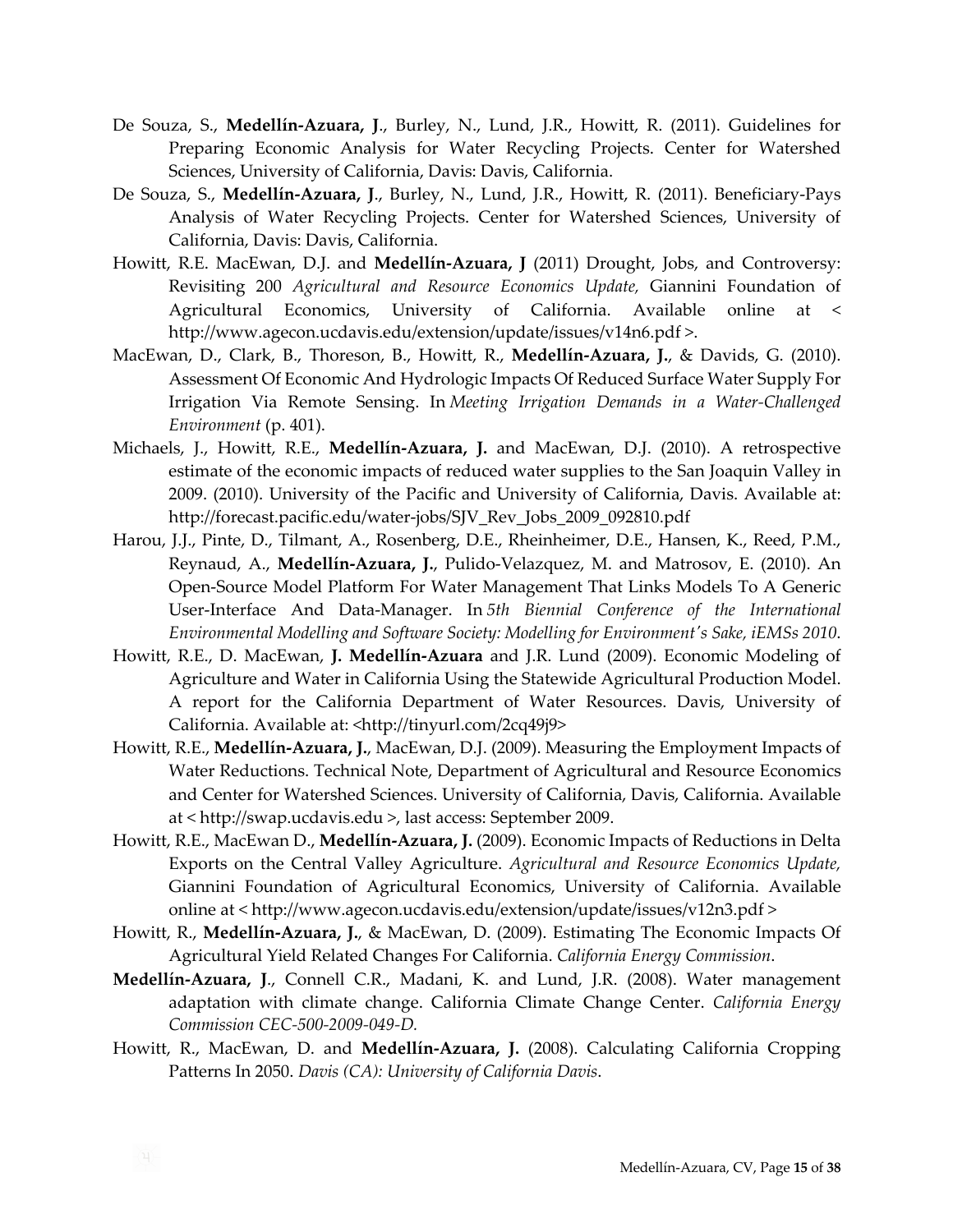- Tanaka, S.K., Connell, C.R., Madani, K., Lund, J.R., Hanak, E. and **Medellín-Azuara, J**. (2008). The Economic Costs and Adaptations for Alternative Delta Regulations. Appendix F to: Lund, J.R., Hanak, E. Fleenor, W., Bennett, W. Howitt, R., Mount, J. Moyle, P. Comparing Futures for the Sacramento-San Joaquin Delta. Public Policy Institute of California. Available at <http://www.ppic.org>.
- **Medellín-Azuara, J**., Howitt. R.E., Lund, J. R. and Hanak, E. (2008). The Economic effects on Agriculture of Water Export Salinity South of the Delta. Appendix I to: Lund, J.R., Hanak, E. Fleenor, W., Bennett, W. Howitt, R., Mount, J. Moyle, P. Comparing Futures for the Sacramento-San Joaquin Delta. Public Policy Institute of California. Available at <http://www.ppic.org>.
- **Medellín-Azuara, J**., Mendoza-Espinosa, L. G., Lund, J. R., Waller-Barrera, C., y Howitt, R. E. (2008). Water Supply for Baja California: Economic-Engineering Analysis for Agricultural, Environmental and Urban Demands. Draft Report Prepared for the California Environmental Protection Agency, University of California, Davis, Davis, California, USA. Draft January 2008. < http://cee.engr.ucdavis.edu /BajaCALVIN >
- Howitt, R. E., Kaplan, J., Larson, D., MacEwan, D., **Medellín-Azuara, J.**, Horner, G. and Lee, N. S. (2009). The Economic Impacts Of Central Valley Salinity. *University of California Davis, Final Report to the State Water Resources Control Board Contract*, 05-417.
- **Medellín-Azuara J.,** Harou, J.J., Olivares M.A., Lund J.R. Howitt R.E., Tanaka S.K. , Jenkins M.J., Madani, K. and Zhu, T. (2006). Climate Warming and Water Supply Management in California. California Climate Change Center, California Energy Commission, CEC-500- 2005-195-SF.
- Harou, J., **Medellín-Azuara J.**, Zhu, T., Tanaka, S., Lund, J., Stine, S., Jenkins, M. and Olivares, M. (2006). Extreme drought and water supply management in California. In *World Environmental and Water Resource Congress 2006: Examining the Confluence of Environmental and Water Concerns* (pp. 1-10).
- **Medellín-Azuara, J**., Richard E. Howitt and Lund, J.R. (2007). California agricultural water demands for year 2050 under historic and warming climates. California Energy Commission, PIER Program. CEC-500-2005-195.
- Jenkins, M.W., **Medellín-Azuara, J**. and Lund, J.R. (2007). California Urban Water Demands for Year 2050. California Energy Commission, PIER Program. CEC-500-2005-195.

#### *Selected Conference Papers, and Posters, Proceedings and Invited*

- Maskey, M. L., Serrano Suarez, D. J., Viers, J. H., **Medellin-Azuara, J.,** Sivakumar, B., and Diaz, L. E. G.: Fractal-multifractal ensembles of downscaled precipitation and temperature sets as implied by climate models, EGU General Assembly 2021, online, 19–30 Apr 2021, EGU21-13741,<https://doi.org/10.5194/egusphere-egu21-13741>
- Maskey, M. L., Li, L., Fernandez-Bou, A. S., Viers, J. H., and **Medellin-Azuara, J**.: Integrated Spatial and Economic Analysis on Water Infrastructure Expansion Profitability and Affecting Climatic Factors within the Central Valley of California, EGU General Assembly 2021, online, 19–30 Apr 2021, EGU21-13766, [https://doi.org/10.5194/egusphere-egu21](https://doi.org/10.5194/egusphere-egu21-13766)- [13766](https://doi.org/10.5194/egusphere-egu21-13766)
- Whipple, A., Deverel, S., Wells, E., Zeleke, D., **Medellín-Azuara, J.** Resilient Staten Island: Pilot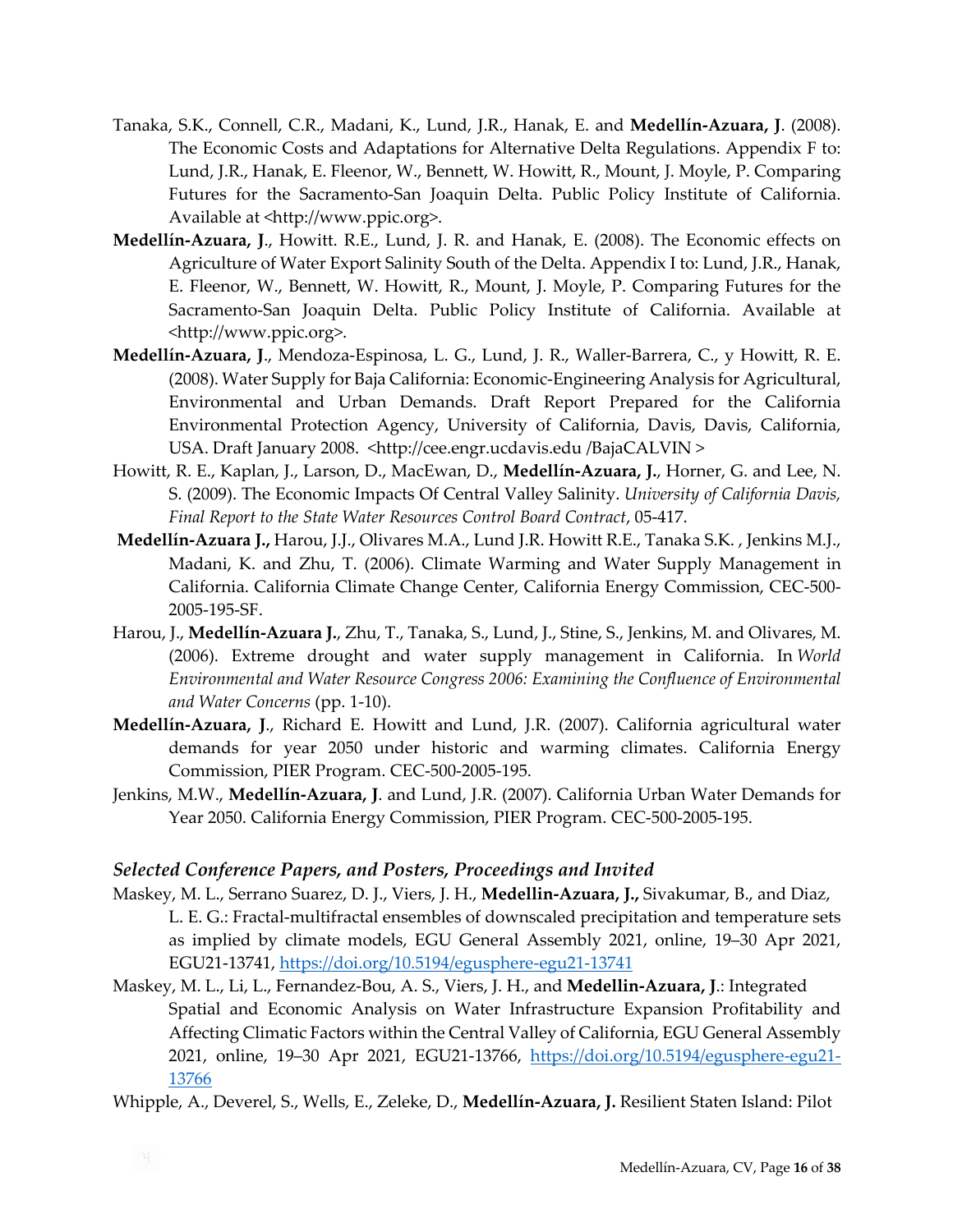Application for Landscape Scenario Analysis. 2021 Bay-Delta Conference. Online (Due to Covid-19). April 9th, 2021.

- Serrano, D., Maskey, M., **Medellín-Azuara, J.,** Sivakumar, B., Puente, C. Revisiting the Fractal-Multifractal method in describing geometries of precipitation and temperature: Case of global circulation models outputs. AGU Fall Meeting 2020. December 17th, 2020.
- Maskey, M., **Medellín-Azuara, J.,** Fernandez-Bou, A., Guzman, A., Goharian, E., Dogan, M. Investigating benefits from additional recharge facilities within the American River Basin. AGU Fall Meeting 2020. December 12th, 2020.
- Valero-Fandino, J., Rodriguez-Flores, J. M., Cole, S., Escriva-Bou, A., Zeff, H. B., **Medellín-Azuara, J.,** Optimal agricultural production under different climatic scenarios through a coupled hydrologic and economic models in Kern county, California. AGU Fall Meeting 2020. December 14th, 2020.
- Escriva-Bou, A., & **Medellín-Azuara, J.** Dynamic Adaptive Pathways for Groundwater Sustainability: Exploring Human-Water Interactions under Uncertain Conditions. AGU Fall Meeting 2020. December 14th, 2020.
- Zhu, T., Marques, G., **Medellín-Azuara, J.,** Lund, J. R. Optimizing Regional Water Management using Probabilistic Seasonal Forecasts. AGU Fall Meeting 2020. December 12th, 2020.
- Rodriguez-Flores, J. M., Cole, S., Valero-Fandino, J., Malek, K., Karimi, T., Zeff, H. B., Escriva-Bou, A., **Medellín-Azuara, J.** Global Sensitivity Analysis for a coupled Hydro-economic model under a groundwater management policy in Kern County, California. AGU Fall Meeting 2020. December 11th, 2020.
- **Medellín-Azuara, J.** A Multi-Objective Framework for Agricultural Production and Water Use in California's Greater Kern Region under Groundwater Sustainability Regulations**.** EGU General Assembly 2020. Online (Due to Covid-19). May 6th, 2020.
- **Medellín-Azuara, J.** Annual Water Program Team Meeting. UCANR Building. Davis, CA. March 12th, 2020. **Invited Speaker.**
- **Medellín-Azuara, J**. 2020 Vacaville: Farming in the New Normal: A workshop for growers on climate and agriculture. Natural Resources Conservation Service. Ulatis Community Center. Vacaville, CA. Jan. 7th, 2020. **Invited Speaker.**
- **Medellín-Azuara, J.** Improving Water Rights Management in the California Sacramento San Joaquin Delta: Results from a Comparative Study Using Remote Sensing, Field Measurements and Self Reporting. AGU Fall Meeting 2019. San Francisco, CA. Dec. 9th 2019.
- **Medellín-Azuara, J**. Incentivizing Aquifer Recharge 2019 Flood-MAR Public Forum. CA Dept. of Water Resources. CSU Sacramento Alumni Center. Oct. 28th, 2019. **Invited Panel Moderator.**
- Escriva-Bou, A., **Medellín-Azuara, J**., Hanak, E. 2019 American Geophysical Union. Quest for Sustainability of Heavily Stressed Aquifers at Regional to Global Scales. Chapman Conference, Valencia, Spain. October 23rd 2019. **Poster Presentation.**
- **Medellín-Azuara, J**. Building Trust: Striving Toward Equitable and Inclusive Outcomes. State of the San Francisco Estuary Conference 14<sup>th</sup> Biennial. San Francisco Estuary Partnership. Scottish Rite Center. Oct. 21st, 2019. **Invited Panelist.**
- **Medellín-Azuara, J.**, Paw U, K.T., Jin, Y., Lund, J.R., Kent, E., Clay, J., Alexander-Sanchez, N.,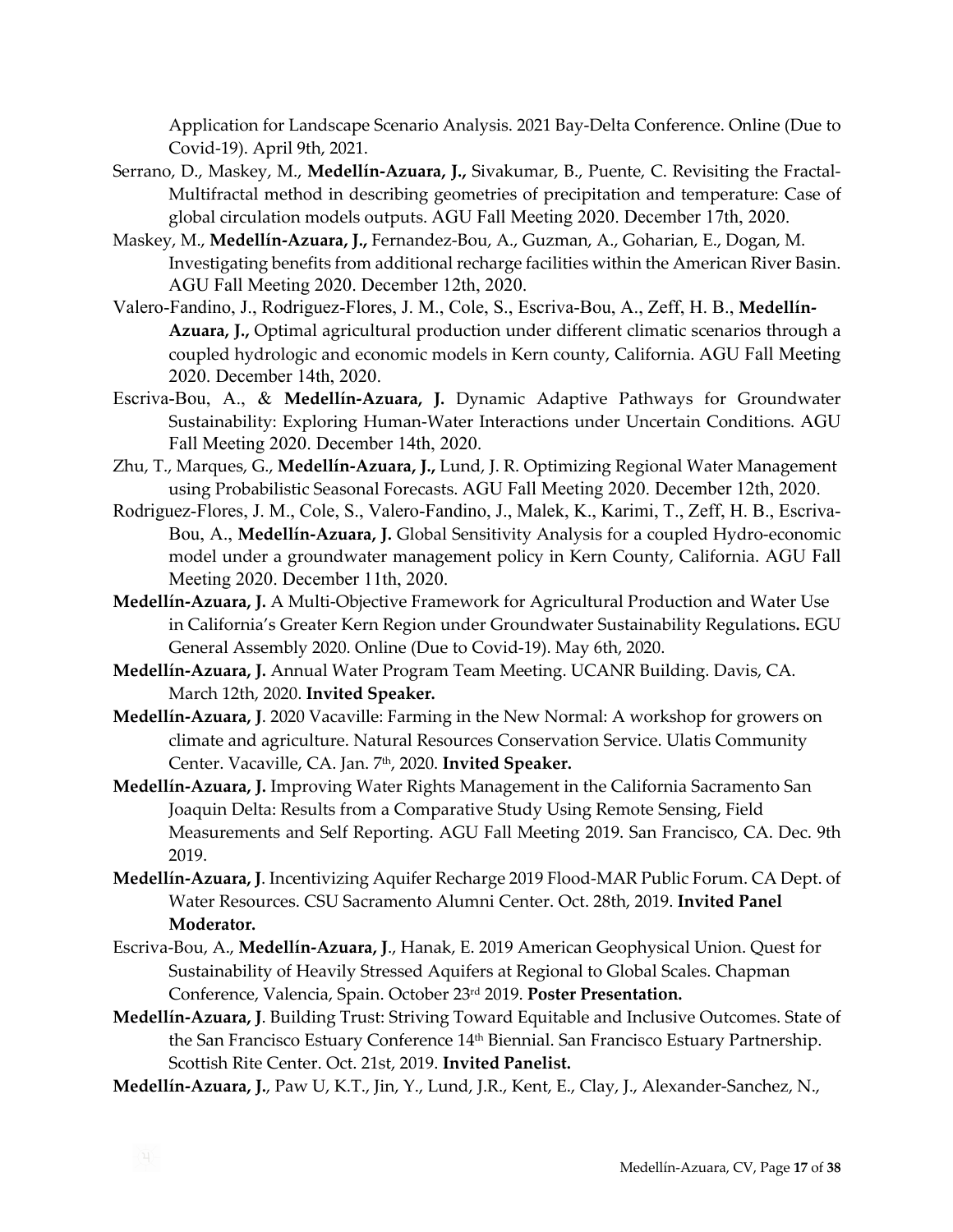Wong, A., Santos, N., Badillo, J., Lambert, J., McAuliffe, M., Edgar, D., Freiberg, S., Gong, R., Mertz, M., Hart, Q., Merz, J., Morande, A., Piles, R., Anderson, A., Viers, J., Chen, Y., Snyder, R., Little, C., Temegsen, B., Sarreshteh, S., Eching, S., Trezza, R., Trout, T., Guzman, A., Johns on, L., Roosevelt, C., Post, K., Allen, R., Clark, B., Jankowski, J., Leinfelder-Miles, M.M., Anderson, M., Howes, D., Melton, F., Kadir T., Liang, L., Orang, M. (2019). A Comparative Study Of Evapotranspiration Estimation in the California Bay Delta: Insights From a Two-Year Study Using Remote Sensing, Field Measurements and Unmanned Aerial Vehicles. MIDH2O Symposium. Merced, CA. October 9, 2019. **Keynote Speaker.**

**Medellín-Azuara, J.**, Escriva-Bou, A., Valero-Fandiño, J., Cole, S.A., Yepiz Yepez, U.

Economic and Water Supply Impacts on Food Production from Ending Groundwater Overdraft in California's San Joaquin Valley. National Conference on Environmental Chemistry. Tanjian, China. August 19, 2019. **Keynote Speaker.**

- **Medellín-Azuara, J.**, Escriva-Bou, A., Valero-Fandiño, J., Cole, S.A. Achieving Groundwater Sustainability in the San Joaquin Valley: A Hydro-Economic Approach. Universities Council on Water Resources Annual Conference. Snowbird, Utah. June 11- 13, 2019. **Invited talk.**
- **Medellín-Azuara, J**. Water Resources Monitoring. Contemporary Groundwater Issues Council. UC Davis Walter A. Buehler Alumni Center. May 23, 2019. **Invited Panelist.**
- Escriva-Bou, A., **Medellín-Azuara, J**., Hanak, E. and Lund, J.R. Transitioning to Sustainable Groundwater Use: An Economic Analysis of Supply and Demand Management Options to Inform Policy Decisions in California's San Joaquin Valley. American Geophysical Union Annual Meeting. Washington, D.C. December 10-15, 2018.
- Yoon, J., Klassert, C.J.A., Gorelick, S., Lachaut, T., Selby, P.D., Know, S., Thilmant, A., Rajsekhar, D., Harou, J.J., Kaluer, B., Sigel, K., Mustafa, D., Hawel, E., **Medellín-Azuara, J.** and Zhang, H. Evaluation of Water Security in Jordan using a Multi-Agent Hydroeconomic Model: Climate, Crises, and Stability. American Geophysical Union Annual Meeting. Washington, D.C. December 10-15, 2018.
- Kern, J., Zeff, H.B., Herman, J.D., Reed, P.R., Characklis, G.W., **Medellín-Azuara, J**. and Pavelsky, T. Challenges and opportunities in modeling cross-scale, cross-sector feedbacks to inform critical decision-making in food-energy-water systems. American Geophysical Union Annual Meeting. Washington, D.C. December 10-15, 2018.
- **Medellín-Azuara, J**. Lessons Learned in the Field of Water Resources Management during Recent Droughts in California. Colegio De Postgraduados Campus Montecillos. Chapingo, Mexico. November 15-16, 2018. **Speaker.**
- Jankowski, J., **Medellín-Azuara, J.,** Tha Paw U, K., Jin, Y., Lund, J. Water Management and Policy Insights from the Sacramento-San Joaquin Delta Consumptive Study. Bay-Delta Science Conference. Sacramento, CA. September 10-12, 2018.
- Tha Paw U, K.T, Kent, E., Clay, J. J., Temesgen, B., Edgar, D., **Medellín-Azuara, J.,** Little, C. Evapotranspiration from Three Crop Types and Fallow Lands in the Sacramento-San Joaquin River Delta. Bay-Delta Science Conference. Sacramento, CA. September 10-12, 2018.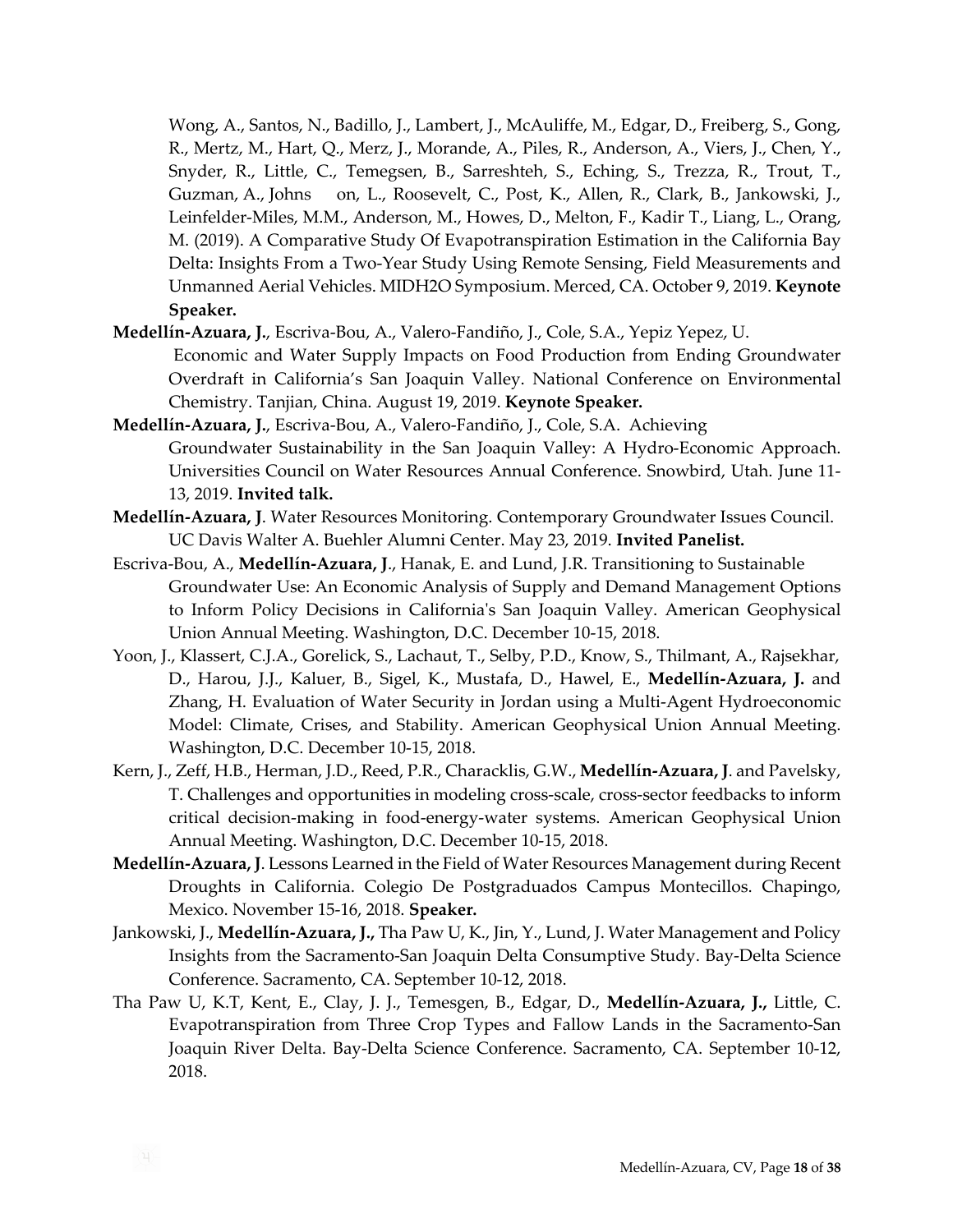- Jin, Y., Wong, A., Tha Paw U, K., **Medellín-Azuara, J.,** Fisher, J., Gao, F. Satellite Remote Sensing of Evapotranspiration over Agricultural Land: An Improved Priestley-Taylor Approach. Bay-Delta Science Conference. Sacramento, CA. September 10-12, 2018.
- **Medellín-Azuara, J.** Modeling and Decision Support. Bay-Delta Science Conference. Sacramento, CA. September 10-12, 2018. **Moderator.**
- **Medellín-Azuara, J.** Modeling Economics in the Sacramento-San Joaquin Delta. Bay-Delta Science Conference. Sacramento, CA. September 10-12, 2018. **Presenter.**
- **Medellín-Azuara, J.** A Comparative Study for Consumptive Use in the Sacramento-San Joaquin Delta: Models and Field Data to Inform Water Management and Policy Decisions. Bay-Delta Science Conference. Sacramento, CA. September 10-12, 2018. **Presenter.**
- **Medellín-Azuara, J.** A Comparative Study for Consumptive Use in the Sacramento-San Joaquin Delta: Models and Field Data to Inform Water Management and Policy Decisions. World Environmental & Water Resources Congress. Minneapolis, Minnesota. June 3-7, 2018.
- Fefer, M., Herman, J., Hart, Q., Merz, J., **Medellín-Azuara, J.,** Lund, J., Dogan, M. S. An opensource implementation of California's hydroeconomic model. World Environmental & Water Resources Congress. Minneapolis, Minnesota. June 3-7, 2018.
- Hanak, E., **Medellín-Azuara, J.,** Lund, J., Escriva-Bou, A. How to live with no regrets: Informing policy decisions through marginal economic analysis of water supply and demand management actions under uncertainty. World Environmental & Water Resources Congress. Minneapolis, Minnesota. June 3-7, 2018.
- Jankowski, J., **Medellín-Azuara, J.** A comparative study of evapotranspiration estimation in the California Bay Delta: Insights from a two-year study using remote sensing, field measurements and unmanned aerial vehicles. World Environmental & Water Resources Congress. Minneapolis, Minnesota. June 3-7, 2018.
- **Medellín-Azuara, J.** University Engagement on California Water Problems. California Water and Environmental Modeling Forum 2018 Annual Meeting. Folsom, CA. April 2-4, 2018. **Invited talk and Moderator**.
- Escriva-Bou, A., **Medellín-Azuara, J.**, Hanak, E., Lund, J.R. (2018). How to Live with No Regrets: Informing Policy Decisions through Marginal Economic Analysis of Water Supply and Demand Management Actions Under Uncertainty. California Water and Environmental Modeling Forum 2018 Annual Meeting. Folsom, CA. April 2-4, 2018.
- **Medellín-Azuara, J.**, Paw U, K.T., Jin, Y., Lund, J.R., Kent, E., Clay, J., Alexander-Sanchez, N., Wong, A., Santos, N., Badillo, J., Lambert, J., McAuliffe, M., Edgar, D., Freiberg, S., Gong, R., Mertz, M., Hart, Q., Merz, J., Morande, A., Piles, R., Anderson, A., Viers, J., Chen, Y., Snyder, R., Little, C., Temegsen, B., Sarreshteh, S., Eching, S., Trezza, R., Trout, T., Guzman, A., Johnson, L., Roosevelt, C., Post, K., Allen, R., Clark, B., Jankowski, J., Leinfelder-Miles, M.M., Anderson, M., Howes, D., Melton, F., Kadir T., Liang, L., Orang, M. (2018). A Comparative Study on Consumptive Use in the Sacramento-San Joaquin Delta. California Water and Environmental Modeling Forum 2018 Annual Meeting. Folsom, CA. April 2-4, 2018. **Presenter.**
- Wong, A., Jin, Y., Kent, E., Paw U, K.T., Lund, J.R., He, R., Fisher, J.B., Gulley, G., Rivera, G., Lee, C., Hook, S., **Medellín-Azuara, J.**, Gao, F. Mapping Evapotranspiration in the Sacramento-San Joaquin Delta Using Simulated ECOSTRESS Thermal Data - Validation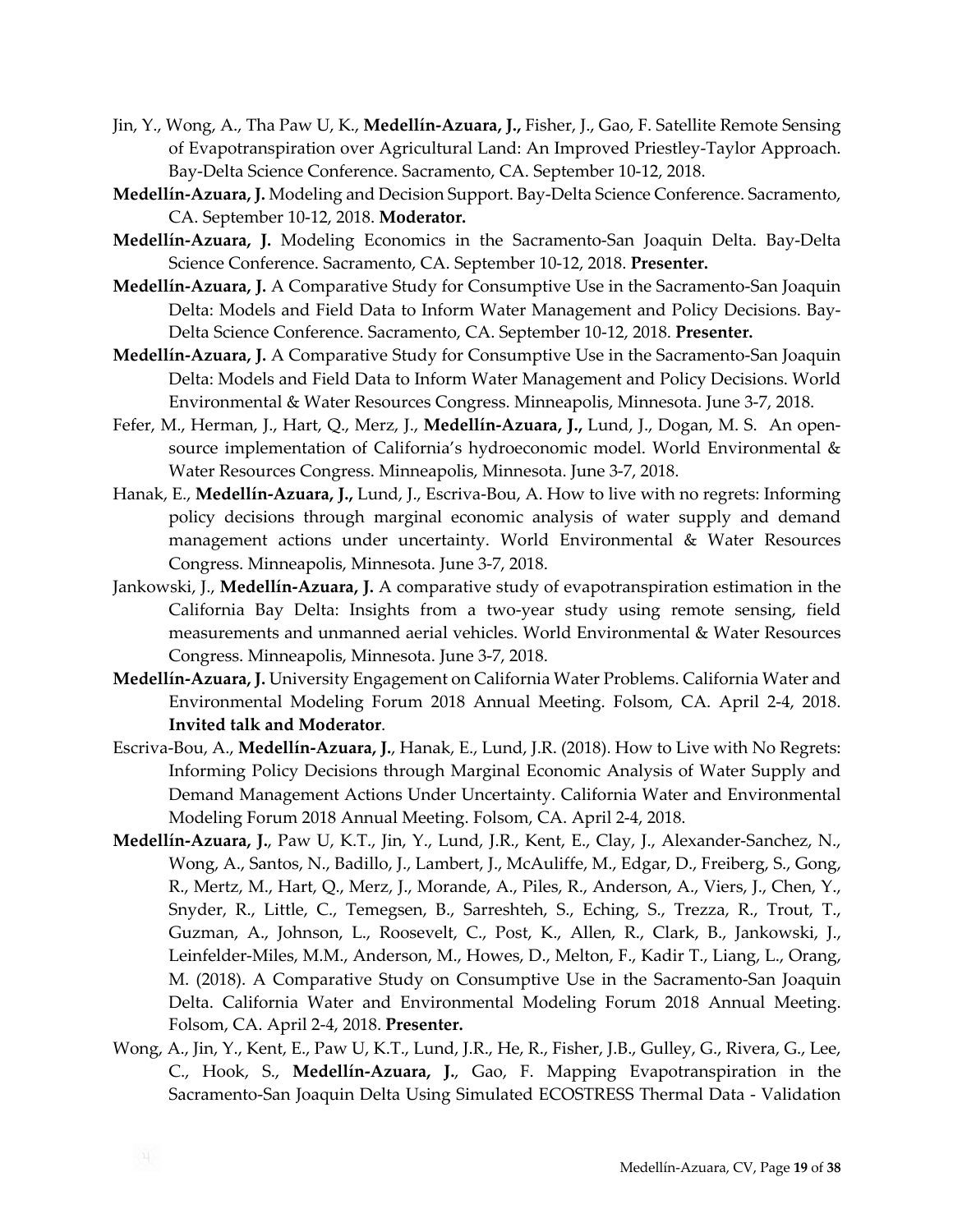and Inter-Comparison. California Water and Environmental Modeling Forum 2018 Annual Meeting. Folsom, CA. April 2-4, 2018.

- Morande, J.A., Trezaa, R., Anderson, A., Chen, Y., Viers, J., **Medellín-Azuara, J.**, Paw U, K.T., Jin, Y., Badillo, J., Janjowski, J. (2018). Evapotranspiration Estimation from Unmanned Aerial Vehicle Imagery. California Water and Environmental Modeling Forum 2018 Annual Meeting. Folsom, CA. April 2-4, 2018.
- Jankowski, J., **Medellín-Azuara, J.**, Lund, J.R. (2018). Policy Insights from Comparing Evapotranspiration Estimates in the Sacramento-San Joaquin Delta. California Water and Environmental Modeling Forum 2018 Annual Meeting. Folsom, CA. April 2-4, 2018.
- **Medellín-Azuara, J.** Consumptive water use in crops in the Sacramento and San Joaquin Delta. Sierra Nevada Research Institute Research Symposium. Merced, CA. March 5, 2018. **Invited Talk.**
- Vicuna, S., Melo, O., Meza, F. J., **Medellín-Azuara, J.,** Herman, J. D., & Sandoval Solis, S. (2017, December). Crossing Scales and Disciplines to Understand Challenges for Climate Change Adaptation and Water Resources Management in Chile and California Hury. American Geophysical Union Fall meeting. New Orleans, LA. December 11-15, 2017. **Poster.**
- Rheinheimer. D. E., Garza, L. E., **Medellín-Azuara, J.,** Ramirez, A. A Web-based Tool for Transparent, Collaborative Urban Water System Planning for Monterrey, Mexico. American Geophysical Union Fall meeting. New Orleans, LA. December 11-15, 2017.
- Medellín-Azuara, J. Atmospheric & Climactic Modeling Pertaining to SJV Water Availability for the Next 5 years. 2017 Grape and Industry Forum. November 29, 2017. **Invited Talk.**
- Lund, J., **Medellín-Azuara, J.,** Jeffres, C. Water Use and Abuse During Drought. 4th Annual UC Davis One Health Symposium. UD Davis International Center. November 4, 2017. **Invited Panelist.**
- **Medellín-Azuara, J.**, Paw U, K.T., Jin, Y., Lund, J.R., Kent, E., Clay, J., Alexander-Sanchez, N., Wong, A., Jankowski, J., Leinfelder-Miles, M.M., Anderson, M., Howes, D., Melton, F., Kadir T., Liang, L., Orang, M. (2017). A Comparative Study on Consumptive Use in the Sacramento-San Joaquin Delta. California Water and Environmental Modeling Forum. March 20-22, 2017. Folsom, CA. **Presenter.**
- Alexander-Sanchez, N., Mertz, J., Hart, Q., **Medellín-Azuara, J.**, Lund, J.R. (2017). Google Earth Engine METRIC (GEM) Application for Remote Sensing of Evapotranspiration. California Water and Environmental Modeling Forum. March 20-22, 2017. Folsom, CA.
- Wong, A., Jin, Y., Snyder, R., Zaccaria, D., **Medellín-Azuara, J.**, Hart, Q., Lund, J.R. (2017). Estimating Field Scale Crop Evapotranspiration Using Landsat and MODIS Satellite Observations. California Water and Environmental Modeling Forum. March 20-22, 2017. Folsom, CA.
- Dogan, M., Fefer, M., Herman, J., Mertz, J., Hart, Q., **Medellín-Azuara, J.**, Lund, J.R. (2017). Representing California's Water System with an Open Source Model: PyVIN. California Water and Environmental Modeling Forum. March 20-22, 2017. Folsom, CA.
- **Medellín-Azuara, J**. The Role of Groundwater Management in Recent Droughts: Insights from California. 50th Anniversary of the Robert S. Kerr EPA Environmental Research Center, Ada, Oklahoma, August 4, 2016. **Invited Talk.**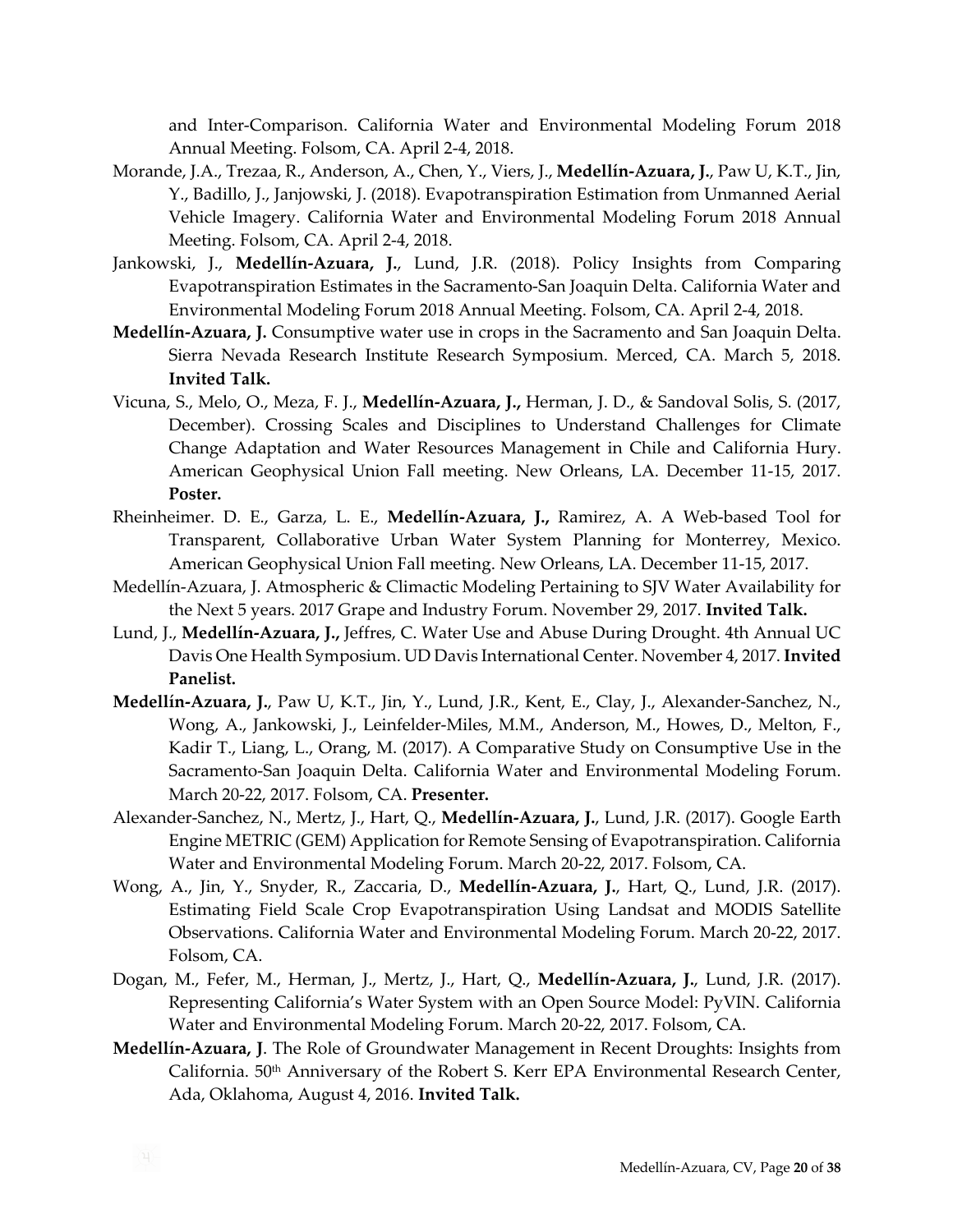- Economics of Declining Groundwater Levels: A Case Study for the Tulare Lake Basin, California, International Groundwater Conference. June 29, 2016.
- **Medellín-Azuara, J**. Economics of Long Term Groundwater: A Case Study for the Tulare Lake Basin, California. Toward Sustainable Groundwater in Agriculture- An International Conference Linking Science and Policy. Burlingame, California. June 28-30, 2016.
- González, José M., Marcelo A. Olivares, **Josué Medellín-Azuara**, Rodrigo Moreno, and G. Marques. 2016. "Multi-Purpose Reservoir Operation: A Tradeoff Analysis between Hydropower Generation and Irrigated Agriculture Using Hydro-Economic Models." In *World Environmental and Water Resources Congress* 2016, 241–50. West Palm Beach, Florida: American Society of Civil Engineers.<https://doi.org/10.1061/9780784479858.026>.
- **Medellín-Azuara, J**. Economic Impacts of Recent California Droughts. Department of Hydraulic and Environmental Engineering, Tech Univ of Valencia, Spain, April 21, 2016. **Invited Talk.**
- **Medellín-Azuara, J**. and Lund, J.R. Managing water resources for drought: Insights for California, European Geosciences Union. Vienna, Austria, April 18, 2016.
- Lund, J.R., and **Medellín-Azuara, J**., (2016). Lessons from Recent California Droughts. California Water and Environmental Modeling Forum. April 11-13, 2016. Folsom, CA.
- Dogan, M., Singh, K., **Medellín-Azuara, J.**, Lund, J.R. (2016). Effects of Ending Long-Term Overdraft on California's Water Supply System. California Water and Environmental Modeling Forum. April 11-13, 2016. Folsom, CA.
- Sing, K., Dogan, M., Lund, J.R., Viers, J., Esralew, R., **Medellín-Azuara, J.** (2016). Central Valley Refuge Management under Non-Stationary Climatic and Management Conditions. California Water and Environmental Modeling Forum. April 11-13, 2016. Folsom, CA.
- **Medellín-Azuara, J**., Sumner D.A., Howitt, R.E., MacEwan, D.M. and Lund, J.R. Economic Impacts of Recent California Droughts. Davis Sunrise Rotary Club, Davis, California. November 13, 2015. **Invited Talk.**
- **Medellín-Azuara, J**., Howitt, R.E., MacEwan, D., Lund, J.R. (2015). Response of California Agriculture to Water Reductions. Workshop on Migration of Agriculture. Sponsored by the National Science Foundation. October 21-23, Boulder, Colorado. **Invited Talk.**
- Lund, J. R. and **Medellín-Azuara, J.** (2015). California and Drought—2014 and the Future. In *World Environmental and Water Resources Congress 2015* (pp. 2073-2080). <https://doi.org/10.1061/9780784479162.204>
- **Medellín-Azuara, J**. Panel Drought Impacts Water Supply. American Geophysical Union Chapman Conference, Irvine, California. April 2015. **Invited Talk.**
- **Medellín-Azuara, J**. Impact Analysis of the 2014 California Drought Using Hydro-economic Models. Department Seminar. Instituto de Pesquisas Hidráulicas, Universidad Federal de Rio Grande do Sul, Porto Alegre, Brazil. April 2015. **Invited Talk.**
- **Medellín-Azuara, J**., Hart, Q., Lund, J.R., Sandoval-Solis, S., Escriba-Bou, A., Rui Hui, Dogan, M., Singh, K., Santos, N. (2015). The HOBBES Project Update. California Water and Environmental Modeling Forum. March 9-11, 2015. Folsom, CA.
- **Medellín-Azuara, J**., Howitt, R.E., MacEwan, D., Lund, J.R. (2015). Economic Analysis of the 2014 California Drought on Agriculture. Post-Assessment and Prospects for 2015. California Water and Environmental Modeling Forum. March 9-11, 2015. Folsom, CA.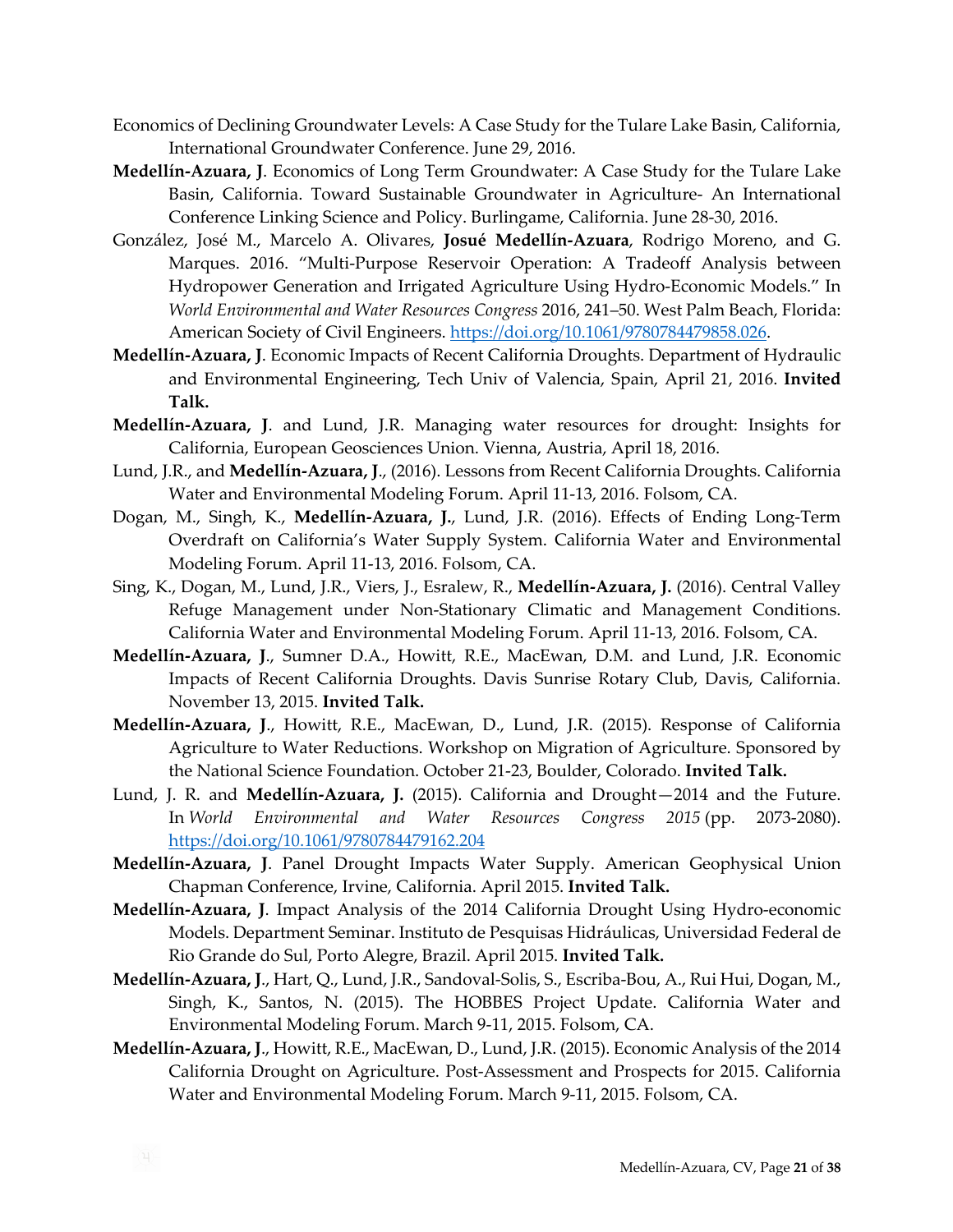- **Medellín-Azuara, J**., Howitt, R.E., MacEwan, D., Lund, J.R. and Sumner, D.A. (2014). Economic Analysis of the 2014 Drought for California Agriculture. A Post-Assessment Using Remote Sensing. Stanford Woods Institute for the Environment, Stanford University, February, 2015. **Invited Talk.**
- **Medellín-Azuara, J.**, Alexander, N., Howitt, R.E. (2014). Comparing Consumptive Agricultural Water Use in the Sacramento-San Joaquin Delta: A Proof of Concept using Remote Sensing. California Water and Environmental Modeling Forum. Folsom, CA February 24- 26, 2014. **Presenter.**
- **Medellín-Azuara, J.**, Bell, A., Escriva-Bou, A., Hart, Q., Rui Hui, Lund, J.R., Porse, E., Sandoval-Solis, S., Santos, N., Waetjen, D. (2014). The HOBBES Project at Year One: Adventures in Organizing, Documenting, and Displaying California's Water System Information. California Water and Environmental Modeling Forum. Folsom, CA February 24-26, 2014. **Presenter.**
- Quiñones, R.M., Adams, L., Grantham, T., **Medellín-Azuara, J.,** Lund, J.R., Moyle, P. Better Redd than Dead: Optimizing Chinook Salmon Survival Through Dam-release Manipulation at Folsom Dam. (2014). California Water and Environmental Modeling Forum. Folsom, CA February 24-26, 2014. **Poster.**
- **Medellín-Azuara, J**., Howitt, R.E., MacEwan, D., Lund, J.R. (2014). Economic Gains from Groundwater Management in California and Use of Remote Sensing. American Geophysical Union Meeting, San Francisco, California, December 2014.
- **Medellín-Azuara, J.** (2014). Agricultural Losses from Salinity in California's Sacramento-San Joaquin Delta. 8th Biennial Bay-Delta Science Conference. Making Connections. October 28-30, 2014, Sacramento, California.
- Anderson, M., **Medellín-Azuara, et. al.** Field-scale Assessment of Land and Water Use Change using Remote Sensing Data Fusion. Remote Sensing and Hydrology Symposium. May 10, 2018.
- **Medellín-Azuara, J**., Howitt, R.E., MacEwan, D., Lund, J.R. and Sumner D.A. (2014). Agricultural and Food Costs During Drought. San Gabriel Valley Water Forum. October 2014. **Invited Talk.**
- **Medellín-Azuara, J**., Howitt, R.E., MacEwan, D., Lund, J.R. and Sumner, D.A. (2014). Socio Economic Impacts of the 2014 California Drought. Humans for a Healthier World. October, 2014. **Invited Talk**
- **Medellín-Azuara, J**., Howitt, R.E., MacEwan, D., Lund, J.R. and Sumner D.A. (2014). Impacts of Recent Droughts in California Agriculture. Department Seminar. University of California, Riverside, May 21, 2014. **Invited Talk.**
- **Medellín-Azuara, J**. (2014) Drought Summit. Panelist. University of California, Davis. Sacramento California, April 2014. **Invited Talk.**
- **Medellín-Azuara, J**. (2014). The Colorado River Region and Imperial Valley. California Virtual Water Tour. UC-ANR. January 2014. **Invited Talk.**
- **Medellín-Azuara, J**. (2013). Panelist. 2013 Integrated Regional Water Management Conference. Transforming the Water Management Culture. Water Education Foundation. Sacramento. April, 2013. **Invited Talk.**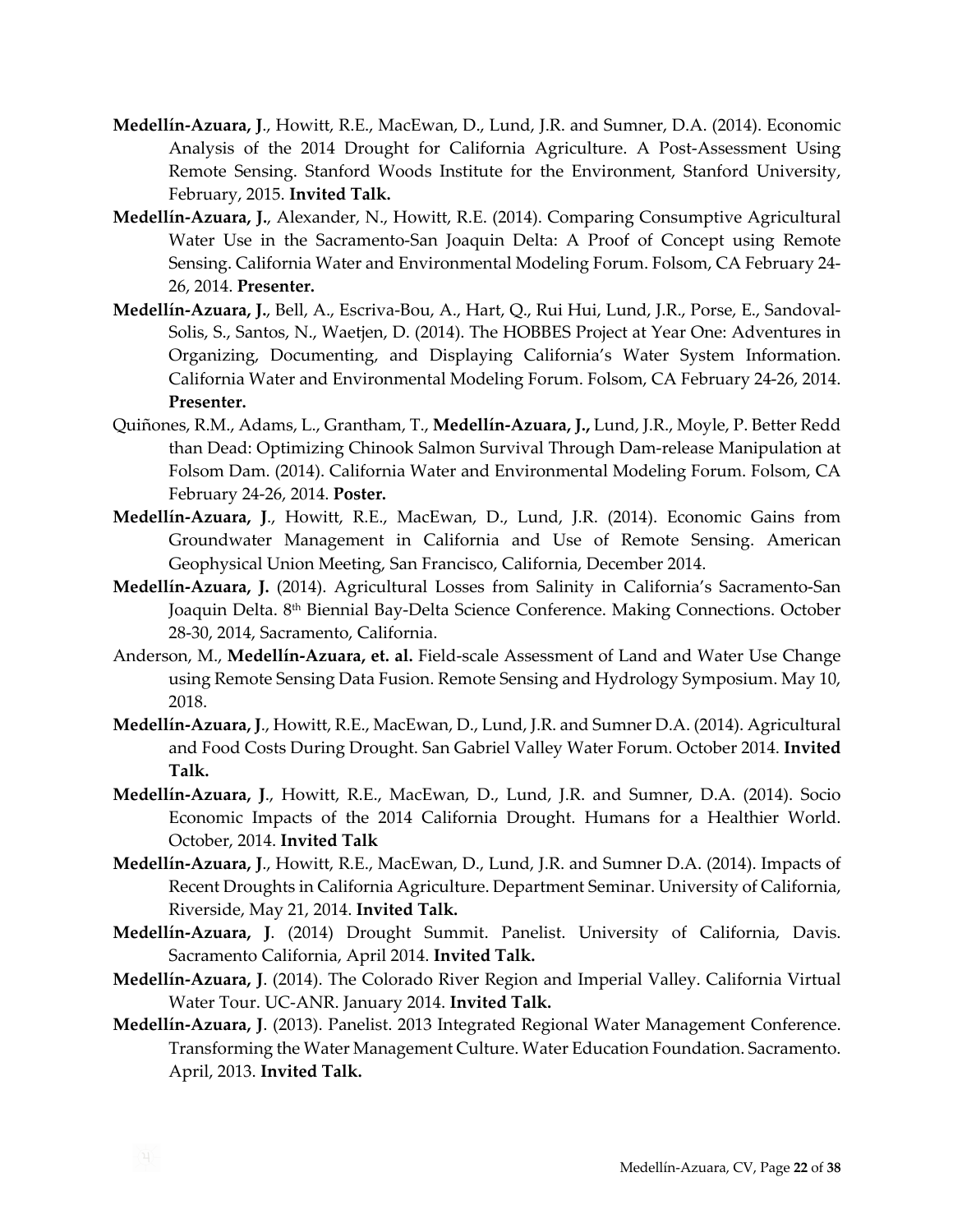- Lund, J.R., **Medellín-Azuara, J**, Sandoval, S., Wei Chu., Escriva A., Vincent A., Porse, E., Zikalala, P., Nelson, T., Rui Hui. The Hobbes Project. California Water and Environmental Modeling Forum. Folsom, CA April 22-24, 2013. **Presenter.**
- **Medellín-Azuara, J**. Howitt, R.E. MacEwan D. and Lund, J.R. (2012) Economic Analysis of Climate-Related Agricultural Yield Losses in California. Climate Change Adaptation Consortium. Invited by the California Department of Food and Agriculture. November 28, 2012. Modesto, CA. **Invited Talk.**
- **Medellín-Azuara, J**, Rosenstock, T., Howitt, R.E., Harter, T., Jessoe, K., Dzurella, K., Pettygrove, S., Lund, Jay R. (2012) Economic Analysis of Crop Nitrate Source Reductions. International Water Resources: Challenges for the 21<sup>st</sup> Century and Water Resources Education. Universities Council on Water Resources. Santa Fe, NM, July 16-19, 2012. **Presenter.**
- **Medellín-Azuara, J**, De Souza, S. Burley, N. Lund, J.R., Howitt, R.E., Mills, R., Horner, G. and D. Balgobin. An Economic Analysis Guidance Document for Water Recycling Documents in California. WateReuse California Annual Water Recycling Conference: A Capital Opportunity WateReuse Foundation, Sacramento, California March 26-28, 2012. **Presenter.**
- Howitt, R.E. Lund, J., **Medellín-Azuara, J**., MacEwan, D., Garnache, C. Yolo Bypass and Floodplains: Land Use and economic Value. Flood Risk Assessment Group, Sacramento, California. July 20, 2012. **Co-Presenter with Lund and Howitt.**
- Chou, H., Zinkalala, P., Buck, C., Lund, J.R., **Medellín-Azuara, J.** CALVIN Groundwater Update. California Water and Environmental Modeling Forum. Folsom, CA April 16-18, 2012. **Poster.**
- **Medellín-Azuara, J**, Hanak, E., Howitt, R.E. and Lund, J.R. Transitions for the California Delta Economy. California Water and Environmental Modeling Forum. Folsom, CA April 16- 18, 2012. **Presenter.**
- Hanak, E. and **Medellín-Azuara, J**. Transitions for the California Delta Economy. An Assessment of Planning Priorities. Sacramento Economics Roundtable. Sacramento, CA March 23, 2012. **Invited Talk.**
- **Medellín-Azuara, J**. Rosenstock, T., Howitt, R., Harter, T. Pettygrove, S. Dzurella, K. Lund, J.R. (2011). Agro-Economic Analysis of Management of Nitrogen Load of Groundwater in California. Fall Conference American Geophysical Union. San Francisco, CA, December 2011. **Poster.**
- Ragatz, R., Lund, J.R., **Medellín-Azuara, J**, Bartolomeo, E., Sicke, W., Bates, M. and De Souza, S. (2011). Water Management Costs and Adaptations with Delta Restrictions, Climate Change and Expanded Urban Water Conservation. California Water and Environmental Modeling Forum, Asilomar, February 2011**. Poster.**
- Bartolomeo, E., **Medellín-Azuara, J**. and J.R. Lund (2011). Allocating Scarce Water Between Interior and Exterior Uses in Southern California. California Water and Environmental Modeling Forum, Asilomar, February 2011. **Poster.**
- Sicke, W., **Medellín-Azuara, J**. and J.R. Lund (2011). Climate Change Impacts to Local Water Management in the San Francisco Bay Area. California Water and Environmental Modeling Forum, Asilomar, February 2011. **Poster.**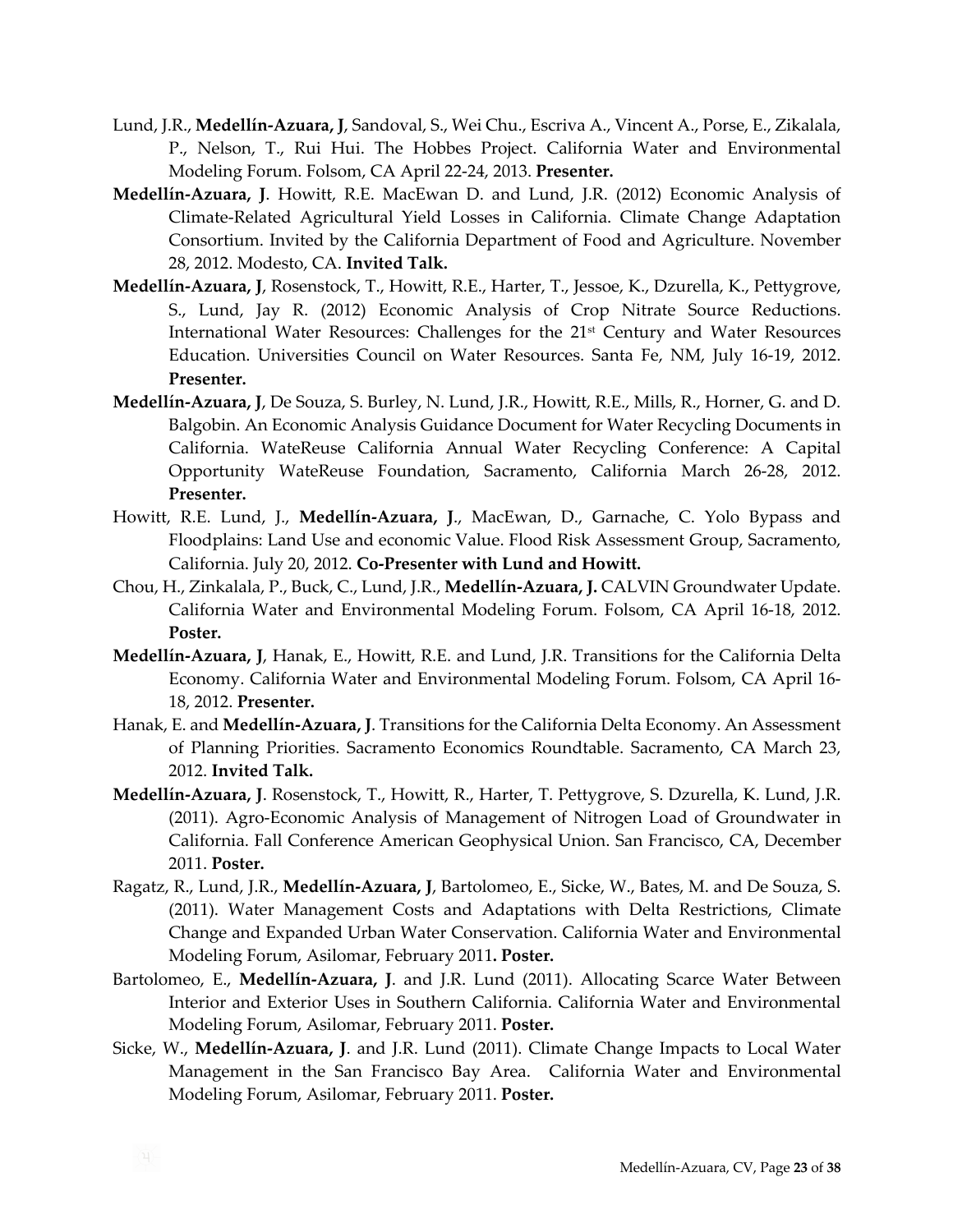- **Medellín-Azuara, J**. MacEwan, D.M., Howitt, R.E. and J.R. Lund. (2011). Agricultural Water Use Modeling and Remote Sensing. California Water and Environmental Modeling Forum, Asilomar, February 2011. **Presenter.**
- Forni, L. Purkey, D., **Medellín-Azuara, J**. and Howitt, R.E. (2011). Economic and Hydrological Models Integration: Evaluating Future Climate Change Scenarios Using WEAP and SWAP. California Water and Environmental Modeling Forum, Asilomar, February 2011.
- Howitt, R.E, **Medellín-Azuara, J,** MacEwan, D. and J.R. Lund. (2010). Improved agricultural water use modeling in California using remote sensing. Bay-Delta Science Conference 2010. Sacramento, CA. September 2010. **Presenter.**
- Connell, C.R., **Medellín-Azuara, J**. Brown, S. Viers, J. Sicke, W., Bates, M., Nover, D., Sukardi, M., Rheinheimer, D. Ragatz, R., Fung, K., Bartolomeo, E., Khimsara, P., Korth, D., Lund J.R. (2010). Groundwater Database for California, Poster, California Water and Environmental Modeling Forum, Asilomar, February 2010. **Poster.**
- **Medellín-Azuara, J**. K. Madani, C. Connell, M. Bates, W. Sicke, and J.R. Lund. (2010). The Water 2.0 Social Calendar. California Water and Environmental Modeling Forum, Asilomar, February 2010, **Poster.**
- Connell, C.R. **Medellín-Azuara, J.** Lund, J.R. (2010). California's Water: Adaptation to Climate Change. California Water and Environmental Modeling Forum, Asilomar, February 2010.
- **Medellín-Azuara, J**., Howitt, R.E. and J.R. Lund. (2010). Transitions in the Structure of the Delta's Economy. Presentation, California Water and Environmental Modeling Forum, Asilomar, February 2010, **Presenter.**
- Howitt, R.E., **Medellín-Azuara, J**, MacEwan, D and J.R. Lund. (2010). Estimating the Economic Impacts of Climate Change on California Agriculture. California Water and Environmental Modeling Forum, Asilomar, February 2010. **Presenter**.
- **Medellín-Azuara, J**. (2009). Urban Water Demand Analysis of Five Border Cities of Northwestern Mexico. Universities Council on Water Resources. Chicago, IL July 2009.Presenter Jay R. Lund.
- **Medellín-Azuara, J**., Howitt, R.E. Lund, J.R. and Hanak, E. (2009) Agricultural Effects of Delta Management, California Water and Environmental Modeling Forum, Asilomar, February 2009. **Presenter.**
- **Medellín-Azuara, J**., Connell, C.R., Lund, J.R. and Howitt, R.E. Sensitivity analysis of key components in large scale hydro-economic models. Fall Conference American Geophysical Union. San Francisco, CA, December 2008.
- Harou, J. J., Pulido-Velasquez, M., **Medellín-Azuara, J.** Rosenberg, D.E. and Lund, J.R. (2008) Insights for Integrated Management and Adaptation to Climate Change. 13th IWRA World Water Congress. Montpellier, France. September, 1-4, 2008.
- **Medellín-Azuara J.**, Mendoza-Espinosa L. G., Lund, J.R. (2008) Water supply for Baja California –development of CALVIN planning model, México. Border Infrastructure Conference. California Department of Water Resources Water Education Foundation. San Diego, California, May 28-29, 2008. **Invited Talk.**
- **Medellín-Azuara, J**., Mendoza-Espinosa, L.G., Lund, J.R., Howitt, R.E. (2008) Hydro-economic Analysis of Water Supply for the Binational Transboundary Region of Baja California,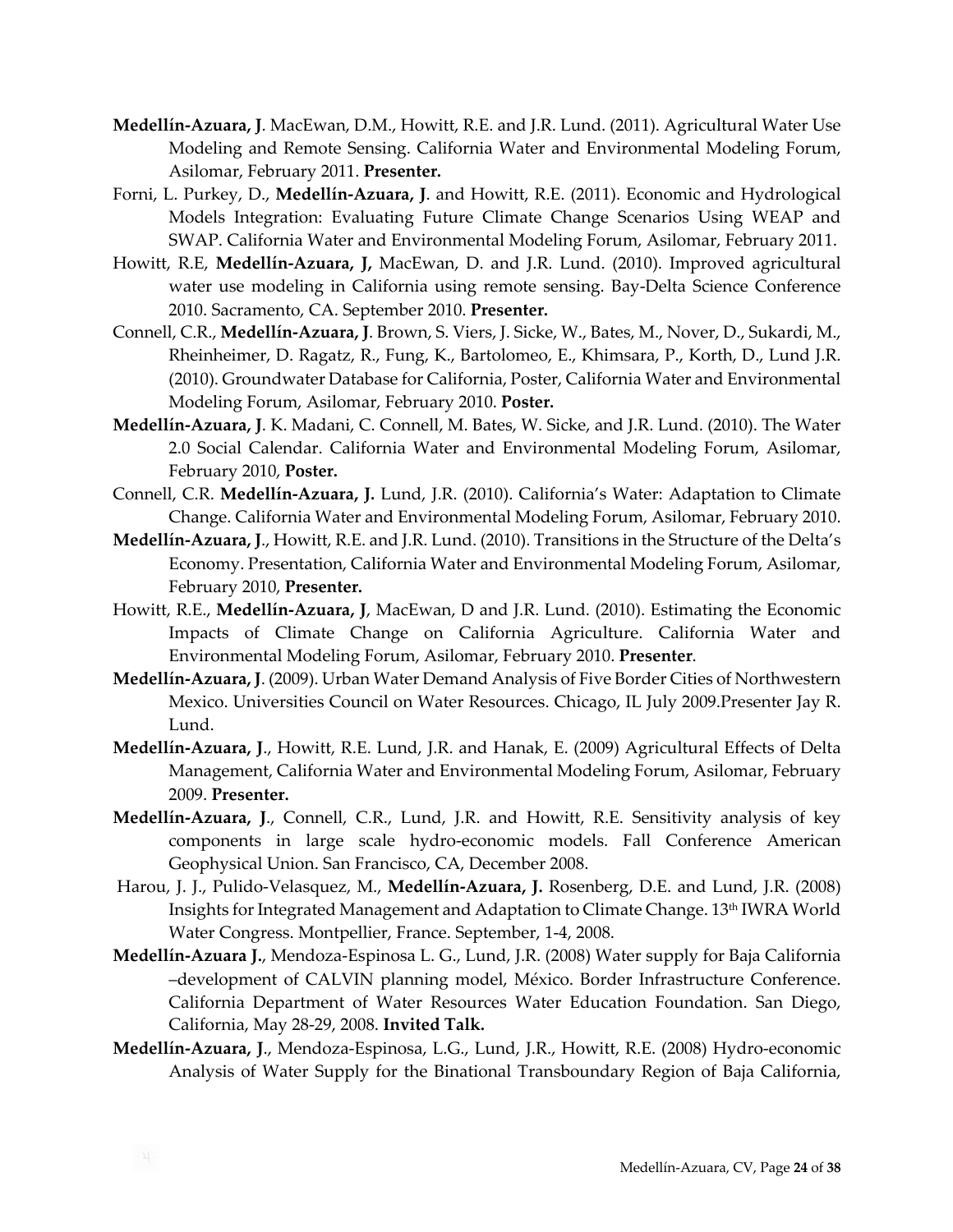Mexico. Accepted for presentation in the International Water Association (IWA) 2008 Congress in Vienna, Austria, September 2008.

- **Medellín-Azuara, J**., Mendoza-Espinosa, L.G., Lund, J.R., Howitt, R.E. (2008) Hydroeconomic Analysis of Water Supply for northern Baja California in 2025 and 2080. International Water Resources: Challenges for the 21<sup>st</sup> Century and Water Resources Education. Universities Council on Water Resources. Durham, North Carolina, July 22-24, 2008. Presented by Jay R. Lund.
- **Medellín-Azuara, J**., Mendoza-Espinosa, L.G., Lund, J.R. and R.E. Howitt (2008). Hydroeconomic Analysis of Water Supply for Baja California, Mexico, World Environmental and Water Resources Congress 2008, Honolulu, HI. May12-16, 2008. **Presenter**.
- **Medellín-Azuara, Josué**. Agua para Uso en el Delta del Río Colorado: balanceando aspectos ambientales, económicos en ingenieriles. Instituto Tecnológico y de Estudios Superiores de Monterrey, Monterrey, México. April 28, 2008. **Invited Talk.**
- Barrera, C. W., Espinosa, L. M., **Medellín-Azuara, J.** and Lund, J. R. (2009). Optimización Económico-Ingenieril Del Suministro Agrícola Y Urbano: Una Aplicación De Reúso Del Agua En Ensenada, Baja California, México. *Tecnología y Ciencias del Agua*, *24*(4), 87-103.
- **Medellín-Azuara, J.,** Howitt, R.E., and Lund, J.R. (2008). Modeling Economic Costs to agriculture of Changes in the Delta Export Salinity. California Water and Environmental Modeling Forum, Asilomar, February 2008. **Presenter.**
- Mendoza-Espinosa, L.G., **Medellín-Azuara, J. and** Lund, J.R (2007) *An Optimization Model for*  Water Management in the USA-Mexico Californian Border. Submitted for the 80<sup>th</sup> Annual Water Environment Federation Technical Exhibition and Conference. San Diego, CA October 13-17.
- **Medellín-Azuara J.**, Mendoza-Espinosa L. G., Lund, J. R. and Ramírez-Acosta R. J. (2006) Economic-engineering optimization modeling for water management in Ensenada, Baja California, México. IWA's 5th World Water Congress, Beijing, China, September 2006. **Poster**.
- Harou, J.J., **Medellín-Azuara, J.**, Zhu, T., Tanaka, S. K., Lund, J. R., Stine, S., Jenkins, M. W., and Olivares, M. A. (2006). Extreme Drought and Water Supply Management in California. Proceedings of the 2006 ASCE World Environmental and Water Resources Congress, Reston, VA.
- **Medellín-Azuara, J**., Lund, J.R., and R.H., Howitt (2006). Economic-Engineering Optimization for the Binational México-Us Lower Colorado River Delta: The Mexicali Valley Case Study. Universities Council on Water Resources Conference on Increasing Freshwater Supplies July 18-20, 2006 Santa Fe, New México. Presenter Jay R. Lund.
- **Medellín-Azuara, J**. Harou, J.J., Olivares, M.A. and Lund, J.R. Climate Change and Water Supply Adaptation in California 2050 (2006). Universities Council on Water Resources Conference on Increasing Freshwater Supplies July 18-20, 2006 Santa Fe, New México. Presenter Jay R. Lund.
- **Medellín-Azuara, J**. Mendoza-Espinosa, L.G., Lund J.R. (2006). Análisis Económico-Ingenieril de Uso Eficiente de Agua en Baja California, Coloquio Sobre Disponibilidad y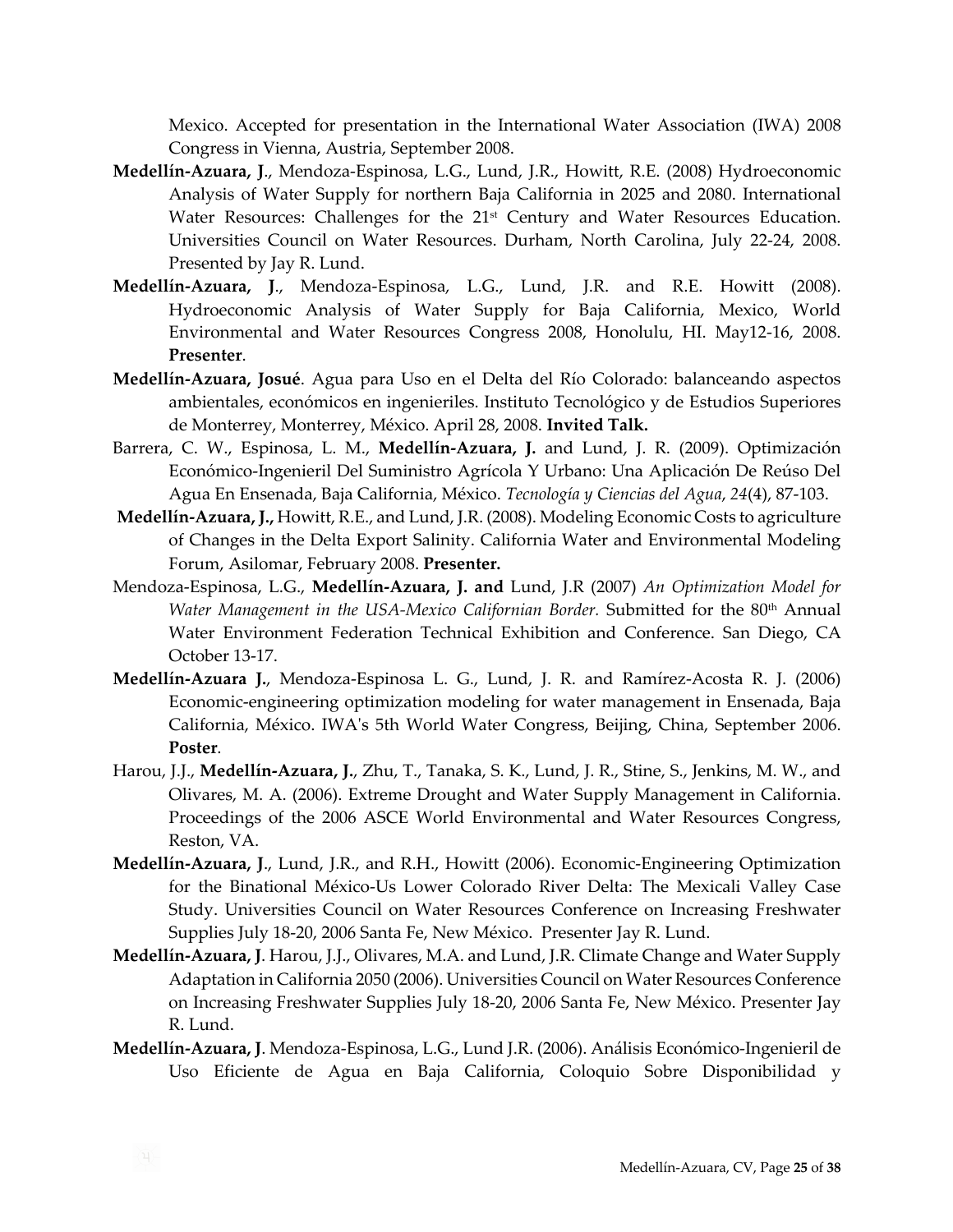Abastecimiento de Agua en Nuestra Región. Comisión Estatal de Servicios Públicos de Tijuana. Tijuana, México, April 19-21. **Invited Talk.**

- **Medellín-Azuara J**., Mendoza-Espinosa L. G., Lund, J. R. and Ramírez-Acosta R. J. (2005). The application of an economic-engineering optimization model for water management in Ensenada, Baja California, México. IWA's 5th International Symposium on Wastewater Reclamation and Reuse for Sustainability. Jeju, Korea, 8-11 November 2005. **Poster**.
- **Medellín-Azuara, J**. (2005). "Systems Analysis for Restoring the Colorado River Delta in México". Graduate Student Symposium. University of California, Davis. March 5. Davis, California. **Presenter.**
- **Medellín-Azuara, J**. and J.R. Lund (2005). "Systems Analysis for Restoring the Lower Colorado River Delta". 2005 International Law Conference. Freshwater Ecosystem Restoration: The Role of Law Process and Lawyers. McGeorge School of Law. University of the Pacific. February 19-20, 2005. **Invited Talk.**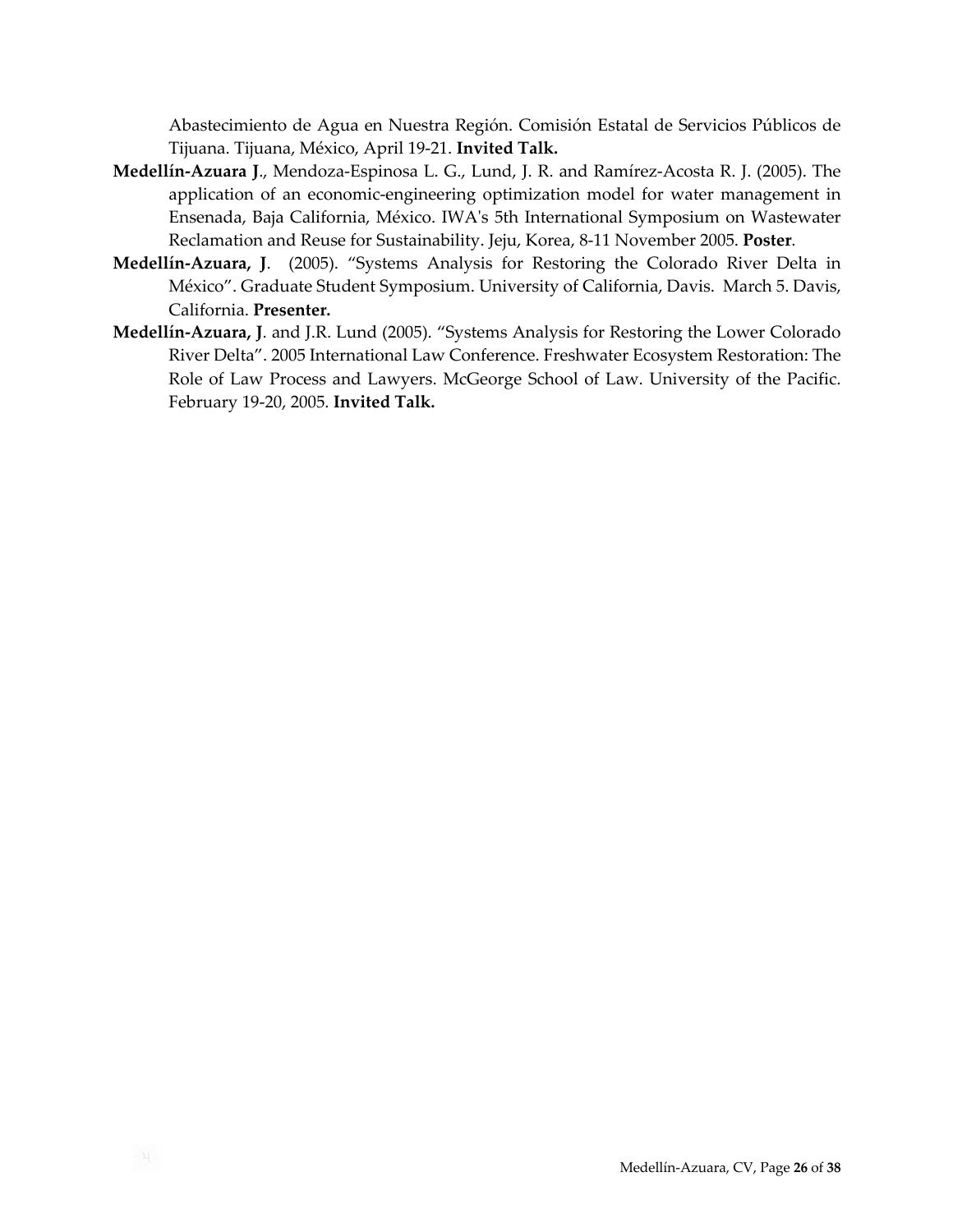# Lecturing, Mentoring, Student Supervision and Examinations

#### *Courses as UC Faculty*

- Environmental Systems 240. Water Resources Management and Planning. Graduate class in water resources including water law, institutions, flood management, droughts, hydropower, groundwater and natural capita. 3 units. Enrollment 6 students, Spring 2019, 7 students, Spring 2021.
- Environmental Engineering 140. Water Resources Management. Upper division class on water resources, including flood management, optimization and simulation models in water resources, environmental flows and regulations, Climate change with practical applications to California and other locations. 3 units. Enrollment 12 students, Spring 2019.
- Environmental Engineering 155. Engineering Economics. Upper division class on principles of economic analysis for engineering infrastructure projects. 3 units. Enrollment 120 students. Fall 2018, Spring 2019, Fall 2020.
- Environmental Engineering 110. Hydrology and Climate. Upper division class on principles of hydrology. Co-taught with Dr. M. Safeeq. 4 units. Enrollment 25 students. Fall 2018, Fall 2019, Fall 2020.
- Environmental Systems 292. California Fourth Climate Assessment for the San Joaquin Valley. Directed study group to draft a selection of topics for the San Joaquin Valley regional assessment report. 3 units. Enrollment 10 students. Spring 2018.
- Environmental Systems 291. Environmental Systems Seminar Series. Graduate student section of the seminar series which includes a discussion section with guest speakers. Enrollment 12 students. Fall 2017 and Spring 2018.

#### *As a visiting professor*

Selected Topics in Water Resources Management with Applications. Instituto de Pesquisas Hidraulicas. Universidade Federal do Rio Grande do Sul, Brazil. Fall Semester, 2016. Delivered as a visiting professor.

## *Guest lecturer*

- "The Colorado River", May 2020, California Rivers Class, University of Califonia, Davis, Professor Sarah Yarnell
- "Economic Value of Water" Lecture (2006-to date), Water Resources Management, ECI 267, UC Davis, Professor Jay Lund.
- "CALVIN Model", July 2016. Water Economics Training, Department of Water Resources, Sacramento California.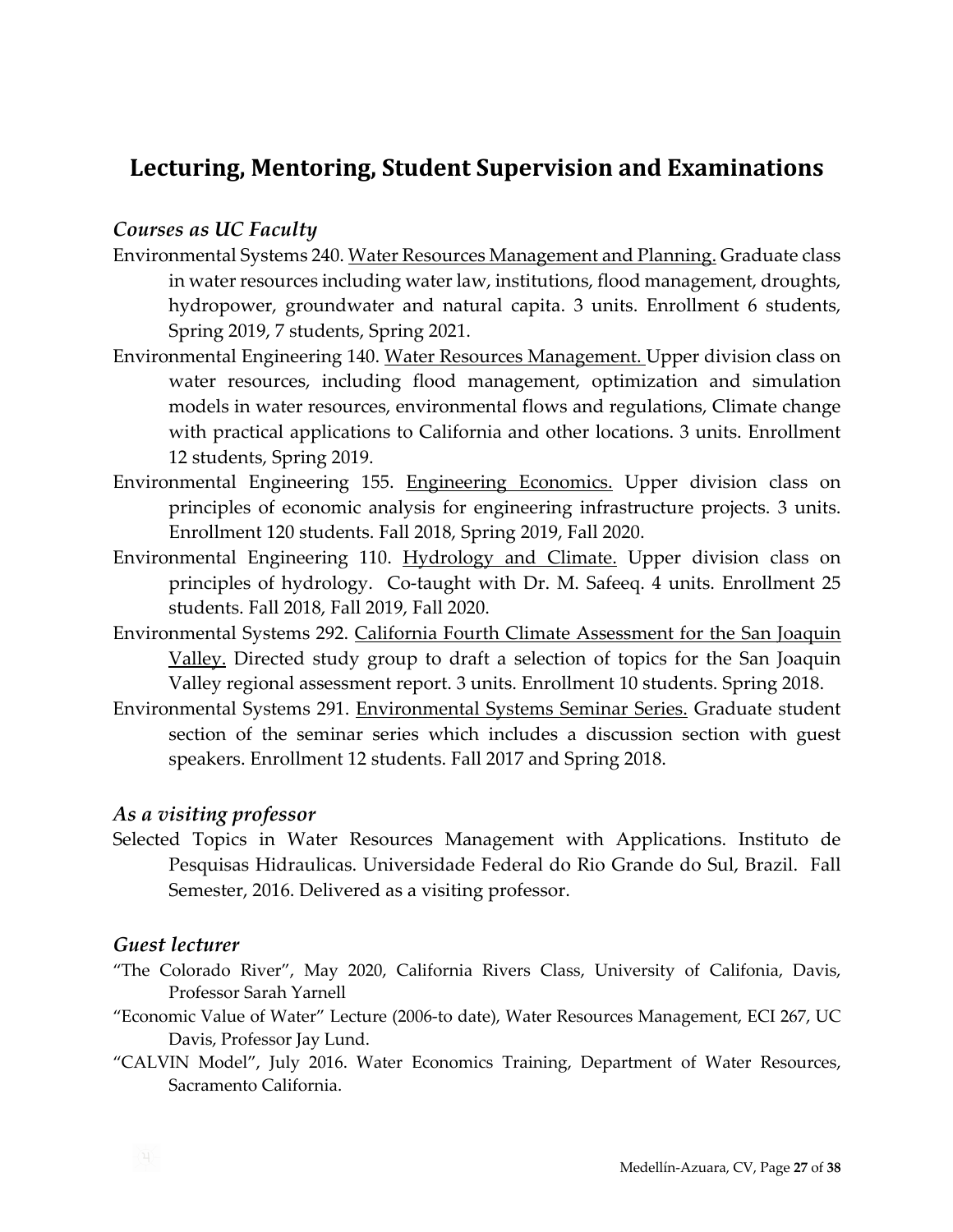- "Water Economic Valuation", Winter 2016, Infrastructural Economics Class, University of California, Davis, Professor Jay R. Lund.
- "Water Management in California's Agroecosystems: past, present and future", Winter 2016, Agroecology Course, University of California, Santa Cruz, Professor Deborah Letourneau
- "Hydroeconomic Lecture Series". Spring 2015, Water Management Class, Universidade Federal do Rio Grande do Sul, Brazil, Professor Guilherme F. Marques.
- "Application of Systems Analysis in Large Scale Water Resources Modeling"**,** Fall 2008, Systems Analysis for Resources Development, CE250, Graduate Level, Sacramento State University, Lecturer Kaveh Madani.
- "Transboundary Water Resources Management for Restoring the Colorado River Delta**",** 2008, Global Water Resources Group Study", ESP278, Graduate Level, UC Davis, Dr. Joshua Viers.
- **"**Large-scale Water Resource System Optimization"**,** 2007, Advanced Water Resources Management, ECI 270, UC Davis, Professor Jay Lund.
- Teaching Assistant, University of California, Davis-Department of Agricultural and Resource Economics, Quantitative Methods in Agricultural Economics, 2002.
- Research Assistant and Laboratory Instructor, ITESM-Department of Mechanical Engineering**.** Materials and Manufacturing Processes Laboratory, edited laboratory manual, 1993.

#### *Researcher Mentoring*

*Department of Environmental Engineering, UC Merced*

- *-* Ricardo Arevalo, FACTS Mentorship (July 2021 August 2021)
- *-* Lafrance Daniels III, Undergraduate Researcher (June 2021 Present)
- *-* Duy Do, Undergraduate Researcher (June 2021 Present)
- *-* Kimberly Parra, Undergraduate Researcher (Nov. 2020 Present)
- *-* Elisa Gonzales, Undergraduate Researcher (Sept. 2020 Present)
- *-* Spencer Cole Jr. Researcher (Feb 2020 Sept 2020)
- *-* Jina Yin, Postdoctoral Researcher (Feb 2020 Feb 2021)
- *-* Humberto Flores (Nov. 2019 Jan 2021)
- *-* Mahesh Maskey, Postdoctoral Researcher (Dec 2019 August 2021)
- *-* Alexander Guzman, Jr. Researcher (August 2019 August 2021)
- *-* Angel Fernandez-Bou, Postdoctoral Researcher (August 2019 Present)
- *-* Leigh Bernacchi Researcher (Jan. June 2019)
- *-* Ulises Yepiz Yepez Undergraduate Researcher (Jan. Nov. 2019)
- *-* Spencer Cole Undergraduate Researcher (Sept. 2018 Dec 2019)
- *-* Christina Nguyen Undergraduate Researcher (Feb 2018 May 2018)

#### *Graduate Student Mentoring and Supervision*

*Facultad de Ciencias Biologicas – Universidad Juárez del Estado de Durango*

− Omag Cano Villegas M.S. 2018-Present.

#### *Center for Water in the Minerals Industry, University of Queensland, Australia*

− Juan Sebastian Ossa Moreno PhD. 2018-2019.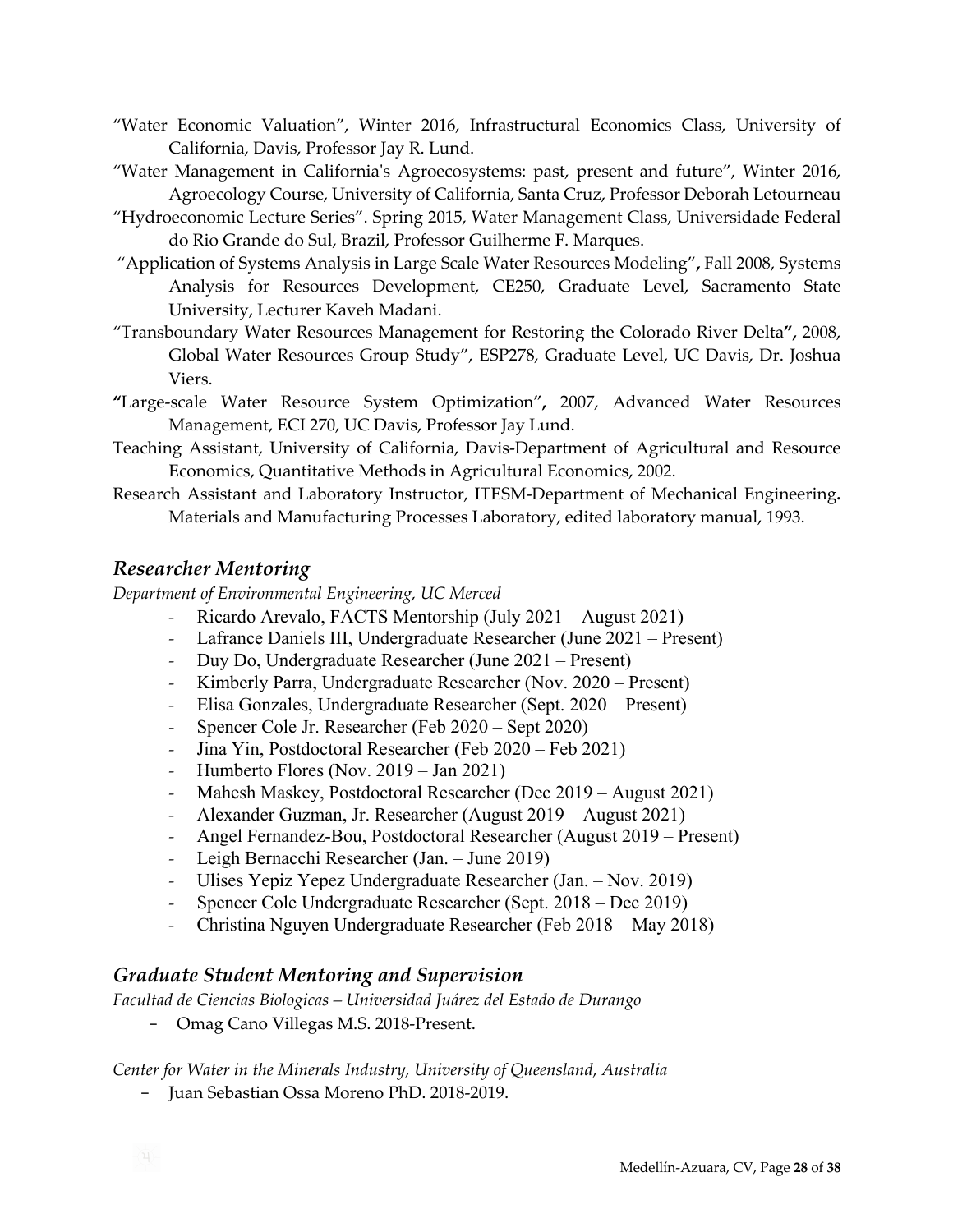*Department of Civil and Environmental Engineering, UC Davis*

- Rachel Ragatz M.S. 2009- 2013.
- Matthew Bates M.S. 2009-2010.
- William Sicke M.S. 2009- 2011.
- Sachi De Souza M.S. 2009- 2011.
- Prudentia Zikalala M.S. 2010-2013.
- Heidi Chou M.A. 2011-2013.
- Nathan Burley M.S. & PhD. 2009-2013.
- Eleanor Bartolomeo M.S. 2010-2012.
- David Julian M.S. 2014.
- Mustafa Dogan M.S. and PhD. 2013-2017.
- Karandev Singh M.S. 2013-2015.
- Nadya Alexander PhD. 2014 to date, Agricultural Engineering)
- Jesse Jankowsky M.S. 2019.
- Natalie Mall M.S. 2019.

*Graduate Group in Hydrology, UC Davis*

- Christina Connell-Buck, M.S. and PhD. 2009-2013.
- José Luis Rodríguez-Arellano M.S. 2014-2015.
- Michelle Lent. M.S. 2011-2013.

*Agricultural and Resource Economics, UC Davis*

- Duncan MacEwan. M.S. 2008-2009.
- Laura Forni. M.S. 2010.

## *Theses and Dissertation Committees*

*School of Engineering, UC Merced*

- Living Li, PhD. Jan 2021 Present \*
- Marco Bell, PhD. Sept 2020 Present \*
- Spencer Cole, M.S. Sept 2020 Present \*
- Jose Manuel Rodriguez-Flores PhD. Sept 2019 Present. ٭
- Jorge Valero PhD. Sept 2018- Present. \*
- Cinita Pertiwi, PhD. (2018-2019).
- Vicky Espinoza PhD. (2018-Present)
- Alan Cai, M.S. (2018 2020)

*Center for Water in the Minerals Industry, University of Queensland, Australia*

• Juan Ossa Moreno, PhD. 2018.

*Department of Civil and Environmental Engineering, UC Davis*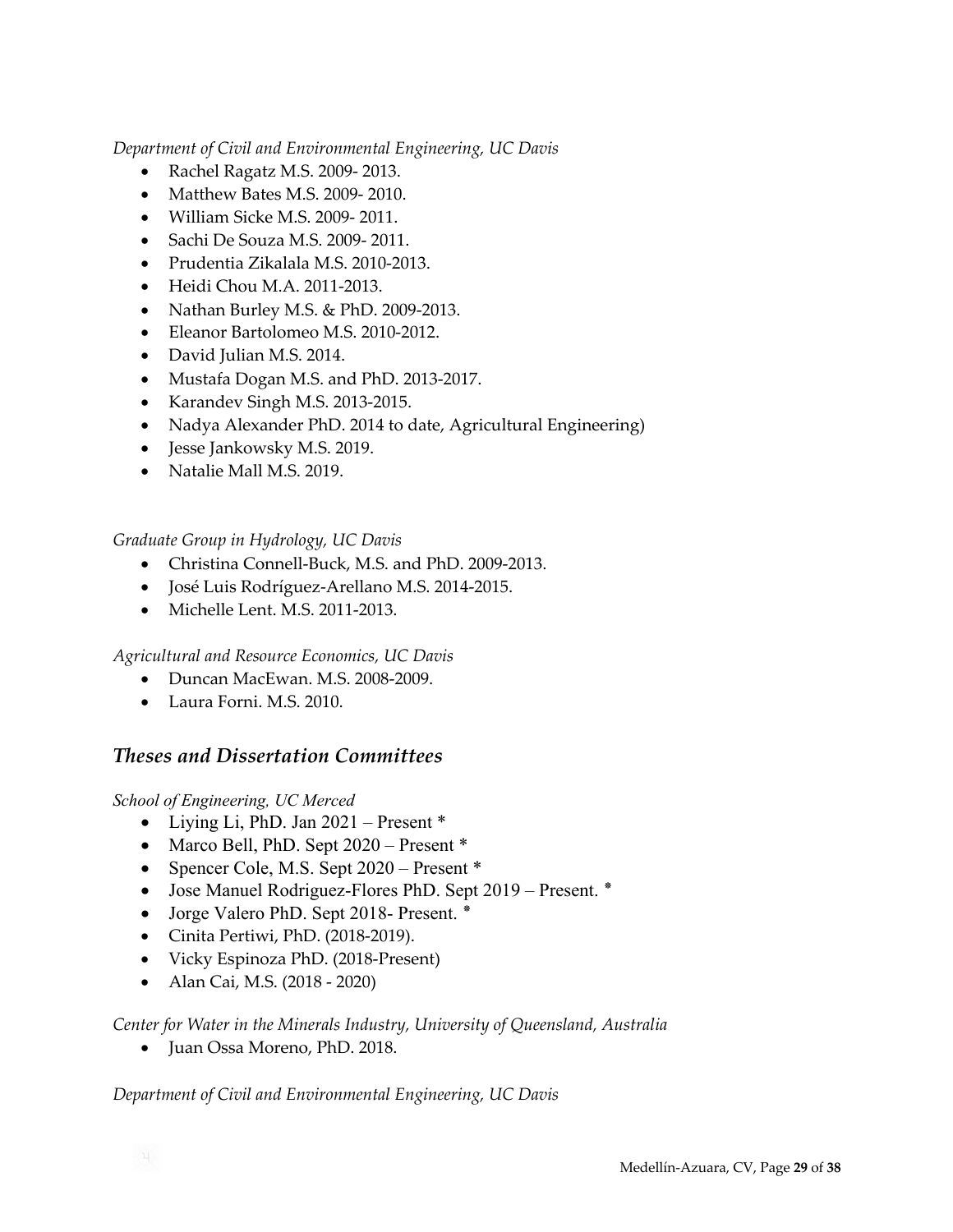- Wyatt Arnold, M.S. 2021.
- David Julian, M.S. 2013.
- Jessica Sharkey, M.S. 2014.
- Chantelise Pells, PhD. 2014.

*Universidad Autónoma de Baja California-Ensenada. Instituto de Investigaciones Oceanólogicas, México*

- Miriam Julieta Salamanca Sánchez, PhD. 2014
- Yolanda Garrido, M.S. 2008

# **Major Professor ٭**

# *Visiting Scholars*

- Zhiyu Yan, Dalian University of Technology, China, Dec 2019 Dec 2020
- José Manuel Rodríguez, Universidad Autónoma de Chapingo, Summer 2018
- Professor Oscar Melo, Catholic University of Chile, 2017 2018 (at UC Davis)
- Esteban Toha, Ministerio de Energía, Chile, December 2017-March 2018 (at UC Davis)
- Dr. Raquel Iglesias-Esteban, CEDEX, Spain, August 2017-June 2018 (at UC Davis)
- Jorge Juvenal Campos Ferreira, El Colegio de México, Summer 2017.
- Professor Leopoldo Mendoza-Espinosa, UABC, Sabbatical Year at Center for Watershed Sciences, 2016 -2017 (at UC Davis)

# *Examinations*

- 2020 Astrid Hernandez, Universidad Autónoma de Baja California, March 2020
- 2019 Cinita Pertiwi, Environmental Systems Graduate Group, University of California, Merced
- 2019 Vicky Espinoza, Environmental Systems Graduate Group, University of California, Merced
- 2019 Marina Mautner, Hydrological Sciences Graduate Group, University of California, Davis.
- 2019 Johnathan Cohen, PhD. Qualifying exam, Civil & Environmental Engineering, University of California, Davis.
- 2018 Yiqing Yao, PhD., University of California, Davis. Civil and Environmental Engineering, University of California, Davis.
- 2018 Andy Wong, PhD. Hydrological Sciences Group. University of California, Davis.
- 2015 Camila Dalla Porta Mattiuzi, (2015) M.S., Universidad Federal Rio Grande do Sul, Brazil.
- 2014 Cesar Antonio Cardona-Almeida, PhD. (since 2014) Pontificia Universidad Javeriana, Bogotá Colombia.
- 2014 Miriam Julieta Salamanca Sánchez, PhD. Universidad Autónoma de Baja California-Ensenada. Instituto de Investigaciones Oceanólogicas (México)
- 2011 Chantelise Pells. PhD. Geography Graduate Group, University of California, Davis.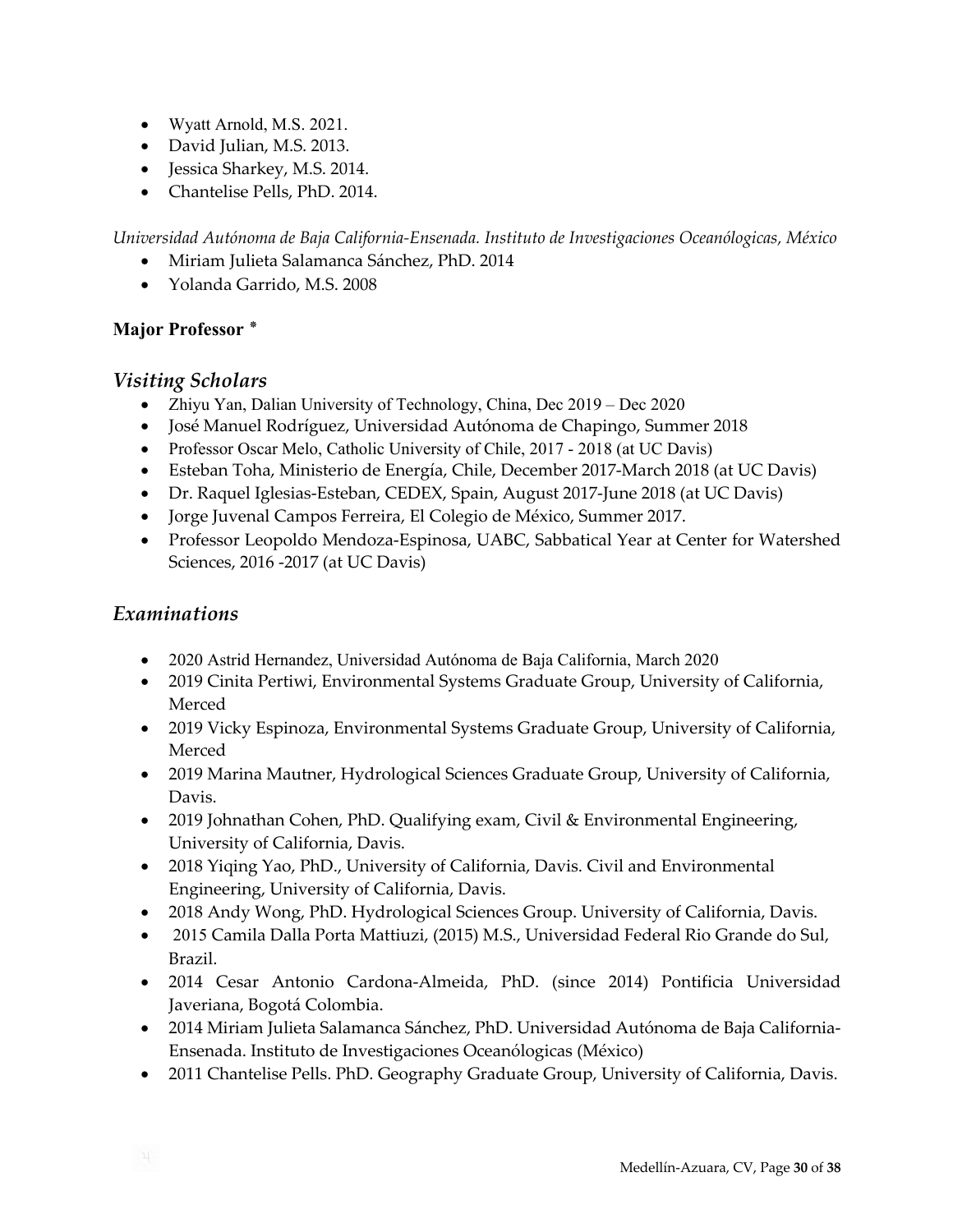• Cynthia Waller: Masters Thesis: Modelación las Alternativas de Abastecimiento del Agua en la Zona Urbana de Ensenada y las Zonas Agrícolas de Mandadero y Valle de Guadalupe, Baja California. Instituto de Investigaciones Oceanológicas (México). Degree granted in January, 2008.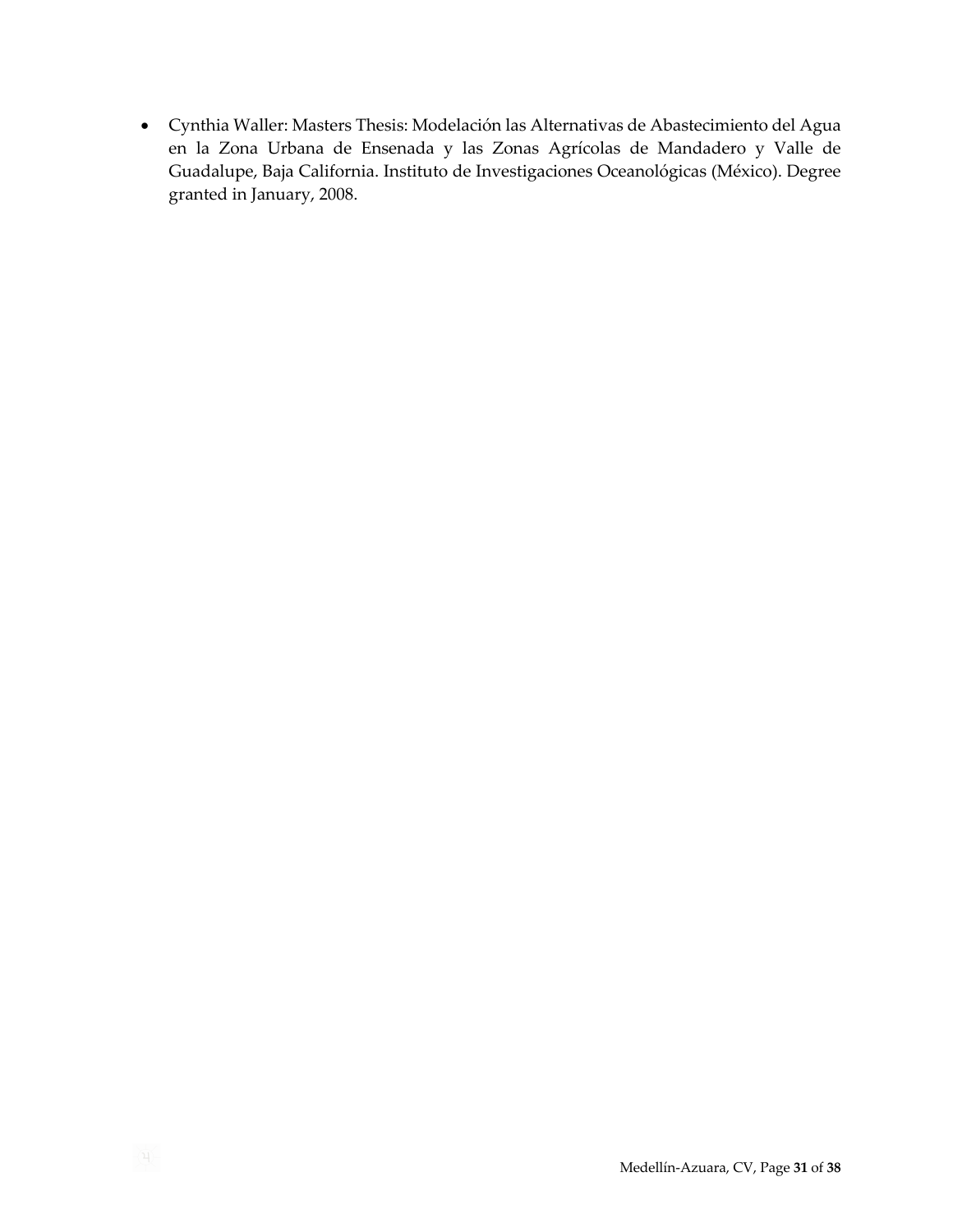# **Grant Activity and Selected Research Projects**

| The Nature Conservancy                                                          | P.I. Water Funds for the Ensenada Baja<br>California Region. (2012-2013)                                                                                     | PI<br>\$23,000       |
|---------------------------------------------------------------------------------|--------------------------------------------------------------------------------------------------------------------------------------------------------------|----------------------|
| California Delta Protection<br>Commission                                       | Comparing Crop Agriculture Consumptive<br>Use Estimates in the Sacramento San Joaquin<br>Delta: Proof of Concept (2013)                                      | PI<br>\$45,000       |
| California Department of Food<br>and Agriculture                                | Economic Impacts of the California Drought<br>$(2014 - 2015)$                                                                                                | PI<br>\$125,000      |
| National Science Foundation                                                     | A Workshop on Community Integrated<br>Environmental Models (2015-2016).                                                                                      | PI<br>\$50,000       |
| Delta Stewardship Council                                                       | Workshop on Integrated Modeling of Estuarine<br>Systems (2015-2016)                                                                                          | PI<br>\$50,000       |
| California Department of Food<br>and Agriculture                                | Economic Impacts of the California Drought<br>$(2015 - 2016)$                                                                                                | PI<br>\$200,000      |
| National Science Foundation                                                     | Sustainability-aware Management of<br><b>Interdependent Power and Water Systems</b><br>$(2015 - 2017).$                                                      | $Co-PI$<br>\$40,500  |
| California Waterboards. Delta<br><b>Water Master Office</b>                     | Crop Consumptive Use Estimation in the<br>Sacramento-San Joaquin Delta (2015-2017)                                                                           | PI<br>\$575,000      |
| University of California, UC<br>Water Security and<br>Sustainability Initiative | Use of Unmanned Aerial Vehicles for<br>Improving Land and Consumptive Use<br>Information in the Sacramento-San Joaquin<br>Delta" (2016-2017)                 | PI<br>\$30,000       |
| California Energy Commission.<br>California Fourth Climate<br>Assessment        | Economic and Environmental Implications of<br>California Crop and Livestock Adaptation to<br>Climate Change and Climate Policy (2016-2018)                   | $Co-PI$<br>\$196,563 |
| California Energy Commission.<br>California Fourth Climate<br>Assessment        | Advancing hydro-economic optimization to<br>identify vulnerabilities, tradeoffs, and<br>adaptation opportunities in California's water<br>system (2016-2018) | $Co-PI$<br>\$298,182 |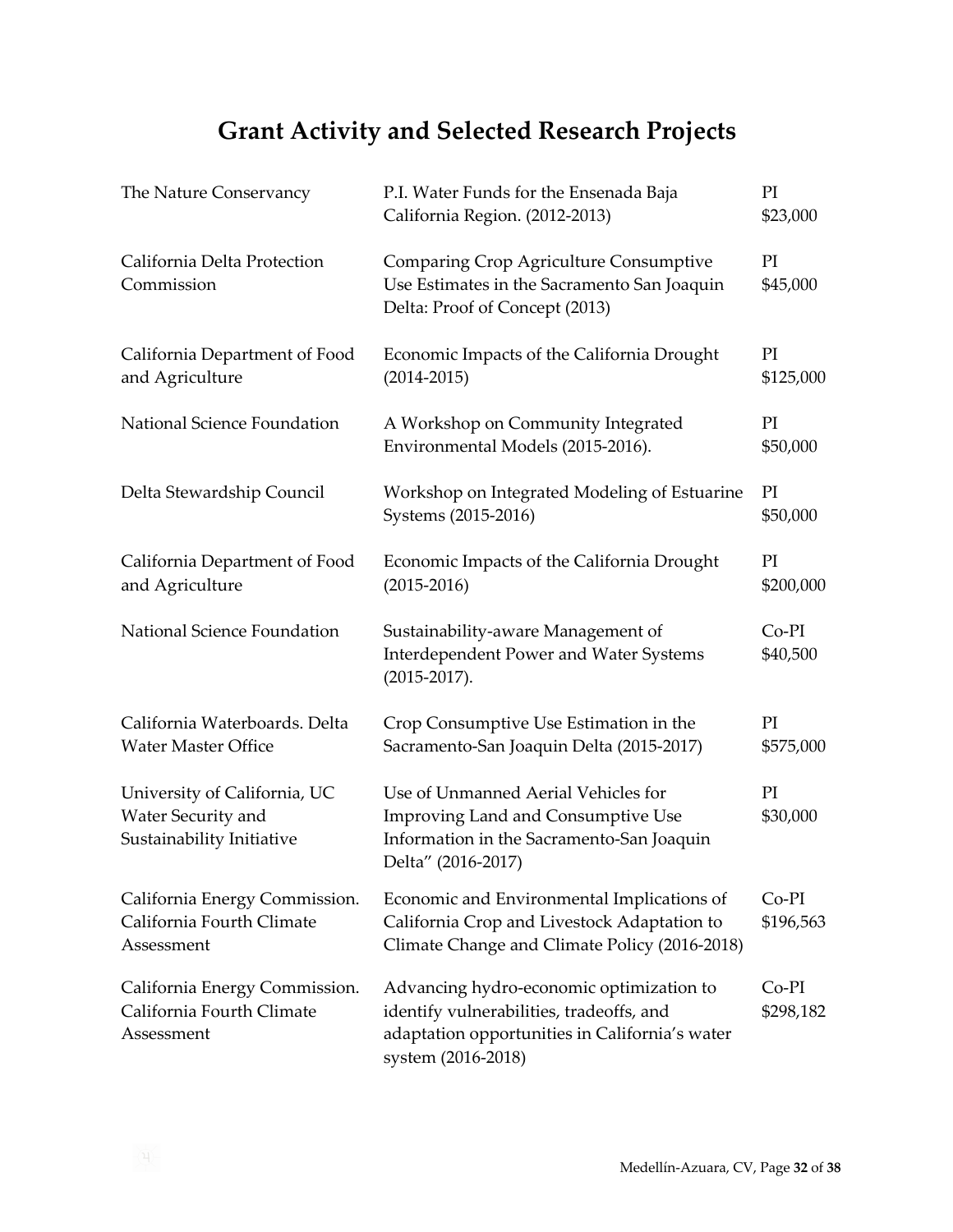| Center for Information<br>Technology in the Interest of<br>Society (CITRIS)                   | A decision support system for water resources<br>management: An Application to Monterrey<br>Mexico (2016-2017)                                                                   | PI<br>\$30,000                              |
|-----------------------------------------------------------------------------------------------|----------------------------------------------------------------------------------------------------------------------------------------------------------------------------------|---------------------------------------------|
| California Department of Food<br>and UC Ag Issues Center<br>(Prime)                           | Economic Impact Analysis of California<br>Regulation of Medical Marijuana (2016-2017)                                                                                            | $Co-PI$<br>\$52,000                         |
| United States Department of<br>Agriculture-through University<br>of Alabama (Prime)           | Tools and Planning for Migration of<br>Agriculture as a Sustainable Path for<br>Agricultural Production (2016-2018)                                                              | PI<br>\$47,000                              |
| National Science Foundation<br><b>INFEWS</b> program. University<br>of North Carolina (Prime) | The sustainability-productivity tradeoff: Water<br>supply vulnerabilities and adaptation<br>opportunities in California's coupled<br>agricultural and energy sectors (2016-2019) | Co-PI \$1.6<br>million<br>(UCD<br>Granted.) |
| California Department of Food<br>and Agriculture                                              | Economic Analysis of the California Drought<br>$(2016 - 2017)$                                                                                                                   | PI<br>\$200,000                             |
| California Flower Association                                                                 | Impact of Adult Use of Marijuana Act (AUMA)<br>on the California Floral Industry (2017)                                                                                          | Co-PI<br>\$14,000                           |
| <b>NSF-INFEWS</b>                                                                             | Sustaining California's food production<br>through integrated water and energy<br>Management                                                                                     | $Co-PI$<br>\$200,000                        |
| Public Policy Institute of<br>California                                                      | Steyer-Taylor Fellowship (2017-2018) for<br>research on groundwater                                                                                                              | \$60,000                                    |
| <b>Blum Center Seed Grants</b>                                                                | Exploring opportunities for redress under<br>SGMA for DACs in the Central Valley (2018-<br>2019)                                                                                 | PI<br>\$10,000                              |
| <b>State Water Resources Control</b><br>Board (MCA through UC<br>Davis)                       | Environmental Flows (2018-2020)                                                                                                                                                  | \$47,000                                    |
| Delta Stewardship Council,<br>subaward through Tetratech                                      | Integrated modeling (2018-2019)                                                                                                                                                  | PI<br>\$30,000                              |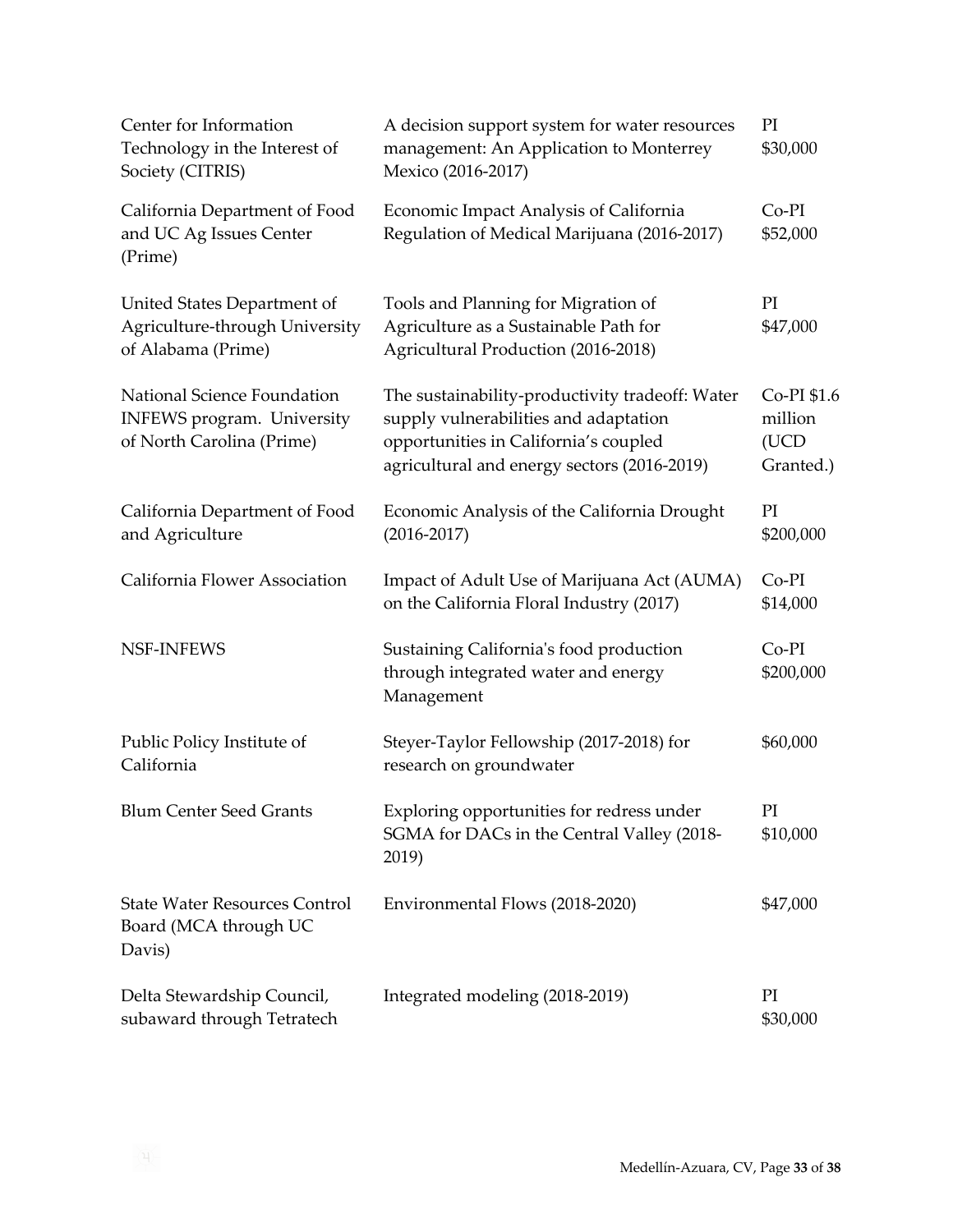| California Strategic Growth<br>Council, subaward from Cal<br>Poly San Luis Obispo    | The Effect of Climate Change and Water<br>Supply on Disadvantaged Rural Communities<br>in the San Joaquin Valley (2018-2019)                                                                | \$100,000            |
|--------------------------------------------------------------------------------------|---------------------------------------------------------------------------------------------------------------------------------------------------------------------------------------------|----------------------|
| Delta Stewardship Council                                                            | A Collaborative Platform for Agricultural<br>Production and Water Use Economic Modeling<br>in the Delta (2019-2020)                                                                         | PI<br>\$85,000       |
| National Oceanic and<br>Atmospheric Administration<br>Climate Program Office FY 2019 | Utilizing Drought Forecasts to Develop<br>Decision Calendars for Reoperation of<br>California's Hydroelectric Reservoir Systems<br>and Managed Aquifer Recharge (Sept. 2019 -<br>Aug. 2020) | Co-PI<br>\$66,666    |
| <b>Washington State Department</b><br>of Agriculture                                 | A Collaborative Platform for Agricultural<br>Production and Water Use Economic Modeling<br>in the Washington State                                                                          | PI<br>\$356,100      |
| US Dept of Agriculture                                                               | San Joaquin Valley Food and Agriculture<br>Cyberinformatics Tools and Science (FACTS)<br><b>Bridge</b>                                                                                      | $Co-PI$<br>\$100,000 |

# **Professional Qualifications**

# *Professional Activities*

- **Meeting Panel.** BARD US Ag Econ Meeting Panel Meeting. 2021
- **Advisory Group.** Ad Hoc advisor for the Statawide Water Efficiency and Enhancement Program (SWEEP). California Dept. of Food and Agriculture. 2020-2021
- **Review Committee.** 2020 UC MEXUS-CONACYT Review Committee for postdoctoral research fellowship and collaborative grant competitions. 2020
- **Advisory Committee.** Member of the Advisory Committee for Open ET. July 2020
- **Advisory Committee.** Ad-Hoc Committee Member on Modeling Protocols of CWEMF, hydro-economic models and economic analysis. Dec 2019 - Dec 2020.
- **Reviewer.** Economic Sustainability Plan 2019, Sacramento San Joaquin Delta. For the Delta Protection Commission. October 2019.
- **Associate Editor.** San Francisco Estuary & Watershed Science Journal. 2019 Present
- **Water Tenure Technical Paper Expert Consultation.** United Nations Food and Agricultural Organization. July 2019.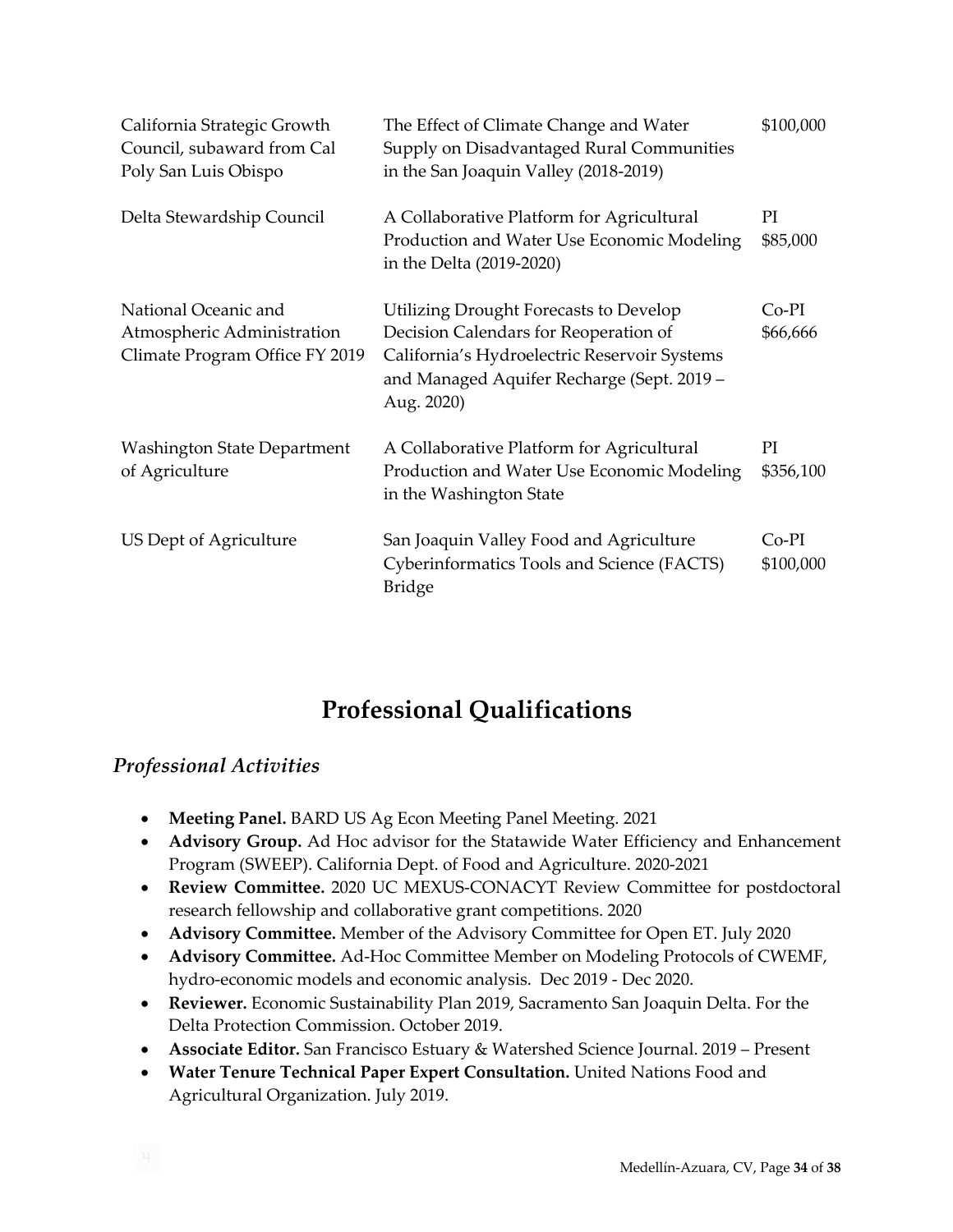- **Member of Editorial Board.** San Francisco Estuary Watershed Science Journal. Spring 2019 – Spring 2020
- **Guest Editor.** *Water.* Special Issue: Hydroeconomic Analysis for Sustainable Water Management. August 2018 to April 2019. Avaliable at [https://www.mdpi.com/journal/water/special\\_issues/hydroeconomic\\_water\\_managem](https://www.mdpi.com/journal/water/special_issues/hydroeconomic_water_management)e [nt](https://www.mdpi.com/journal/water/special_issues/hydroeconomic_water_management)
- **Member of the Advisory Board.** Open ET Initiative. The Environmental Defense Fund. 2018-Present.
- **Past-Convener (2017-2019) California Water and Environmental Modeling Forum (CWEMF). Formerly, Convener (2015 to 2017) and Vice Convener (2013-2015)**. A nonprofit and non-partisan organization for advancing usefulness of water and environmental models for California. Participate in the Awards, and Education/Peer Review Committees
- **Project Advisory Committee**. *Evaluating Long- and Short-Term Planning Scenarios to Better Assess the Role of Water Reuse under Climate Change,* for the WateReuse Foundation, 2008- 2013.
- **Editorial Board.** Computational Water, Energy, and Environmental Engineering. 2012 2019

# *Referee in Journals and Book Chapter Manuscripts*

- *African Journal of Agricultural Research Agricultural Water Management*
- *Applied Water Science Desalination*
- *Environmental Modeling and Software Frontiers in Water*
- 
- *Journal of Ecology and Natural Environment*
- 
- *Nature*
- *Science Advances*
- 
- 
- 
- *Water Resource Research*
- 
- 
- 
- *Hydrologic and Earth System Sciences*
- *International Journal of Water Journal of Contemporary Water Research and Education*
	- *Journal of Environmental Management*
- *Journal of Hydrology Journal of Water Resources Planning and Management*
	- *RTI Press*
	- *Science of the Total Environment*
- *Scientia Iranica Sustainable Cities and Society*
- *Water Water International*
	- *Water Policy Water Resources Management*

## *Proposal Reviewer*

- 2021. **Deutsche Forschungsgemeinschaft (DFG).** German Corp. Feb 2021
- 2020. **Water Technologies.** Israeli Ministry of Science and Technology. June 2020.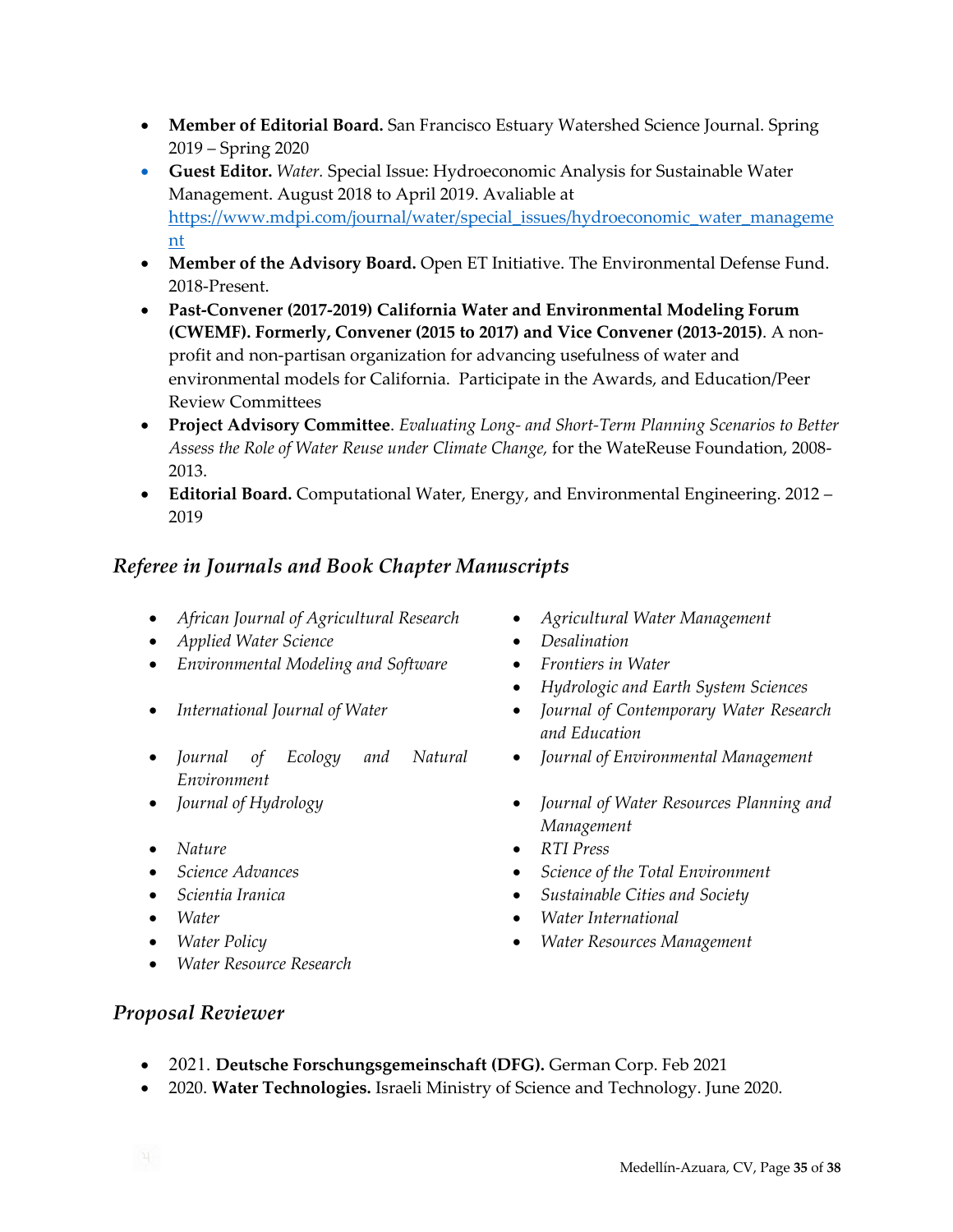- 2019. **Partnerships for Enhanced Engagement in Research (PEER).** National Academy of Sciences, Engineering and Medicine. June 2019.
- 2019. **The Georgia Sea Grant College Program.** Hydroeconomic Modeling of Groundwater Sustainability in The Red Zone Coastal Georgia.
- 2016. **Blum Center for Developing Economies**. Poverty Alleviation through Sustainable Solutions (PASS) and Poverty Alleviation Through Action (PATA).
- 2015. **National Science Foundation**. Experimental Program to Stimulate Competitive Research (EPSCoR)
- 2015. **European Science Foundation.** Research Fund Junior Research (Post-Doctoral) Fellowship Scheme
- 2014. **University of California Agricultural and Natural Resources.** Water Resources Research.
- 2014. **National Science Foundation**. Geography and Spatial Sciences Program.
- 2013. **National Science Foundation**. Geography and Spatial Sciences Program.
- **2009 National Oceanic and Atmospheric Administration.** Climate Change Research Proposals**,** Sectoral Applications Research Program (SARP). *National Oceanic and Atmospheric Administration, Sector Applications Research Program,*

# *Professional Memberships*

- American Society of Civil Engineers (ASCE 2017-Present)
- Groundwater Resources Association (2017-2018)
- European Geosciences Union (2016-Present)
- Sistema Nacional de Investigadores, SNI México Level 1, (2009-Present).
- American Geophysical Union (2008-Present)
- Union of Concerned Scientists (2008-Present)
- California Water and Environmental Modeling Forum (2007-Present)
- American Waste and Management Association (1996-2002)

# *University Specific Service*

#### *University California Merced*

- **Judge**. Innovate to Grow. Fall 2020
- **Co-Chair.** Committee for Diversity and Equity. AY 2020-2021
- **Member.** Faculty Advisory Committee on Sustainability. AY 2020-2021.
- **Presentation.** Bobcat Certificate Program. UC Learning Center. August 2020
- **Grant Review Committee.** Environmental Sciences Graduate Group professional development grants. Spring 2020.
- **Faculty Advisory Committee on Sustainability.** AY 2019-2020.
- **Scholarship Review Committee.** Calvin E Bright Engineering Scholarship, School of Engineering, UC Merced. March 2019.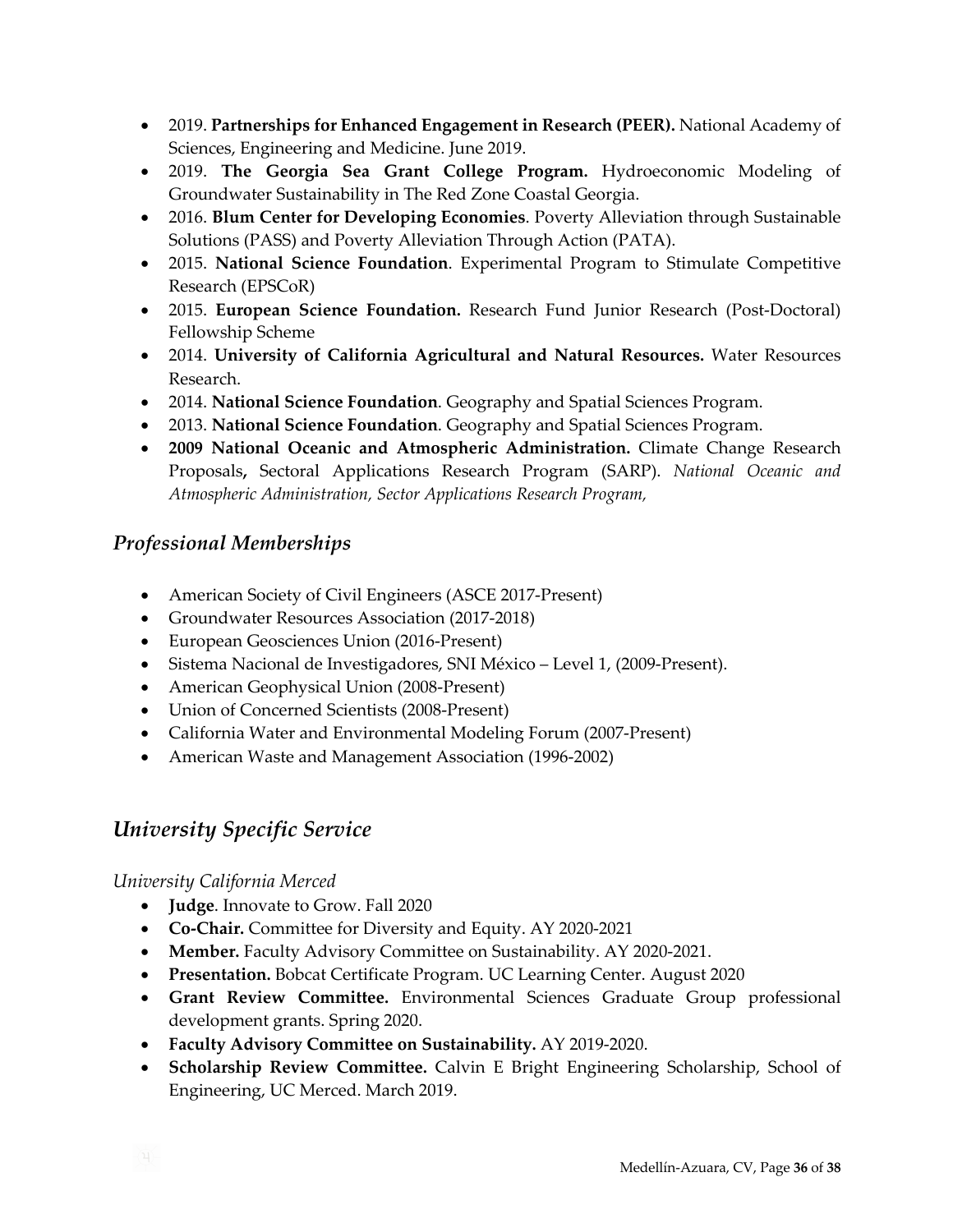- **Graduate Committee.** Review of AY 2020-21 Graduate Recruitment Fellowships. AY 2018-2019.
- **Search Committee.** Lecturer with Potential Security of Employment, Department of Civil and Environmental Engineering AY 2019-2020
- **Divisional Council Member at Large.** UC Merced. AY 2019-2020.
- **Faculty Advisory Committee on Sustainability.** AY 2018-2019.
- **STEM faculty hire initiative.** Civil and Environmental Engineering Department Liaison. Fall 2018
- **Search Committee.** UC Agriculture and Natural Resources (UC ANR), Watershed Modelling Cooperative Extension Specialist, UC Merced. 2017-2018
- **Search Committee.** Lecturer with Potential Security of Employment, Department of Civil and Environmental Engineering 2018-2019
- **Search Committee.** Assistant Professor in Civil and Environmental Engineering, 2018- 2019
- **Search Committee.** School of Engineering, Life Cycle Analysis. 2017-2018

#### *University of California, Davis*

• **Faculty Mentor and co-organizer, Research Experiences for Undergraduates (REU).**  Mentoring of Mexican undergraduate students in a 10-week program at UC Davis. Program sponsored by Consulate General of Mexico in Sacramento and UC Davis Division of Student Affairs, (2013 – 2017).

# Languages, Specialized Skills and Training

## *Languages*

English (Fluent), Spanish (Native)

## *Computer Technology and Information Systems*

- Specialized Engineering Software and GIS: ArcGIS, QGIS, AUTOCAD, ERDAS, Google Earth Engine
- Operating Systems: MS-DOS, Windows, UNIX and Apple MAC OS
- Hydroeconomic modeling: WEAP, CALVIN, SWAP
- Business and Statistics: JMP, STATA, and SHAZAM
- Programming Languages: Python, BASIC, Pascal, MS Visual Basic
- Miscellaneous: Corel Draw, Publisher, Front Page, GitHUB and Endnote.

## *Specialized Training*

- Certified Auditor ISO 14001 and QS 9000, 1998.
- Lean Manufacturing (by University of Tennessee in Knoxville), 1998.